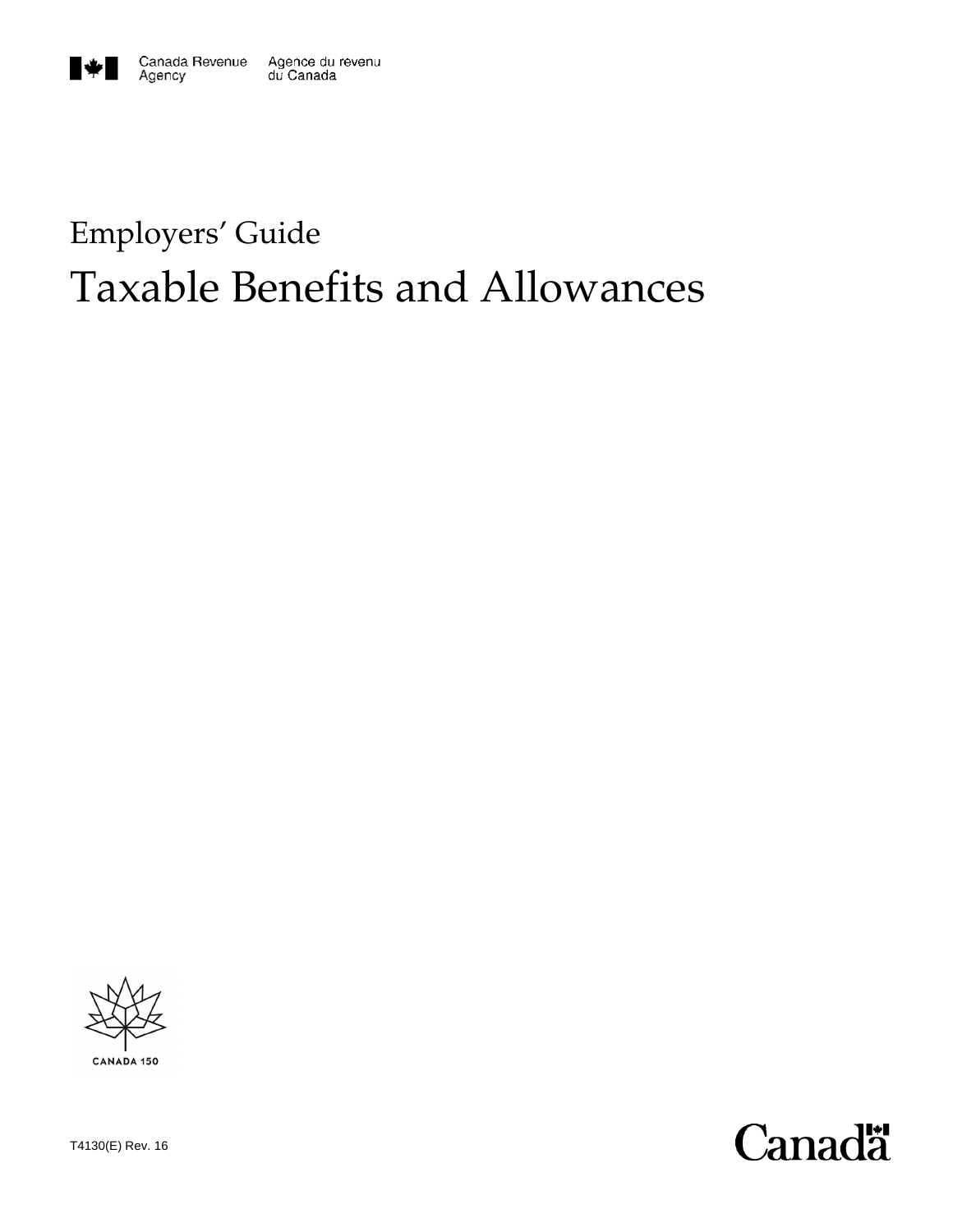## **Is this guide for you?**

se this guide if you are an employer and you provide benefits or allowances to your employees, including **U** benefits or allowances to your employees, incondividuals who hold an office, for items such as:

- automobiles or other motor vehicles:
- board and lodging;
- gifts and awards;
- group term life insurance policies;
- interest-free or low-interest loans;
- meals;
- security options;
- tool reimbursement or allowance;
- transit passes; or
- tuition fees.

If you or a person working for you is not sure of the worker's employment status, either one of you can request a ruling to determine the status. If you are a business owner, you can use the "Request a CPP/EI ruling" service in My Business Account. For more information, go to **cra.gc.ca/mybusinessaccount**. You can also use Form CPT1, *Request for a Ruling as to the Status of a Worker Under the Canada Pension Plan and/or the Employment Insurance Act*, and send it to your tax services office.

For more information on employment status, see Guide RC4110, *Employee or Self-Employed?*

A benefit or allowance can be paid to your employee in cash (such as a meal allowance) or provided to your employee in a manner other than cash (such as a parking space or a gift).

You may have to include the value of a benefit or allowance in an employee's income, depending on the type of benefit or allowance and the reason you give it.

This guide explains your responsibilities and shows you how to calculate the value of taxable benefits or allowances.

For information on calculating payroll deductions, go to **cra.gc.ca/tx/bsnss/tpcs/pyrll/menu-eng.html** or see Guide T4001, *Employers' Guide – Payroll Deductions and Remittances*.

For information on filing an information return, go to **cra.gc.ca/slips** or see the following guides:

- RC4120, *Employers'* Guide Filing the T4 Slip and Summary
- RC4157, *Deducting Income Tax on Pension and Other Income, and Filing the T4A Slip and Summary*

If you are blind or partially sighted, you can get our publications in braille, large print, etext, or MP3 by going to **cra.gc.ca/alternate**. You can also get our publications and your personalized correspondence in these formats by calling **1-800-959-5525**.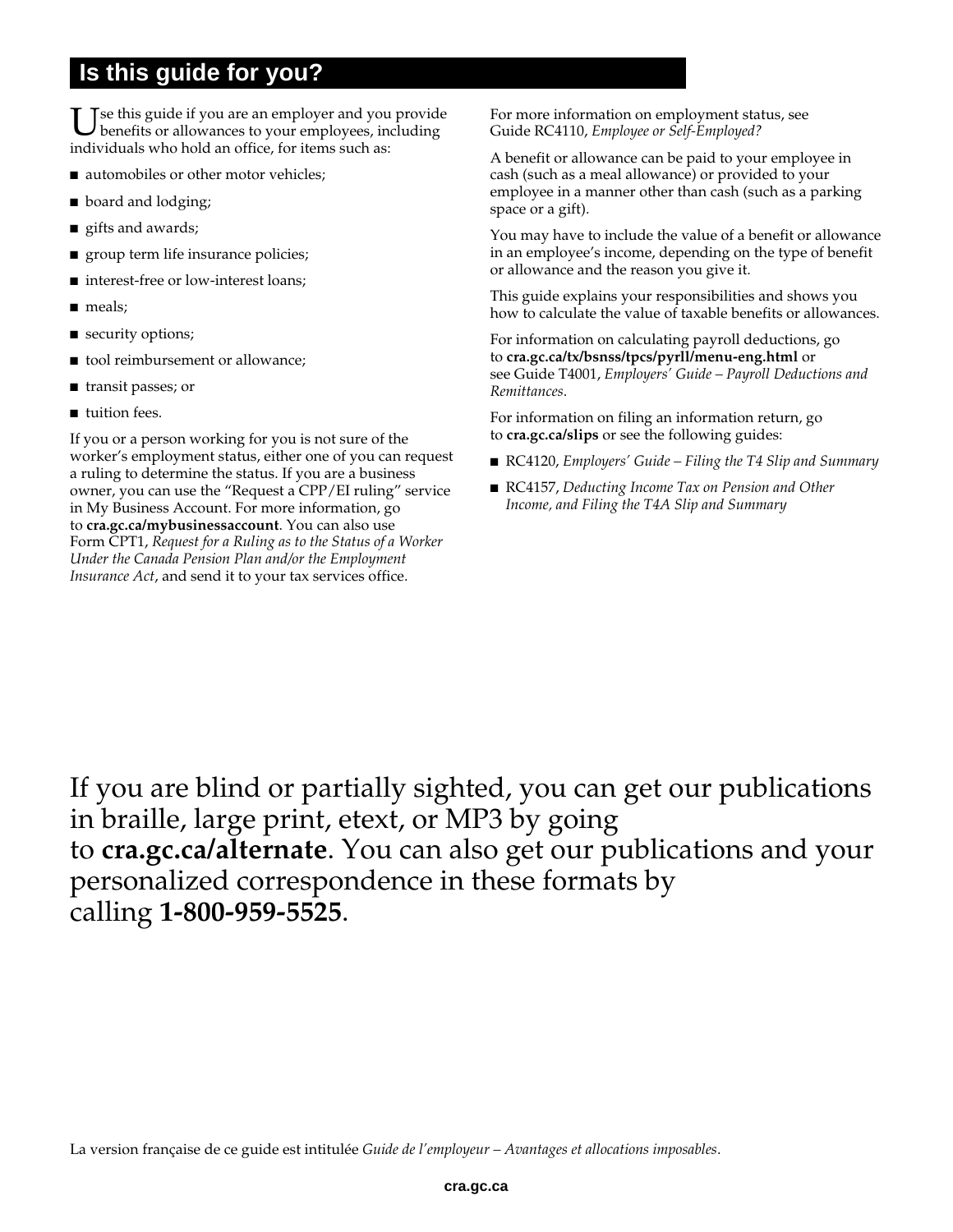## **What's new?**

## **Electronically Only**

Starting in January 2018, this guide will only be available electronically.

## **Security options**

Clarification of the definition of cash outs of security options and table update.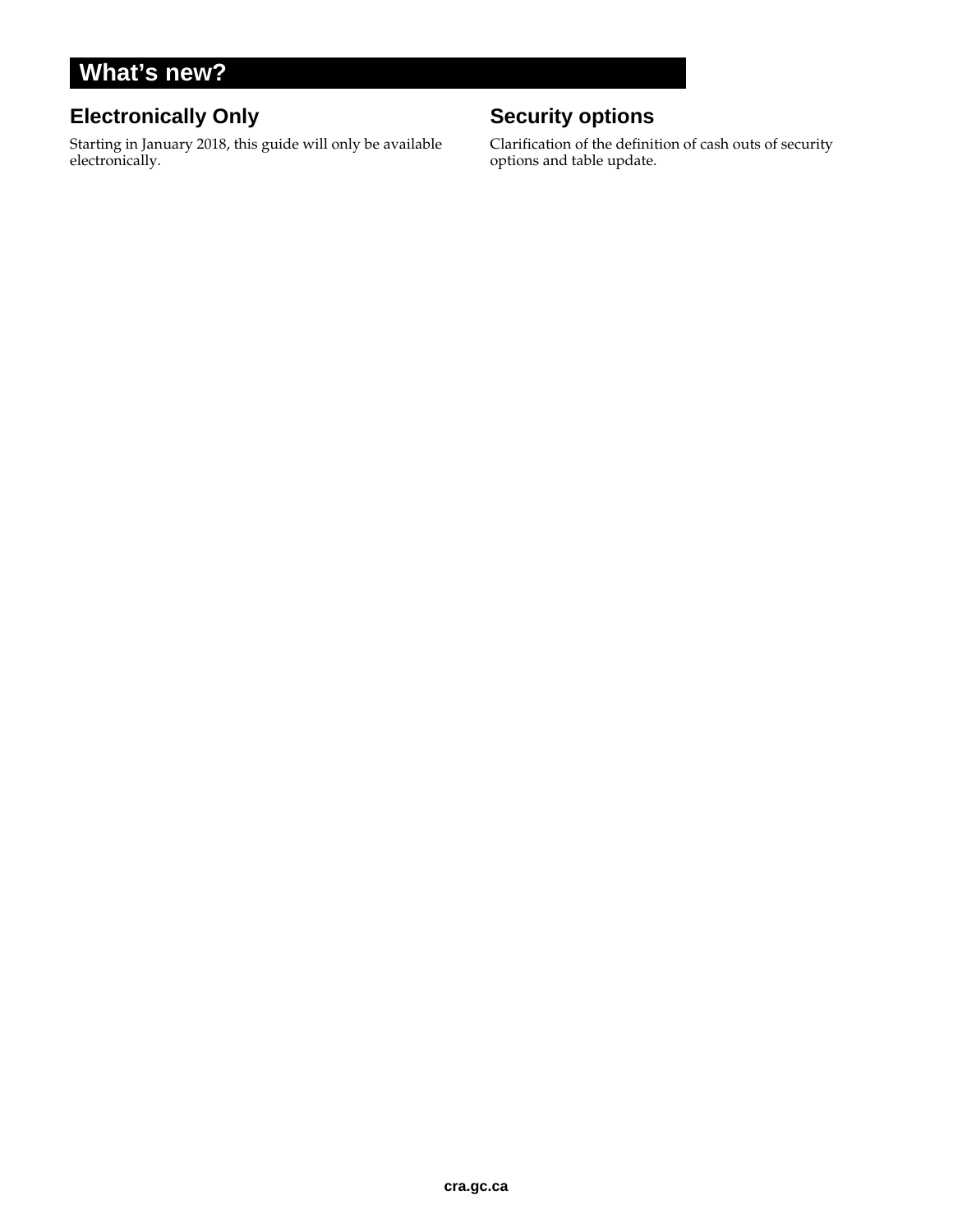## **Table of contents**

#### **Page Page 2012 Page 2013 Page 2013 Page 2013 Page 2013**

|                                                    | 6 |
|----------------------------------------------------|---|
| Do you give your employee a benefit, an allowance, |   |
|                                                    | 6 |
|                                                    | 6 |
|                                                    | 6 |
|                                                    | 6 |
|                                                    | 6 |
|                                                    |   |
| Employee's allowable employment expenses           | 8 |

## **Chapter 2 – Automobile and motor vehicle benefits and allowances** ............................................... 8

| uu allowalic                                      | v  |
|---------------------------------------------------|----|
|                                                   | 8  |
|                                                   | 8  |
|                                                   | 9  |
|                                                   | 9  |
|                                                   | 9  |
|                                                   | 10 |
|                                                   | 10 |
|                                                   | 10 |
| Calculating a standby charge for automobiles you  |    |
|                                                   | 10 |
| Calculating an operating expense benefit          | 12 |
| Benefit for motor vehicles not defined as an      |    |
|                                                   | 13 |
|                                                   | 13 |
| Reporting automobile or motor vehicle benefits    | 14 |
| Automobile and motor vehicle allowances           | 14 |
|                                                   | 14 |
| Per-kilometre allowance rates that we do not      |    |
|                                                   | 14 |
|                                                   | 14 |
|                                                   |    |
| Combination of flat-rate and reasonable           |    |
|                                                   | 14 |
| Reimbursement or advance for travel expenses      | 15 |
|                                                   | 15 |
| Reducing tax deductions at source on automobile   |    |
|                                                   | 15 |
| Reporting automobile or motor vehicle allowances  |    |
|                                                   | 16 |
| Chapter 3 - Other benefits and allowances         | 16 |
|                                                   | 16 |
|                                                   | 16 |
| Board and lodging allowances paid to players on   |    |
| sports teams or members of recreation programs    | 16 |
| Board, lodging, and transportation - Special work |    |
|                                                   | 16 |
|                                                   | 16 |
|                                                   | 17 |
|                                                   | 17 |
|                                                   | 18 |
|                                                   | 18 |
|                                                   | 18 |
|                                                   | 18 |
| Disability-related employment benefits            | 18 |
| Discounts on merchandise and commissions from     |    |
|                                                   |    |
|                                                   | 18 |
|                                                   | 19 |
|                                                   | 19 |
|                                                   | 19 |

| Scholarships, bursaries, tuition, and training     |
|----------------------------------------------------|
| Scholarship exemption, and tuition, education and  |
|                                                    |
| Employment insurance premium rebate                |
|                                                    |
|                                                    |
|                                                    |
| Policy for non-cash gifts and awards               |
|                                                    |
|                                                    |
| Group term life insurance policies - Employer-paid |
|                                                    |
|                                                    |
|                                                    |
|                                                    |
|                                                    |
|                                                    |
|                                                    |
|                                                    |
| Income maintenance plans and other insurance plans |
|                                                    |
| Group sickness or accident insurance plans         |
|                                                    |
| Group disability benefits - insolvent insurer      |
|                                                    |
|                                                    |
| Loans received because of employment               |
| Loans received because of shareholdings            |
|                                                    |
|                                                    |
|                                                    |
|                                                    |
|                                                    |
|                                                    |
|                                                    |
|                                                    |
|                                                    |
|                                                    |
| Moving expenses and relocation benefits            |
| Moving expenses paid by employer that are not a    |
|                                                    |
| Moving expenses paid by employer that are a        |
|                                                    |
|                                                    |
|                                                    |
|                                                    |
| Pooled registered pension plans (PRPP)             |
|                                                    |
| Premiums under provincial hospitalization, medical |
| care insurance, and certain Government of Canada   |
|                                                    |
|                                                    |
|                                                    |
|                                                    |
| Registered retirement savings plans (RRSPs)        |
|                                                    |
|                                                    |
|                                                    |
|                                                    |
|                                                    |

Cash outs ............................................................................ 31 Payroll Deductions............................................................ 31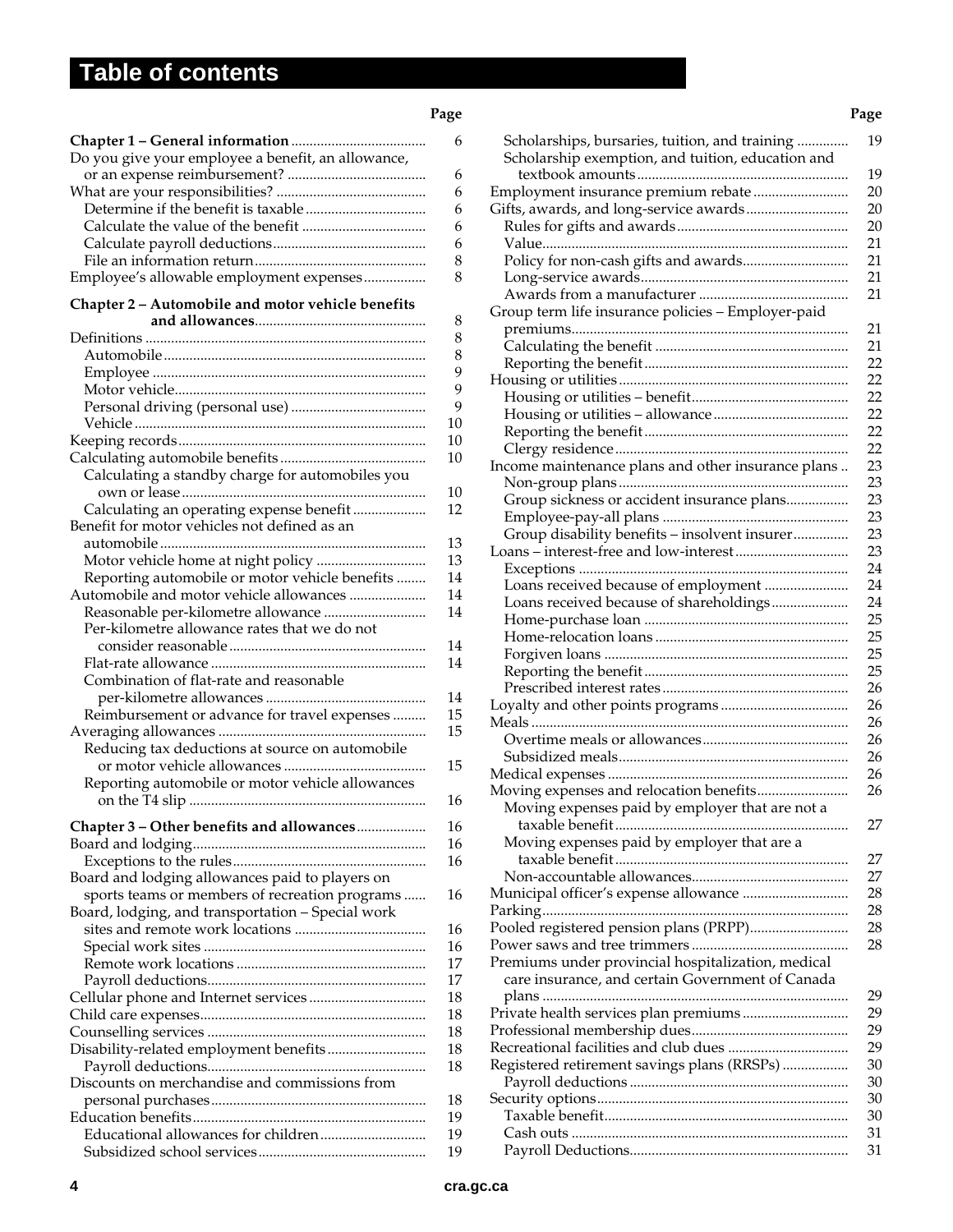|                                                                                                                                                  | Page |
|--------------------------------------------------------------------------------------------------------------------------------------------------|------|
| Security options deduction - Paragraph 110(1)(d)<br>Security options deduction for the disposition of<br>shares of a Canadian-controlled private | 31   |
| corporation - Paragraph 110(1)(d.1)                                                                                                              | 31   |
|                                                                                                                                                  | 32   |
| Spouse's or common-law partner's travelling                                                                                                      |      |
|                                                                                                                                                  | 32   |
|                                                                                                                                                  | 32   |
|                                                                                                                                                  | 32   |
|                                                                                                                                                  | 32   |
|                                                                                                                                                  | 32   |
|                                                                                                                                                  | 33   |
| Transit passes - employees of a transit company                                                                                                  | 33   |
|                                                                                                                                                  | 33   |
|                                                                                                                                                  | 33   |
|                                                                                                                                                  | 33   |
|                                                                                                                                                  | 33   |
|                                                                                                                                                  | 34   |
|                                                                                                                                                  | 34   |
| Chapter 4 - Housing and travel assistance benefits                                                                                               | 34   |
| Accommodation or utilities provided by the                                                                                                       |      |
|                                                                                                                                                  | 34   |
|                                                                                                                                                  | 34   |
| Places without developed rental markets                                                                                                          | 34   |
|                                                                                                                                                  | 35   |
| Board, lodging, and transportation at a special                                                                                                  | 35   |
|                                                                                                                                                  | 35   |
|                                                                                                                                                  | 36   |
| Chapter 5 - Remitting the GST/HST on employee                                                                                                    |      |
|                                                                                                                                                  | 37   |
| Employee does not pay the GST/HST on taxable                                                                                                     | 37   |
|                                                                                                                                                  | 37   |
| Do you have to remit GST/HST on employee                                                                                                         | 37   |
| Situations where you are not considered to                                                                                                       |      |
|                                                                                                                                                  | 38   |

## **Page**

| How to calculate the amount of the GST/HST you   |          |
|--------------------------------------------------|----------|
|                                                  | 38       |
|                                                  | 38       |
| Automobile operating expense benefits            | 38       |
| Benefits other than automobile operating expense |          |
|                                                  | 39       |
| When and how to report the GST/HST you are       |          |
|                                                  | 39       |
| Automobile benefits - standby charges, operating |          |
|                                                  | 39       |
|                                                  | 40       |
|                                                  | 40       |
| Property acquired before 1991 or from a          |          |
|                                                  | 41       |
|                                                  | 43       |
|                                                  | 45       |
|                                                  | 45       |
|                                                  | 45       |
| Authorizing the withdrawal of a pre-determined   |          |
|                                                  | 45       |
|                                                  |          |
|                                                  | 46       |
|                                                  | 46       |
|                                                  | 46       |
|                                                  | 46       |
|                                                  | 46       |
|                                                  | 46       |
|                                                  | 46       |
|                                                  | 46       |
|                                                  | 46       |
|                                                  | 46       |
|                                                  | 46       |
|                                                  | 46<br>47 |
|                                                  | 47       |
|                                                  | 47       |
|                                                  |          |
|                                                  | 47       |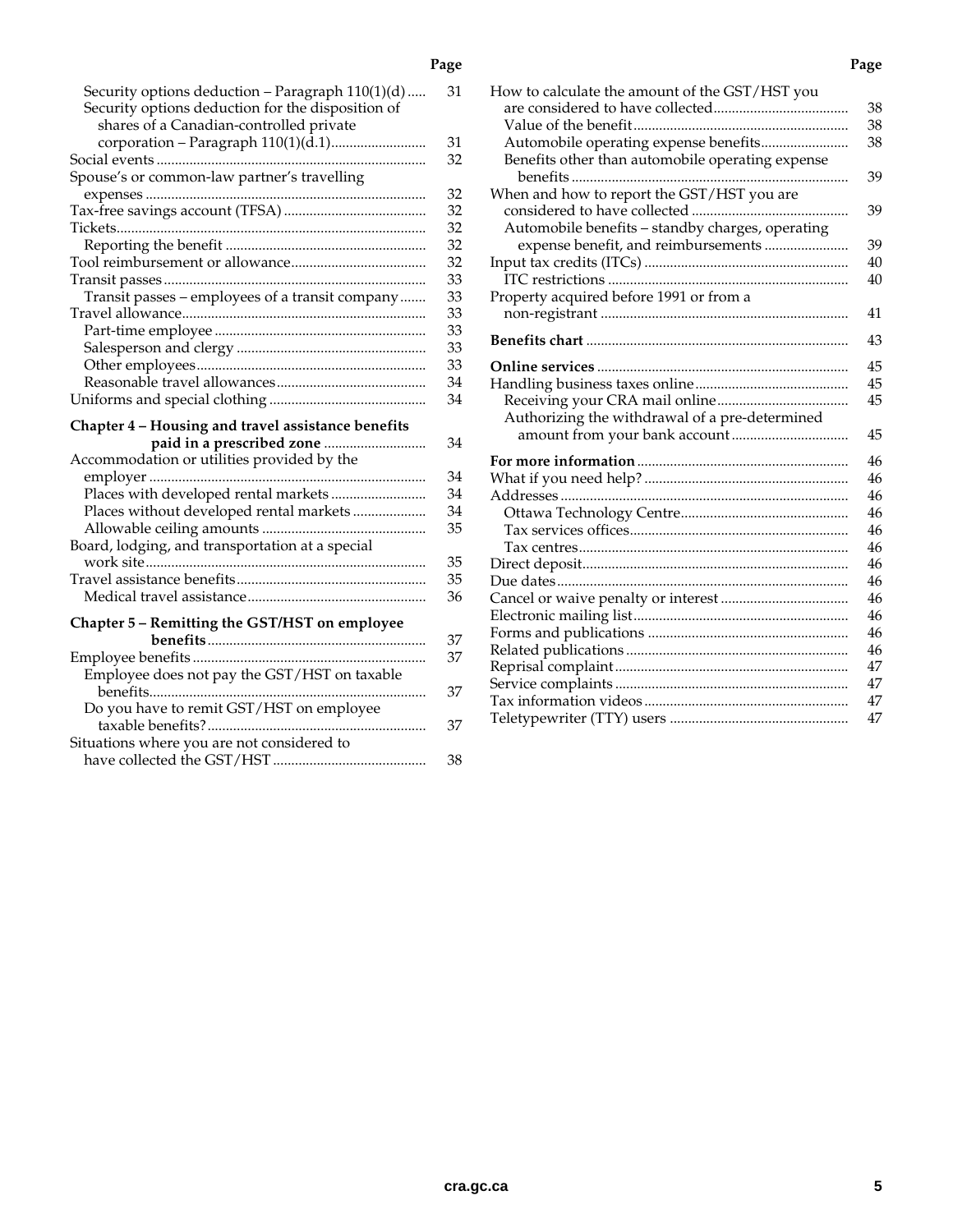## **Chapter 1 – General information**

## **Do you give your employee a benefit, an allowance, or an expense reimbursement?**

Your employee has received a benefit if you pay for or give something that is personal in nature:

- directly to your employee; or
- to a person who does not deal at arm's length with the employee (such as the employee's spouse, child, or sibling).

A benefit is a good or service you give, or arrange for a third party to give, to your employee such as free use of property that you own. A benefit includes an allowance or a reimbursement of an employee's personal expense.

An allowance is a limited amount decided in advance that you pay to your employee on top of salary or wages, to help the employee pay for certain anticipated expenses without having him or her support the expenses. An allowance can be calculated based on distance or time or on some other basis such as a motor vehicle allowance using the distance driven or a meal allowance using the type and number of meals per day.

A reimbursement is an amount you pay to your employee to repay actual expenses he or she incurred while carrying out the duties of employment. The employee has to keep proper records to support the expenses and give them to the employer.

## **What are your responsibilities?**

If you provide benefits to your employees, you always have to go through the same steps. If a step does not apply to you, skip it and go on to the next step:

- determine if the benefit is taxable;
- calculate the value of the benefit;
- calculate payroll deductions; and
- file an information return.

#### **Note**

In this guide, "employee" includes an "individual who holds an office," unless otherwise noted.

### **Determine if the benefit is taxable**

Your first step is to determine whether the benefit you provide to your employee is taxable and has to be included in his or her employment income when the benefit is received or enjoyed.

Whether or not the benefit is taxable depends on its type and the reason an employee or officer receives it. To determine if the benefit is taxable, see Chapters 2 to 4.

The benefit may be paid in **cash** (such as a meal allowance or reimbursement of personal cellular phone charges), or provided in a manner other than cash, such as a parking space or a gift certificate. For more information and

examples, go to "Pensionable and Insurable Earnings" at **cra.gc.ca/cppeiexplained**.

The manner in which you pay or provide the benefit to your employee will affect the payroll deductions you have to withhold. For more information, see "Calculate payroll deductions" below.

### **Calculate the value of the benefit**

Once you determine that the benefit is taxable, you need to calculate the value of the specific benefit.

The value of a benefit is generally its fair market value (FMV). This is the price that can be obtained in an open market between two individuals dealing at arm's length.

The cost to you for the particular property, good, or service may be used if it reflects the FMV of the item or service.

You must be able to support the value if you are asked.

#### **Goods and services tax/harmonized sales tax (GST/HST) and provincial sales tax (PST)**

When you calculate the value of the taxable benefit you provide to an employee, you may have to include:

- the GST/HST payable by you; and
- the PST that would have been payable if you were not exempt from paying the tax because of the type of employer you are or the nature of the use of the property or service.

Use the "Benefits chart," on page 43 to find out if you should include GST/HST in the value of the benefit. Some benefits have further information about GST/HST in the topic specific section.

The amount of the GST/HST you include in the value of the taxable benefits is calculated on the gross amount of the benefits, before any other taxes and before you subtract any amounts the employee reimbursed you for those benefits.

You do not have to include the GST/HST for:

- cash remuneration (such as salary, wages, and allowances); or
- a taxable benefit that is an **exempt supply** or a **zero-rated supply** as defined in the *Excise Tax Act*.

For more information on exempt or zero-rated supplies, go to **cra.gc.ca/gsthst** or see Guide RC4022, *General Information for GST/HST Registrants*.

If you are a GST/HST registrant, you may have to remit the GST/HST for the taxable benefits you provide to your employees. For more information, see "Chapter 5 – Remitting the GST/HST on employee benefits."

#### **Note**

The GST/HST rates used in this guide are based on the current rates set under the *Excise Tax Act* and its regulations for taxable benefits provided in the 2016 tax year.

### **Calculate payroll deductions**

After you calculate the value of the benefit, including any taxes that may apply, add this amount to the employee's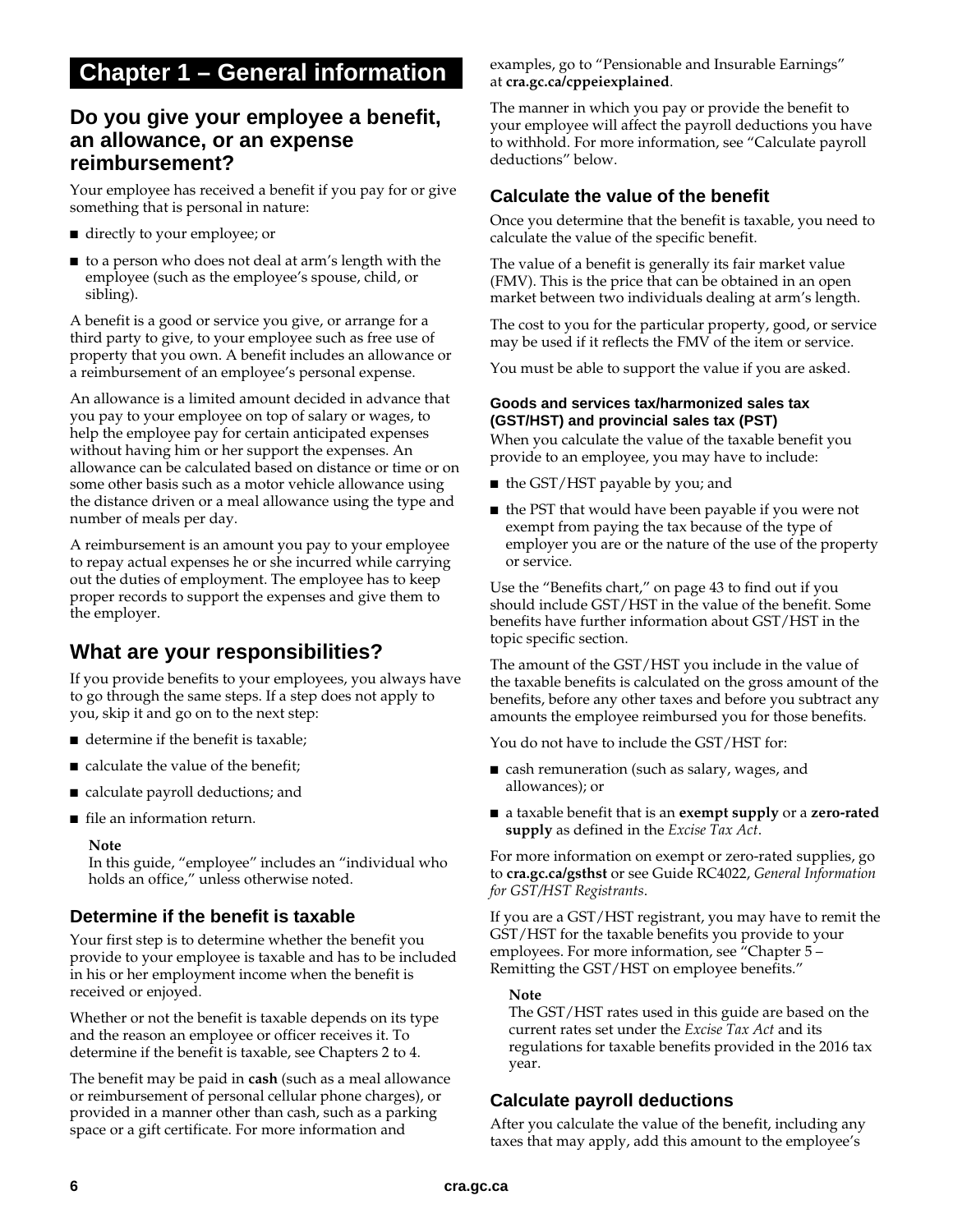income for each pay period or when the benefit is received or enjoyed. This gives you the total amount of income from which you have to make payroll deductions. You then withhold deductions from the employee's total pay in the pay period in the normal manner. The deductions you withhold, especially the employment insurance (EI) premiums, will depend on whether the benefit you provide is cash, non-cash, or near-cash.

#### **Note**

If you provide your employee with a monthly taxable benefit, you may include a prorated value in your employee's income in each pay period in the month.

### **Cash benefits**

Cash benefits include such things as:

- physical currency;
- cheques;
- direct deposit.

**Canada Pension Plan (CPP)** – When a cash benefit is taxable, it is also pensionable. This means you have to deduct CPP contributions from the employee's pay. It also means that you have to pay your employer's share of CPP to the Canada Revenue Agency (CRA).

If the **employment** is not pensionable under the CPP, then any taxable benefits paid in cash are not pensionable and CPP contributions should not be withheld. For more information, see "Employment, benefits, and payments from which you do not deduct CPP contributions" in Chapter 2 of Guide T4001, *Employers' Guide – Payroll Deductions and Remittances*.

**Employment insurance (EI)** – When a cash benefit is taxable, it is also insurable. This means you have to deduct EI premiums from your employee's pay. It also means that you have to pay the employer's share of EI to the CRA.

If the **employment** is not insurable under the *Employment Insurance Act*, then any taxable benefits paid in cash are not insurable and EI premiums should not be withheld. For more information, see "Employment, benefits, and payments from which you do not deduct EI premiums" in Chapter 3 of Guide T4001, *Employers' Guide – Payroll Deductions and Remittances*.

**Income tax** – When a cash benefit is taxable, you have to deduct income tax from the employee's total pay in the pay period.

### **Non-cash or near-cash benefits**

A non-cash (or "in kind") benefit is the actual good, service, or property that you give to your employee. This includes a payment you make to a third party for the particular good or service if you are responsible for the expense.

A near-cash benefit is one that functions as cash, such as a gift certificate or gift card, or something that can easily be converted to cash, such as a security, stock, or gold nugget. For more information on near-cash benefits, see "Gifts, awards, and long-service awards" on page 20.

**CPP** – When a non-cash or near-cash benefit is taxable, it is also pensionable. This means you have to deduct CPP

contributions from the employee's pay. It also means that you have to pay your employer's share of CPP to the CRA.

#### **Note**

Except for security options, if a non-cash taxable benefit is the **only** form of remuneration you provide to your employee in the year, there is no remuneration from which to withhold deductions. You do not have to withhold CPP contributions on the amount of the benefit, even if the value of the benefit is pensionable. Also, you do not have to remit your share of the CPP amounts.

Always report the value of the non-cash benefit in box 14 "Employment income," and box 26 "CPP/QPP pensionable earnings," of the T4 slip, even if you did not have to deduct CPP/QPP contributions.

**EI** – A taxable non-cash or near-cash benefit is generally not insurable. Do not deduct EI premiums.

Exceptions to this rule are:

- the value of board and lodging an employee receives during a period in which you pay the employee a salary in cash. For more information, see "Board and lodging," on page 16; and
- employer-paid RRSP contributions when the employee can withdraw the amounts. For more information, see "Registered retirement savings plans (RRSPs)" on page 30.

**Income tax** – When a non-cash or near-cash benefit is taxable, you have to deduct income tax from the employee's total pay in the pay period. Except for security options, if a non-cash or near-cash benefit is of such a large value that withholding the income tax will cause undue hardship, you can spread the tax you withhold over the balance of the year. We consider undue hardship to occur if the required withholding results in your employee being unable to pay reasonable expenses related to basic family needs. Basic family needs are those related to food, clothing, shelter, health, transportation, and childcare.

#### **Note**

Except for security options, if a non-cash or near-cash taxable benefit is the **only** form of remuneration you provide to your employee, there is no remuneration from which to withhold deductions. You do not have to withhold income tax on the amount of the benefit, even if the value of the benefit is taxable.

For more information on calculating payroll deductions, go to **cra.gc.ca/tx/bsnss/tpcs/pyrll/menu-eng.html** or see Guide T4001, *Employers' Guide – Payroll Deductions and Remittances*.

### **Benefits chart**

Use the "Benefits chart" on page 43 to find out if you should deduct CPP contributions and EI premiums on the **taxable** amounts, and which codes to use to report the taxable amounts on an employee's T4 slip. The chart also shows whether to include GST/HST in the value of the benefit for income tax purposes.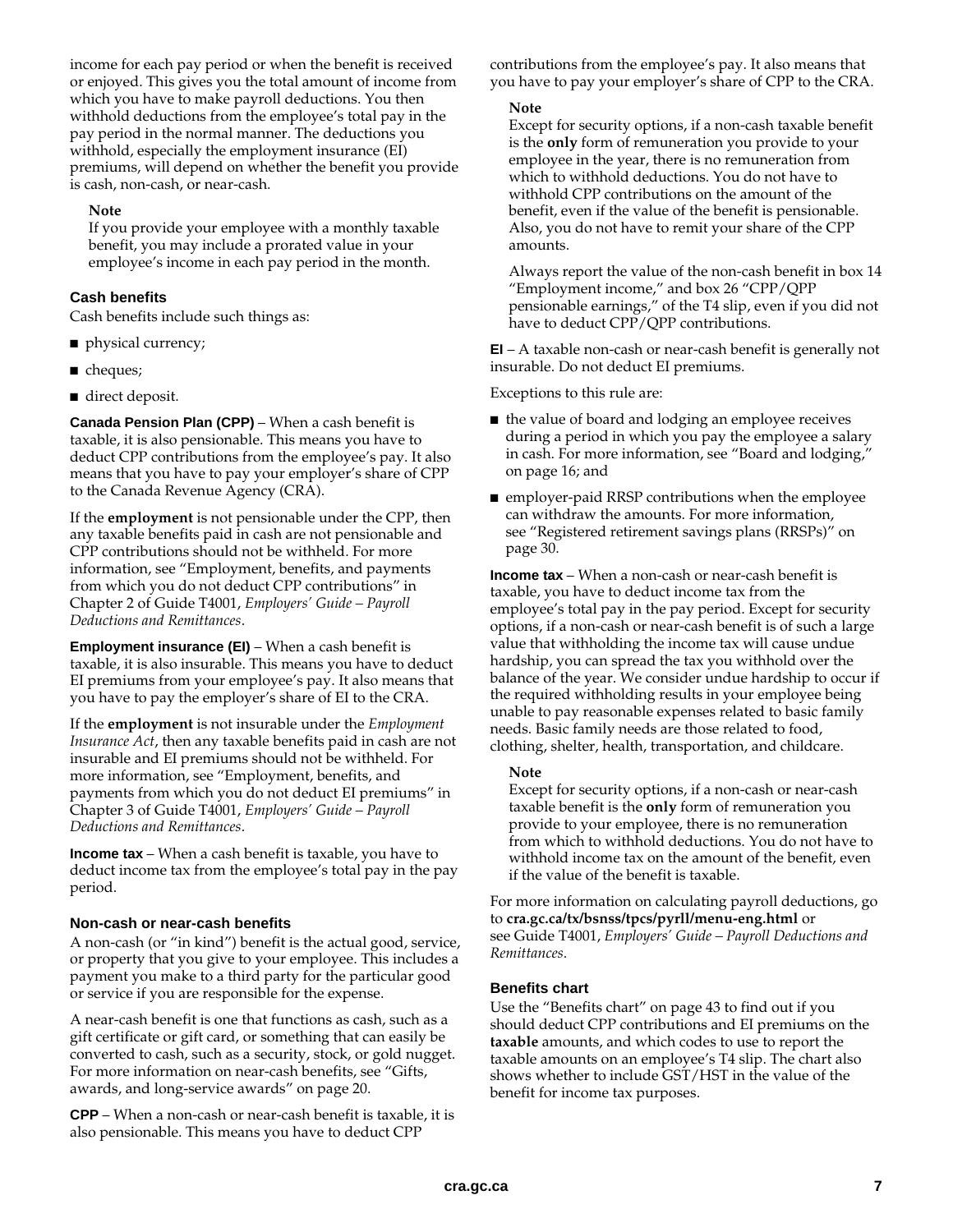### **File an information return**

If you are an employer, report the value of the taxable benefit or allowance on a T4 slip in box 14, "Employment income." Also report the value of the taxable benefit or allowance in the "Other information" area at the bottom of the employee's slip and use code **40**, unless we tell you to use a different code.

If you are a third-party payer providing taxable benefits or allowances to employees of another employer, report the benefits in the "Other information" area at the bottom of the T4A slip. Use the code provided for the specific benefit.

If a benefit or allowance described in this guide is non-pensionable, non-insurable, and non-taxable, **do not** include it in income and do not report it on an information slip.

For more information on reporting benefits and allowances, go to **cra.gc.ca/slips** or see the following guides:

- RC4120, *Employers'* Guide Filing the T4 Slip *and Summary;*
- RC4157, *Deducting Income Tax on Pension and Other Income, and Filing the T4A Slip and Summary.*

## **Employee's allowable employment expenses**

Your employee may be able to claim certain employment expenses on his or her income tax and benefit return if, under the contract of employment, the employee had to pay for the expenses in question. This contract of employment does not have to be in writing but you and your employee have to agree to the terms and understand what is expected.

### **Examples**

- You allow your employee to use his personal motor vehicle for business and pay him a monthly motor vehicle allowance to pay for the operating expenses and you include the allowance in the employee's employment income as a taxable benefit; or
- You have a formal telework arrangement with your employee that allows this employee to work at home. Your employee pays for the expenses of this work space on his or her own.

You have to fill out and sign Form T2200, *Declaration of Conditions of Employment* and give it to your employee so he or she can deduct employment expenses from his or her income. By signing the form, you are only certifying that the employee met the conditions of employment and **had to pay for** the expenses under his or her employment contract.

It is the employee's responsibility to claim the expenses on his or her income tax and benefits return and to keep records to support the claim.

For more information on allowable employment expenses, see:

■ Guide T4044, *Employment Expenses;*

- Interpretation Bulletin IT-522, Vehicle, Travel and Sales *Expenses of Employees;*
- Interpretation Bulletin IT-352, *Employee's Expenses, Including Work Space in Home Expenses*;
- Information Circular IC73-21R9, *Claims for Meals and Lodging Expenses of Transport Employees.*

## **Chapter 2 – Automobile and motor vehicle benefits and allowances**

nformation on the topics discussed in this chapter can be Informatic<br>**I**found at:

- **cra.gc.ca/automotor-benefits**;
- IT-63 *Benefits, Including Standby Charge for an Automobile, from the Personal Use of a Motor Vehicle Supplied by an Employer – After 1992;*
- IT-522 *Vehicle, Travel and Sales Expenses of Employees*;
- **cra.gc.ca/automotor-allowances** and select "Facts about automobile and other vehicle benefits and automobile allowances."

## **Definitions**

Read through the following definitions. They will help you understand the terms and expressions we use in the information that follows.

### **Automobile**

An **automobile** is a motor vehicle that is designed or adapted mainly to carry individuals on highways and streets, and has a seating capacity of not more than the driver and eight passengers.

If the vehicle you provide to your employee is not included in the definition of automobile as described, see "Benefit for motor vehicles not defined as an automobile," on page 13.

An automobile **does not** include:

- an ambulance;
- clearly marked police or fire emergency response vehicles;
- clearly marked emergency medical response vehicles that you use to carry emergency medical equipment and one or more emergency medical attendants or paramedics;
- a motor vehicle you bought to use primarily (more than 50% of the distance driven) as a taxi, a bus used in a business of transporting passengers, or a hearse in a funeral business;
- a motor vehicle you bought to sell, rent, or lease in a motor vehicle sales, rental, or leasing business, except for benefits arising from personal use of an automobile;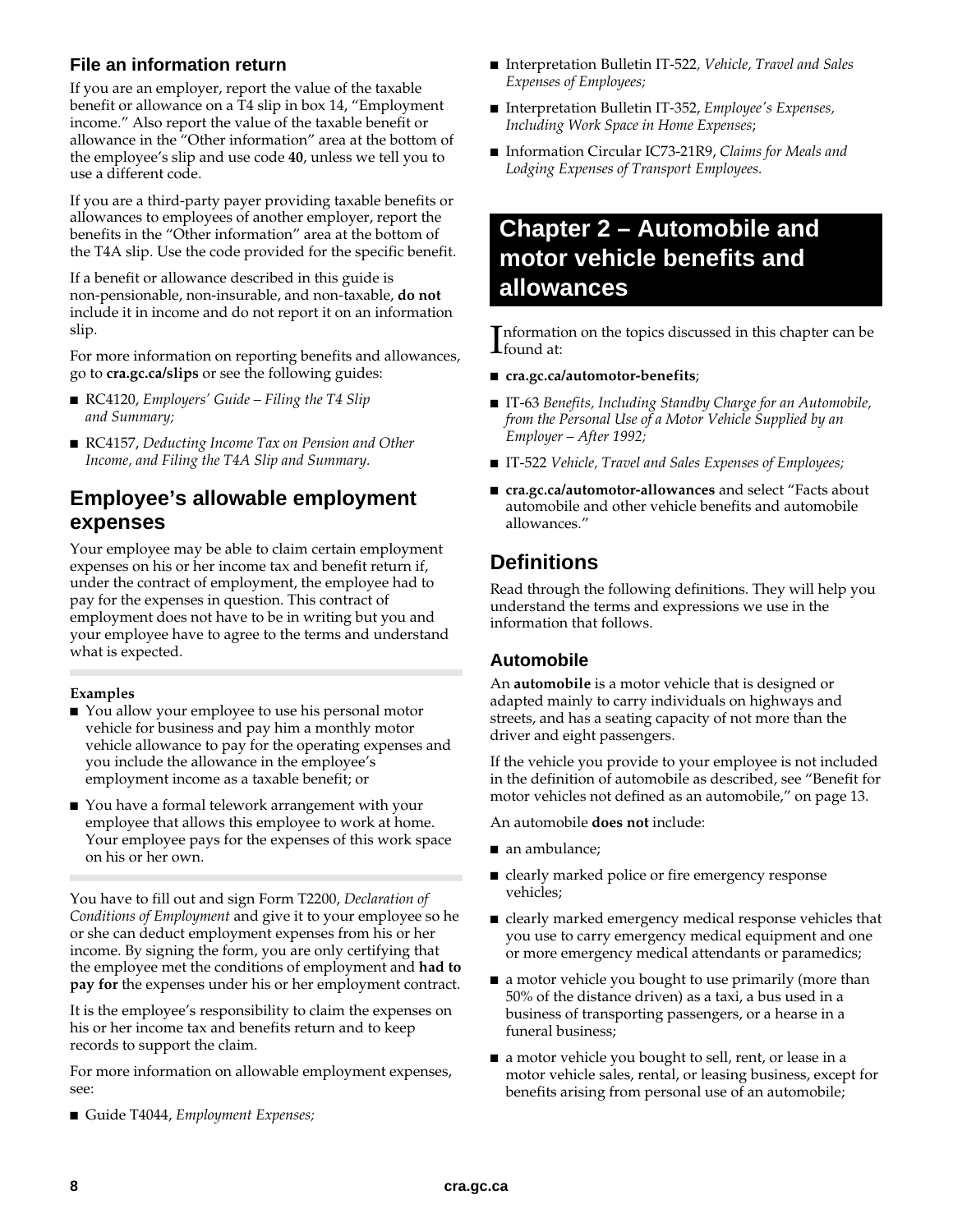- a motor vehicle (other than a hearse) you bought to use in a funeral business to transport passengers, except for benefits arising from personal use of an automobile;
- a van, pickup truck, or similar vehicle that:
	- can seat no more than the driver and two passengers, and in the year it is acquired or leased is used primarily to transport goods or equipment in the course of business; or
	- in the year it is acquired or leased, is used 90% or more of the distance driven to transport goods, equipment, or passengers in the course of business; or
- pickup trucks that you bought or leased in the tax year that:
	- you used primarily to transport goods, equipment, or passengers in the course of earning or producing income; and
	- you used at a remote work location **or** at a special work site that is at least 30 kilometres away from any community having a population of at least 40,000.

### **Note**

If the back part or trunk of a van, pickup truck, or similar vehicle has been permanently altered and can no longer be used as a passenger vehicle, it is no longer considered an automobile as long as it is used primarily for business.

### **Employee**

While the information in this chapter relates to an employee, it may also apply to the following taxpayers:

- a person related to the employee;
- an individual who holds an office or person related to that individual;
- a partner or person related to the partner; or
- a shareholder or person related to the shareholder.

### **Motor vehicle**

A motor vehicle is an automotive vehicle designed or adapted for use on highways and streets. It does not include a trolley bus or a vehicle designed or adapted for use only on rails. Although an automobile is a kind of motor vehicle, we treat them differently for income tax purposes.

### **Personal driving (personal use)**

Personal driving is any driving by an employee, or a person related to the employee, for purposes not related to his or her employment.

An employee may use one of your owned or leased vehicles for purposes other than business or, an employee may use his or her personal vehicle to carry out employment duties and get an allowance for the business use of that vehicle. Whatever the situation, if your employee drives your vehicle for personal reasons or you reimburse your employee for the personal driving of his or her own vehicle, there is a taxable benefit that has to be calculated and included in his or her income.

Personal driving includes:

- vacation trips;
- driving to conduct personal activities;
- travel between home and a regular place of employment, other than a point of call; and
- travel between home and a regular place of employment even if you insist the employee drive the vehicle home, such as when he or she is on call.

### **Regular place of employment**

A regular place of employment is any location where your employee regularly reports for work or performs the duties of employment. In this case, "regular" means there is some degree of frequency or repetition in the employee's reporting to that particular work location in a given pay period, month, or year. This "place" does not have to be an establishment of the employer.

A regular place of employment may include:

- the office where your employee reports daily;
- $\blacksquare$  several store locations that a manager visits monthly;
- a client's premises when an employee reports there daily for a six month project; or
- a client's premises if the employee has to attend biweekly meetings there.

Depending on the circumstances, your employee may have more than one location where he or she regularly reports for work. If your employee has multiple regular work locations and travels between home and several work locations during the day, only the trip from your employee's home to the first work location or, the trip from the last work location to home is personal driving. Any travel by the employee between work locations is business related.

### **Exceptions**

An employee's travel between home and a regular place of employment may be "business" related (and not a taxable benefit) if:

- you need to provide your employees with transportation from pickup points to an employment location when public and private vehicles are neither allowed nor practical at the location because of security or other reasons; or
- you need to provide transportation to your employee who works at a special work site or a remote location. If so see "Board, lodging, and transportation – Special work sites and remote work locations," on page 16.

### **Point of call**

A point of call is a place the employee goes to perform his or her employment duties other than the employee's regular place of employment.

We will consider the employee's travel between his or her home to a point of call to be "business" driving (and not a taxable benefit) if you need or allow the employee to travel directly from home to a point of call (such as a salesperson visiting customers, going to a client's premises for a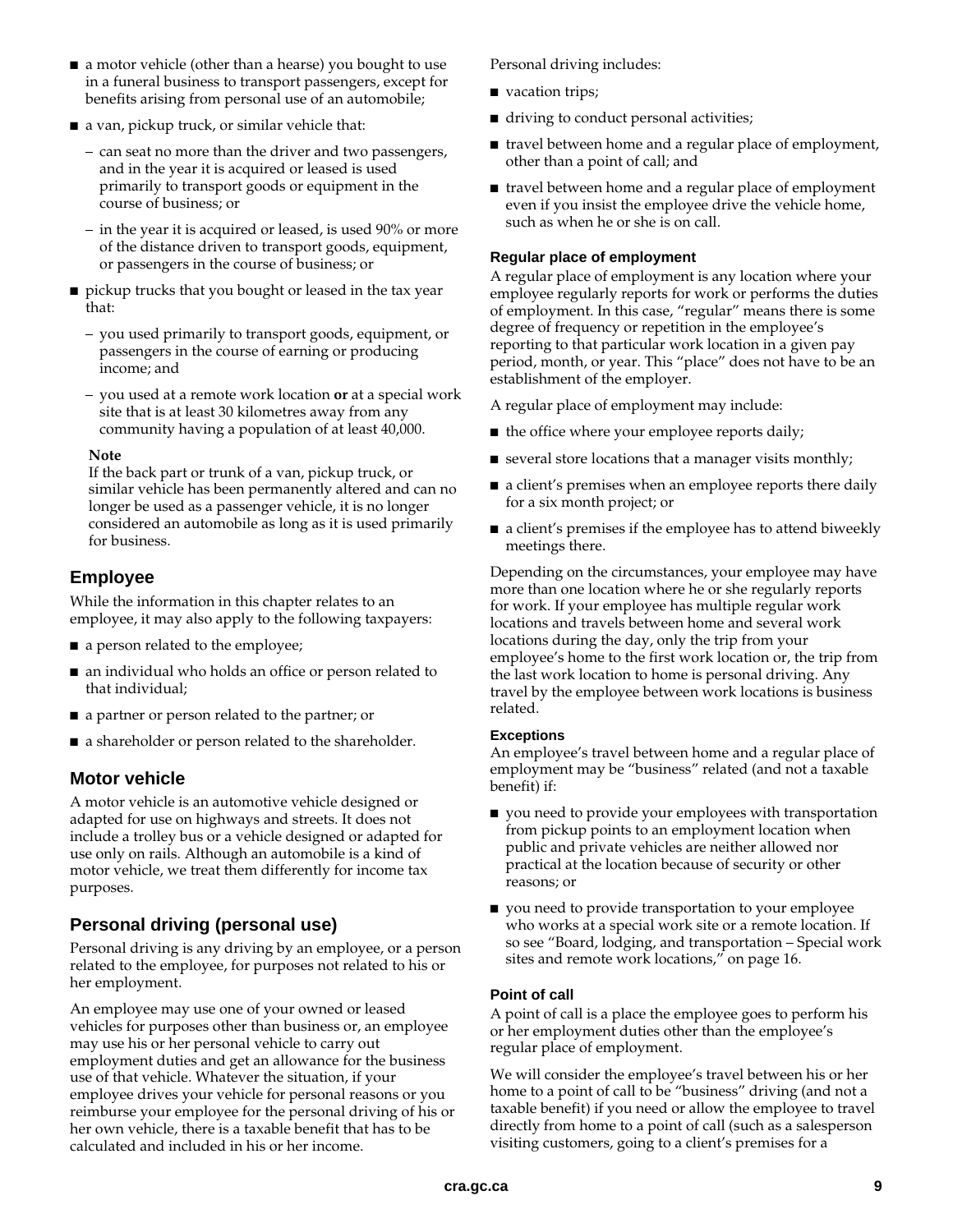meeting, or making a repair call) or to return home from that point.

### **Note**

It must be reasonable that the employee's travel to the point of call be made at that time and on the way to or from work. If it is unreasonable, then that distance is personal driving and is a taxable benefit.

### **Vehicle**

The term "vehicle" used in this chapter includes both automobiles and motor vehicles not defined as automobiles.

## **Keeping records**

You and your employees have to keep records on the usage of the vehicle so that you can properly identify the business and personal use amounts of the total kilometres driven in a calendar year by an employee or a person related to the employee. The records may contain information relating to the business destination such as the date, the name and address of the client, and the distance travelled between home and the client's place of business. For more information, go to **cra.gc.ca/records**.

## **Calculating automobile benefits**

The benefit for an automobile you provide is generally:

- a standby charge for the year; **plus**
- an operating expense benefit for the year; **minus**
- any reimbursements employees make in the year for benefits you otherwise include in their income for the standby charge or the operating expenses.

You can use the following tools to calculate the benefits:

- *Automobile Benefits Online Calculator* at **cra.gc.ca/autobenefits-calculator**.
- **Worksheet** You can get Form RC18, *Calculating Automobile Benefits*, by going to **cra.gc.ca/forms** or by calling **1-800-959-5525**.

### **Calculating a standby charge for automobiles you own or lease**

The standby charge is for the benefit your employee gets when your owned or leased automobile is made available for his or her personal use. Any reimbursements you receive from your employee, other than expenses relating to the operation of the automobile, will decrease the standby charge that has to be included in your employee's income.

The following information about personal use, availability and reducing the standby charge is the same whether you own the automobile or lease it.

### **Availability and personal use**

An automobile is available to your employee if he or she has access to or control over the vehicle. It includes any part of a day, weekends and holidays during the calendar year.

If your employee does not use your automobile for any personal driving, there is **no** taxable benefit, even if the automobile is available to your employee for the entire year. This applies as long as the kilometres driven by your employee were in the course of his or her employment duties **and** the vehicle is returned to your premises at the end of his or her work day.

### **Reducing the standby charge**

Calculate the standby charge at a reduced rate if **all** of the following conditions apply:

- you require your employee to use the automobile to perform his or her duties;
- the employee uses the automobile more than 50% of the distance driven for business purposes; and
- $\blacksquare$  the kilometres for personal use is not more than 1,667 per 30-day period or a total of 20,004 kilometres a year.

Use one of the following tools to apply the reduced rate:

- the *Automobile Benefits Online Calculator*, for 2013 and subsequent years, at **cra.gc.ca/autobenefits-calculator**.
- Form RC18, *Calculating Automobile Benefits*.

### **Automobile you own**

There are two methods to calculate the standby charge when you own the automobile – the simplified calculation and the detailed calculation.

The simplified calculation has certain conditions that the employee has to meet. If the conditions are not met, you have to use the detailed calculation. To find out which calculation method is better for your employee, use Form RC18, *Calculating Automobile Benefits*.

The following information will help you fill in Form RC18 and the *Automobile Benefits Online Calculator*.

### **1) Your automobile costs**

The cost of your automobile for determining the standby charge is the total of the following two amounts:

- the cost of the automobile when you bought it, including options, accessories, and the GST/HST and PST, but **not** including any reduction for a trade-in; and
- the cost of additions (including the GST/HST and PST) you made to the automobile after you bought it (that you add to the capital cost of the automobile to calculate the deduction for depreciation).

### **Note**

Where the automobile was purchased from a non-arm's length person, the cost is generally equal to the fair market value when you bought it, including options and GST/HST or PST.

Specialized equipment you add to the automobile to meet the requirements of a disabled person or for employment (such as cellular phones, two-way radios, heavy-duty suspension, and power winches) are not considered to be part of the automobile's cost for purposes of calculating the standby charge.

If you operate a fleet or pool of automobiles, go to the heading "Fleet operations*"* below.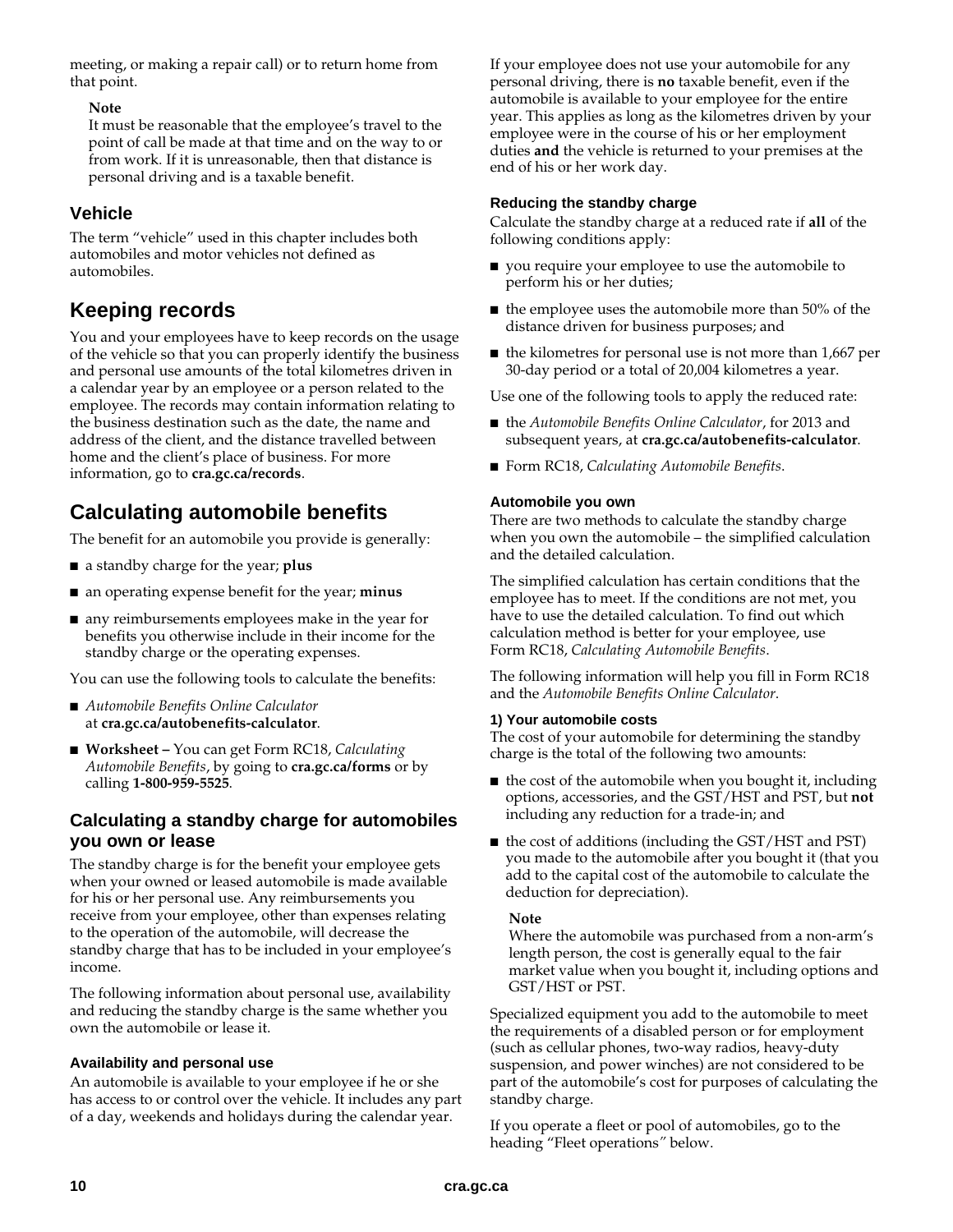### **2) 30 day periods**

When you divide the total days available by 30, round off the result to the nearest whole number if it is more than one.

#### **Examples:**

 $20 \text{ days} \div 30 = 0.67 \text{ (do not round off)}$ 

130 days  $\div$  30 = 4.33 (round to 4)

135 days  $\div$  30 = 4.50 (round to 4)

140 days  $\div$  30 = 4.67 (round to 5)

#### **3) Personal kilometres**

See the section on "Personal driving (personal use)*"* on page 9.

#### **4) Reimbursements**

A reimbursement is an amount you receive from your employee to repay you for some of your automobile costs. The amount the employee reimburses you may be used to reduce the employee's taxable benefit.

#### **Fleet operations**

You may operate a fleet or pool of automobiles from which an employee uses several automobiles during the year. If you assign an automobile to an employee from a fleet or pool on a long-term or exclusive basis, the cost of the automobile you have assigned to the employee should be used when you calculate his or her standby charge.

However, if the fleet is mostly the same or if you group it into a few similar groups, you can calculate the standby charge based on the average cost of the group from which you provide the automobile. You and your employee have to agree to this.

For more information on grouping automobiles by average cost, see Interpretation Bulletin IT-63, *Benefits, Including Standby Charge for an Automobile, from the Personal Use of a Motor Vehicle Supplied by an Employer – After 1992*.

### **Automobile you lease**

You must use the detailed calculation to calculate the standby charge for employer leased automobiles. The following information will help you fill in Form RC18 and the *Automobile Benefits Online Calculator*.

#### **1) Your leasing costs**

Leasing costs of your automobile used in calculating the standby charge include:

- the rental cost for the automobile; and
- any associated costs, such as maintenance contracts, excess mileage charges, terminal charges less terminal credits, and the GST/HST and PST that you pay to the lessor under the leasing contract.

#### **Note**

Leasing costs do not include liability and collision insurance costs.

### **2) 30 day periods**

When you divide the total days available by 30, round off the result to the nearest whole number if it is more than one.

#### **Examples:**

 $20 \text{ days} \div 30 = 0.67 \text{ (do not round off)}$ 

130 days  $\div$  30 = 4.33 (round to 4) 135 days  $\div$  30 = 4.50 (round to 4)

140 days  $\div$  30 = 4.67 (round to 5)

#### **3) Personal kilometres**

See the section on "Personal driving (personal use)" on page 9.

#### **4) Reimbursements**

A reimbursement is an amount you receive from your employee to repay you for some of your automobile costs. The amount the employee reimburses you may be used to reduce the employee's taxable benefit.

#### **Lump-sum lease payments**

Lump-sum amounts you pay the lessor at the beginning or end of a lease that are **not** a payment to buy the automobile will affect the standby charge for the automobile.

Prorate the lump-sum payment you make **at the beginning** of a lease over the life of the lease and add it to the leasing cost.

If you make a lump sum payment **at the end** of a lease, we consider it to be a **terminal charge**. This means your lease costs should have been higher and the standby charge for the automobile has been understated.

In this situation, you can use one of the following methods:

- add the terminal charge to the lease costs in the year you end the lease; or
- prorate the payment over the term of the lease and amend the T4 or T4A slip of the employee who used the automobile, as long as he or she agrees and can still ask for an income tax adjustment for the years in question.

Each employee can then write to any tax services office or tax centre and ask us to adjust his or her income tax and benefit returns for those years.

A lump sum payment **you receive from the lessor at the end of a lease** is considered to be a **terminal credit**. When this happens, the standby charge for the automobile has been overstated since the lease costs should have been lower. In this situation, you can use one of the following methods:

- deduct the terminal credit from the lease costs in the year you end the lease; or
- amend the T4 or T4A slip of the employee who used the automobile and provide a letter explaining the reduction, as long as the employee agrees and can still ask for an income tax adjustment for the years in question.

Each employee can then write to any tax services office or tax centre and ask us to adjust his or her income tax and benefit returns for those years.

Whichever method you use when you make or receive a lump-sum payment at the end of the lease, include the GST/HST.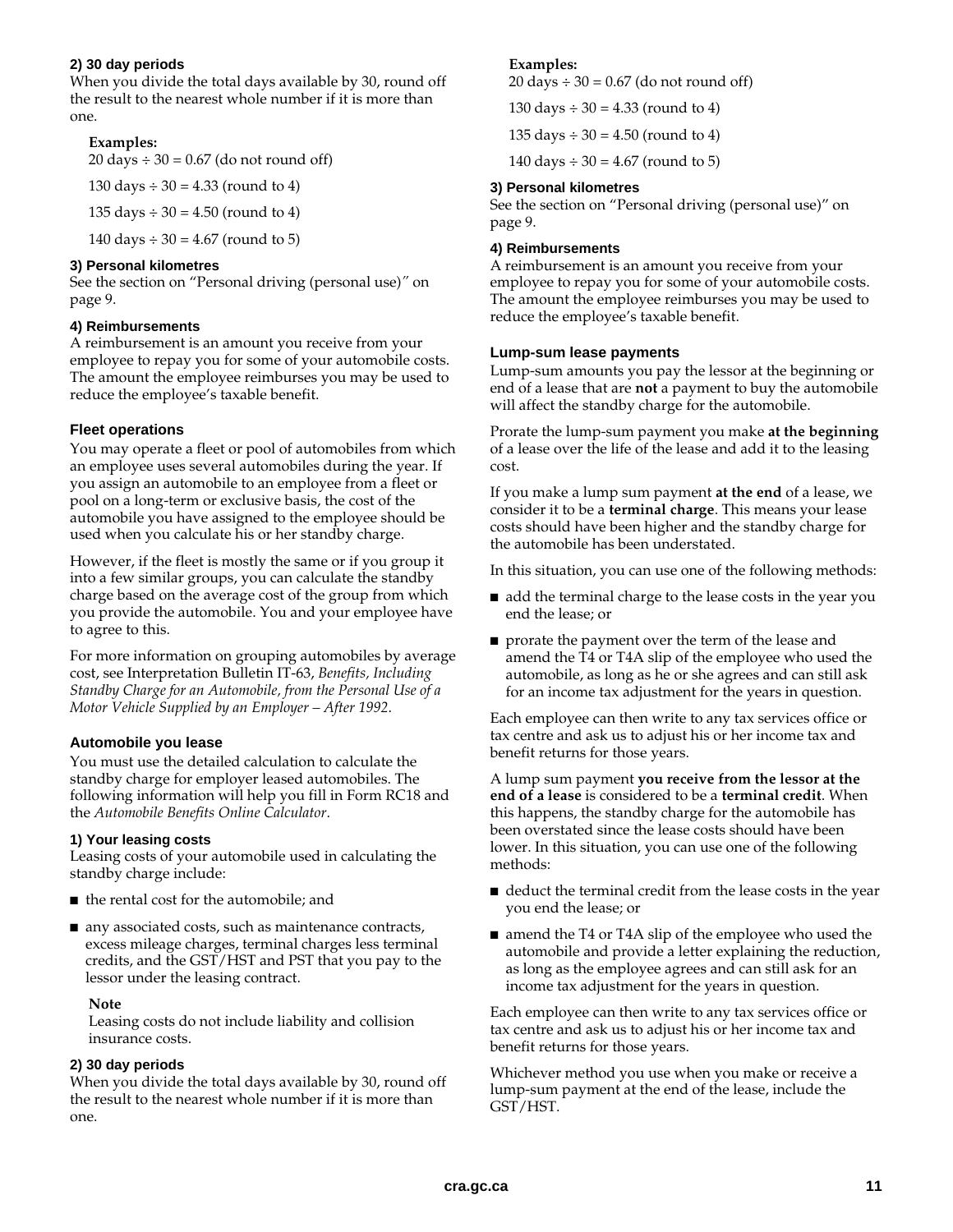#### **Employees who sell or lease automobiles**

You can modify the calculation of the standby charge for individuals you employ to sell or lease automobiles if all of the following conditions apply:

- you employ the individual mainly to sell or lease automobiles;
- you made an automobile you own available to that individual or to someone related to that individual; and
- you acquired at least one automobile during the year.

You can choose the rate of 1.5% instead of 2% for the automobile's cost to you, and calculate your automobile cost as the greater of the following two amounts:

- the average cost of **all new** automobiles you acquired in the year to sell or lease; or
- the average cost of **all** automobiles you acquired in the year to sell or lease.

**Note** 

The cost of an automobile is generally equal to its fair market value at the time of acquisition, including GST/HST and PST.

### **Calculating an operating expense benefit**

When you (or a person related to you) provide an automobile to an employee and pay for the operating expenses related to personal use (including the GST/HST and PST), this payment is a taxable benefit for the employee.

Operating expenses include:

- gasoline and oil;
- maintenance charges and repair expenses, less insurance proceeds; and
- licences and insurance.

Operating expenses **do not** include:

- interest;
- capital cost allowance for an automobile you own;
- lease costs for a leased automobile; or
- parking costs, highway or bridge tolls.

If you pay any amount of operating expenses, you have to determine the operating expense benefit by using either the optional or fixed rate calculation.

### **Optional calculation**

You can choose this method to calculate the automobile's operating expense benefit if all of the following conditions apply:

- You include a standby charge in your employee's income.
- Your employee uses the automobile more than 50% of the distance driven in the course of his or her office or employment.
- Your employee notifies you in writing before the end of the tax year to use this method.

If **all** of these conditions are met, calculate the operating expense benefit of the automobile at **half of the standby charge** before deducting any payments (reimbursements) your employee or a person related to your employee makes. In some cases, this optional calculation may result in a higher benefit amount than the fixed rate calculation.

#### **Fixed rate calculation**

The fixed rate for 2016 is 26¢ per kilometre of personal use (including the GST/HST and PST).

If the employee's main source of employment is selling or leasing automobiles, the fixed rate for 2016 is 23¢ per kilometre of personal use (including the GST/HST and PST).

Rates for previous tax years can be found in older versions of this guide or in section 7305.1 of the *Income Tax Regulations.*

#### **Note**

When you use the fixed rate calculation, you still have to keep records of this benefit.

#### **Reimbursement for operating expenses**

If the employee reimburses you in the year or no later than 45 days after the end of the year for **all actual** operating expenses (including the GST/HST and PST) attributable to personal use, you do not have to calculate an operating expense benefit for the year.

If the employee reimburses you for **part** of the automobile's operating expenses in the year or no later than 45 days after the end of the year, deduct the payment from the operating expense benefit that you calculated.

#### **Example**

In 2016, you provided your employee with an automobile. She drove 30,000 kilometres during the year, with 10,000 kilometres for personal use.

You paid \$3,000 in costs associated with maintenance, licences, and insurance.

Calculate the part of the operating expenses that relates to her personal use of the automobile as follows:

 $10,000 \text{ km} \times $3,000 = $1,000$ 30,000 km

If she reimbursed you for the **total** amount of \$1,000 in the year, or no later than 45 days after the end of the year, you do not have to calculate an operating expense benefit for her.

However, if she reimbursed you for **only** \$800 of the expenses you paid in the year, or no later than 45 days after the end of the year, the operating expense benefit is \$1,800, calculated as follows:

 $10,000$  km  $\times 26$ ¢ = \$2,600

 $$2,600 - $800 = $1,800$ 

### **Operating expenses paid by employee to third party**

If you provide an automobile to an employee and you require your employee to pay a third party for part or all of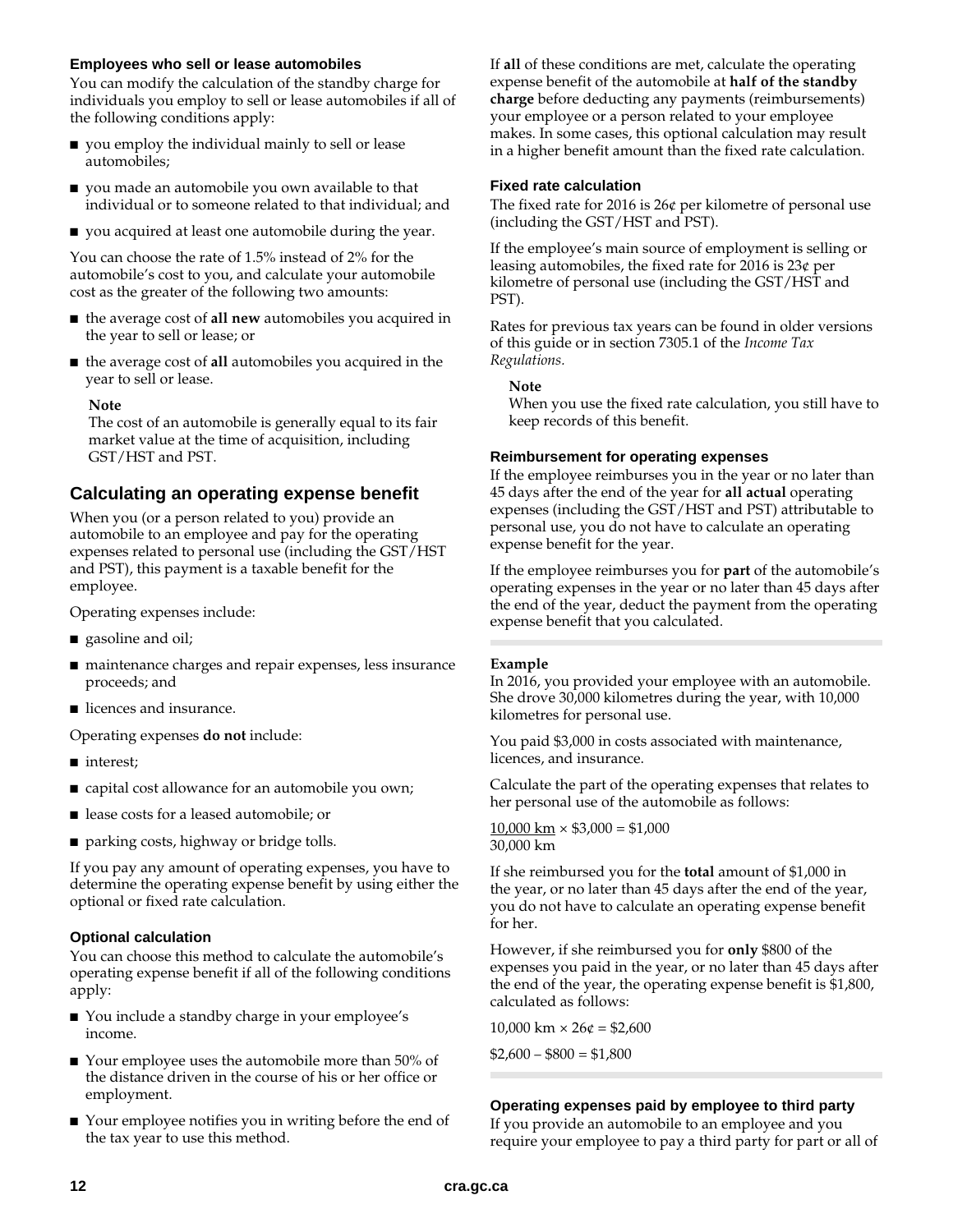the operating expenses, such as gas or oil changes, (including the GST/HST and PST) in the year, administratively, we will allow you to deduct the portion of the expenses paid by the employee that are attributable to personal use from the operating expense benefit that you calculated. Your records have to show that the employee paid the expenses directly to the third party.

#### **Note**

The portion of the operating expenses that relates to personal use is the percentage obtained by dividing the number of personal kilometres by the total number of kilometres driven by the employee during the year while the automobile was available to the employee.

Excess amounts cannot be deducted from the employee's standby charge that you calculated.

### **Example**

In 2016, you provided your employee with an automobile. He drove 36,000 kilometres during the year, 12,000 kilometres of which were for personal use.

You paid \$3,000 in associated insurance and maintenance during the year. Your employee paid \$1,500 for gas and oil changes. He did not reimburse you for any of your costs and you did not reimburse him for any of his costs.

1) Calculate the employee's operating expense benefit using the flat-rate calculation as follows:

 $12,000 \text{ km} \times 26 \ell = $3,120$ 

2) Calculate the personal portion of the operating expenses that he paid to a third party as follows:

 $12,000 \text{ km} \times \$1,500 = \$500$ 36,000 km

3) Calculate your employee's taxable operating expense benefit by subtracting the amount you calculated in step 2 from the amount you calculated in step 1, as follows:

 $$3,120 - $500 = $2,620$ 

## **Benefit for motor vehicles not defined as an automobile**

Even if the vehicle you provide to your employee is not included in the definition of automobile on page 8, there is still a taxable benefit for the employee for his or her personal driving.

You have to reasonably estimate the fair market value of your employee's personal use of your motor vehicle, including the GST/HST. A reasonable estimate is considered to be the amount an employee would have had to pay in an arm's length transaction for the use of comparable transportation. It includes items such as the cost of leasing a comparable vehicle and any other related operating costs. For more information go to paragraph 23 in Interpretation Bulletin IT-63, *Benefits, Including Standby Charge for an Automobile, from the Personal Use of a Motor Vehicle Supplied by an Employer –After 1992*.

Although other methods of calculating the value of your employee's taxable motor vehicle benefit are acceptable, the CRA generally accepts that the employment benefit arising from the employee's personal use of the vehicle will be considered reasonable if it is calculated using the rates shown under "Reasonable allowance rates" on page 14.

#### **Note**

The standby charge and operating expense benefit calculations should not be used.

Depending on how your motor vehicle is used by your employee and the conditions that you place on the use of it, you may be able to calculate your employee's taxable benefit using the **Motor vehicle home at night policy** below.

### **Motor vehicle home at night policy**

Administratively, you can calculate the taxable benefit for your employee's personal use of the motor vehicle between home and work using the rates shown under "Fixed rate calculation*"* on page 12 as long as your employee meets **all** of the following conditions:

- 1. The motor vehicle (as defined on page 9) is not an automobile.
- 2. You tell your employee in writing that he or she cannot make any personal use of the vehicle, other than travelling between work and home.

### **Note**

Your employee will have to maintain full logbooks of the vehicle's use as proof that there was no other personal use.

- 3. You have valid business reasons for making the employee take the vehicle home at night, such as:
	- it would not be safe to leave tools and equipment at your premises or on a worksite overnight; or
	- your employee is on call to respond to emergencies (see Note), and you provide the vehicle so the employee can respond more effectively to emergencies.
- 4. The motor vehicle is specifically designed or suited for your business or trade and is essential for the performance of your employee's duties. Just transporting the employee to the work location does not meet the condition of "essential in the performance of employment duties." The following examples meet both conditions:
	- The vehicle is designed, or significantly modified, to carry tools, equipment, or merchandise. Your employee has to have the vehicle to do his or her job.
	- $\blacksquare$  The vehicle, such as a pickup truck or a van, is suitable for and is consistently used to carry and store heavy, bulky, or numerous tools and equipment. It would be difficult to load and unload the contents. The vehicle is essential to your employee in performing his or her job.
	- The vehicle is regularly used to carry harmful or foul-smelling material, such as veterinary samples or fish and game. The vehicle is essential to your employee in performing his or her job.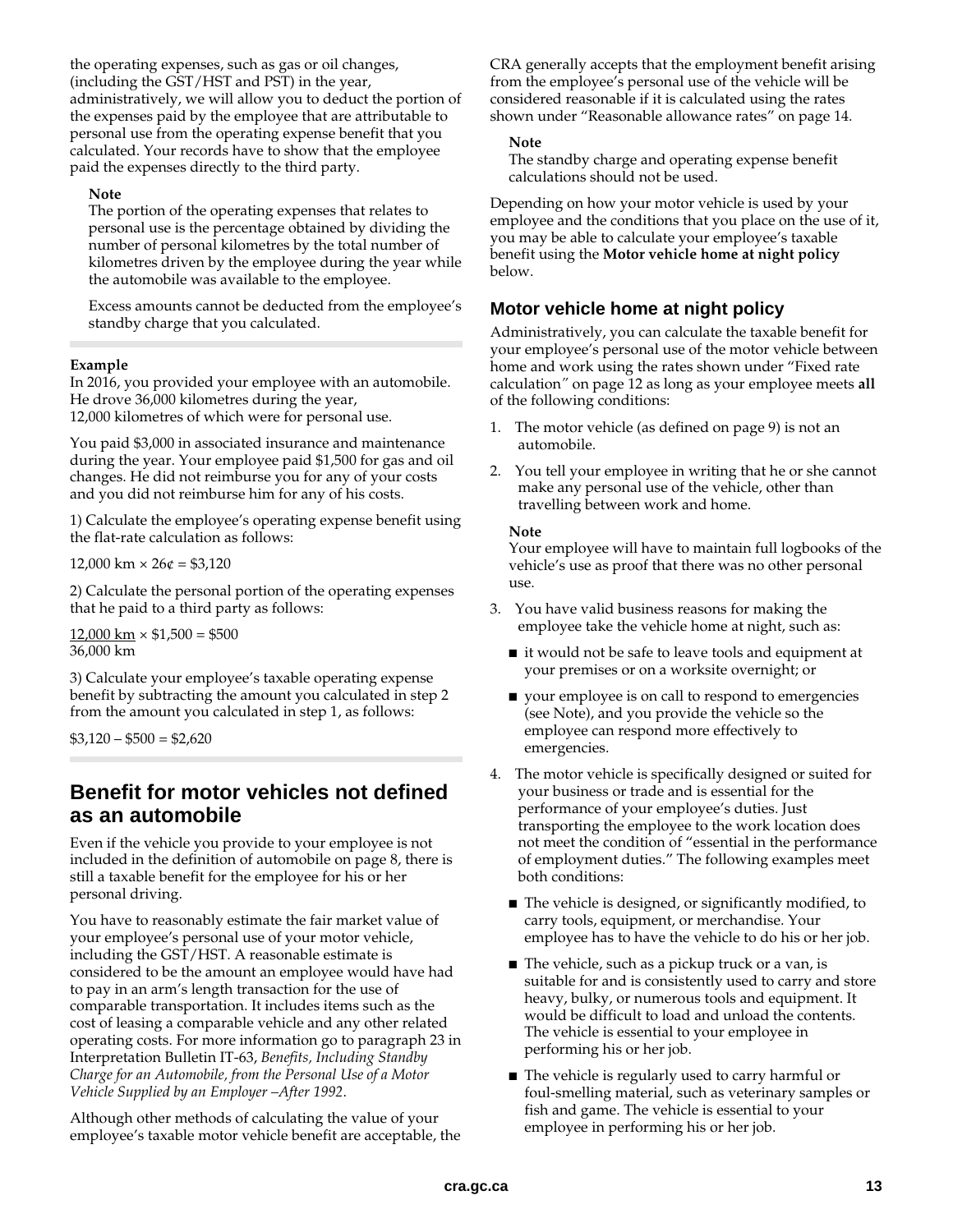- Your employee is on call for emergencies (see Note), and has to use a vehicle which:
	- is a clearly marked emergency-response vehicle;
	- is specially equipped to respond rapidly; or
	- is designed to carry specialized equipment to the scene of an emergency.

### **Note**

We generally consider an emergency to relate either to the health and safety of the general population or to a significant disruption to the employer's operations.

For examples of situations where transportation to and from home is considered a taxable benefit, go to **cra.gc.ca/tx/bsnss/tpcs/pyrll/bnfts/tmbl/frm/ xmpls-eng.html**.

### **Reporting automobile or motor vehicle benefits**

### **Employee's benefit**

Report the value of the benefit including the GST/HST that applies in box 14, "Employment income," and in the "Other information" area under code **34** at the bottom of the employee's T4 slip.

Also, report the benefit on a T4 slip when the individual is an employee/shareholder and you provide the vehicle to the individual (or a person related to that individual) in his or her capacity as an employee.

### **Shareholder's benefit**

Report the value of the benefit including GST/HST that applies using code **028**, "Other income" in the "Other information" area at the bottom of the T4A slip if:

- The shareholder is not an employee.
- The individual is an employee/shareholder, and you provide the vehicle to the individual (or person related to that individual) in his or her capacity as a shareholder.

## **Automobile and motor vehicle allowances**

An allowance is any payment that employees receive from an employer for using their own vehicle in connection with or in the course of their office or employment without having to account for its use. This payment is in addition to their salary or wages. An allowance is taxable unless it is based on a reasonable per-kilometre rate.

This section explains common forms of automobile and motor vehicle allowances.

Employees receiving a taxable allowance may be able to claim allowable expenses on their income tax and benefit return. For more information, see "Employee's allowable employment expenses," on page 8.

### **Reasonable per-kilometre allowance**

If you pay your employee an allowance based on a per-kilometre rate that we consider reasonable, **do not** deduct CPP contributions, EI premiums, or income tax. The type of vehicle and the driving conditions usually determine whether we consider an allowance to be reasonable. The per-kilometre rates that we usually consider reasonable are the amounts prescribed in section 7306 of the *Income Tax Regulations*. Although these rates represent the maximum amount that you can deduct as business expenses, you can use them as a guideline to determine if the allowance paid to your employee is reasonable.

We consider an allowance to be reasonable if **all** the following conditions apply:

- The allowance is based only on the number of business kilometres driven in a year.
- The rate per-kilometre is reasonable.
- You did not reimburse the employee for expenses related to the same use of the vehicle. This does not apply to situations where you reimburse an employee for toll or ferry charges or supplementary business insurance, if you determined the allowance without including these reimbursements.

When your employees fill out their income tax and benefit return, they do not include this allowance in income.

### **Reasonable allowance rates**

For 2016, they are:

- $54¢$  per kilometre for the first 5,000 kilometres driven; and
- $\blacksquare$  48¢ per kilometre driven after that.

In the Northwest Territories, Yukon, and Nunavut, there is an additional  $4¢$  per kilometre allowed for travel.

Rates for previous tax years can be found in older versions of this guide or in Section 7306 of the *Income Tax Regulations*.

### **Per-kilometre allowance rates that we do not consider reasonable**

If you pay your employee an allowance based on a per-kilometre rate that we do not consider reasonable (because it is either too high or too low), it is a taxable benefit and has to be included in the employee's income.

### **Flat-rate allowance**

If you pay your employee an allowance based on a flat rate that is not related to the number of kilometres driven, it is a taxable benefit and has to be included in the employee's income.

### **Combination of flat-rate and reasonable per-kilometre allowances**

If you pay your employee an allowance that is a combination of flat-rate and reasonable per-kilometre allowances that cover the **same use** for the vehicle, the total combined allowance is a taxable benefit and has to be included in the employee's income.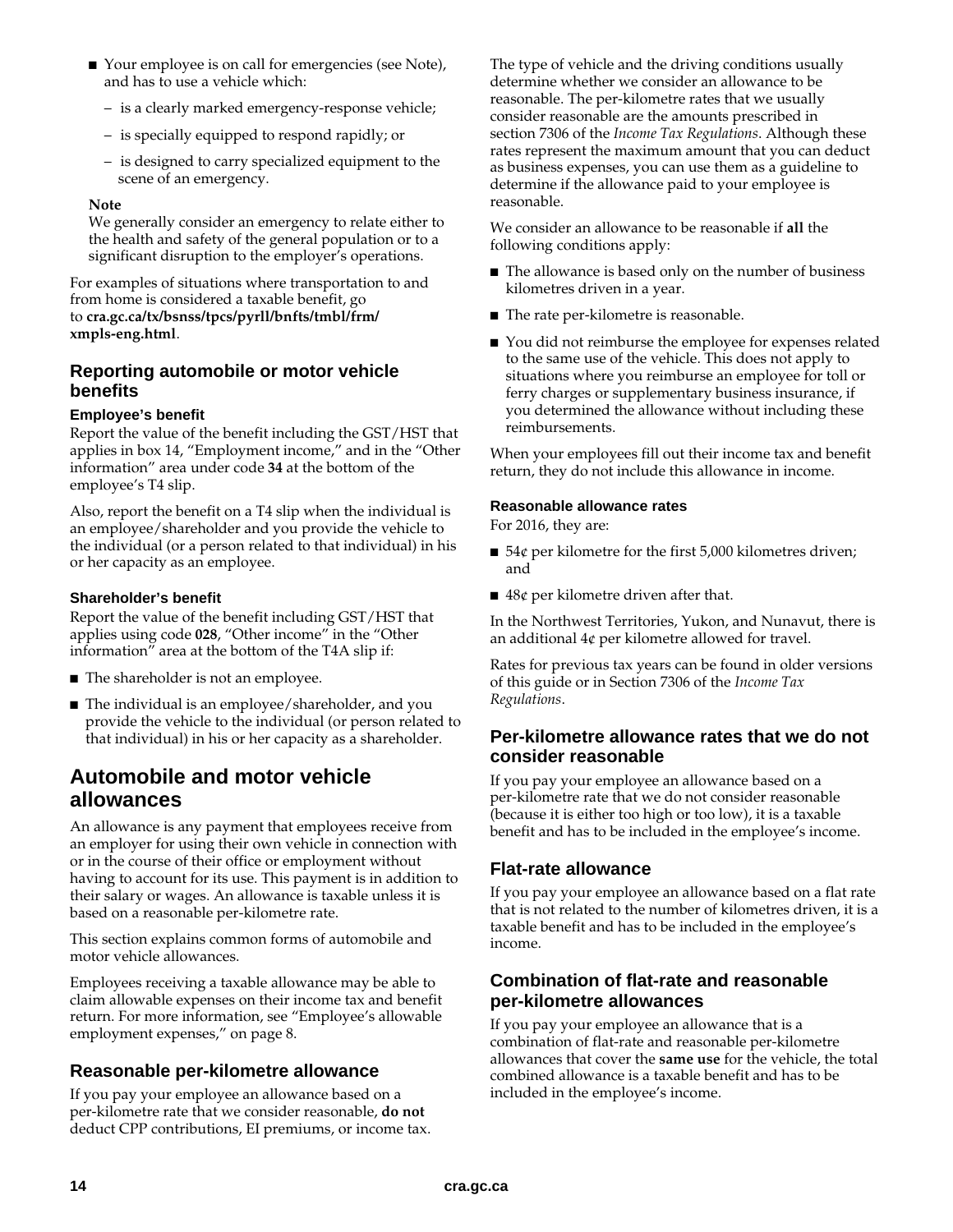### **Example 1**

You pay an allowance to your employee as follows:

- a flat per-diem rate to offset the employee's fixed expenses for each day the vehicle is required; and
- a reasonable per-kilometre rate for each kilometre driven to offset the operating expenses.

The flat per-diem rate compensates the employee for some of the same use on which the reasonable per-kilometre allowance is based. That is, the fixed expenses incurred by the employee to operate the vehicle.

The combined amount is considered one allowance and therefore taxable, since it is not based only on the number of kilometres the vehicle is used for employment purposes.

#### **Example 2**

You pay an allowance to your employee as follows:

- a flat-rate per month for travel inside the employment district; and
- a reasonable per-kilometre rate for employment-related travel outside the employment district.

Since the flat-rate allowance does not cover any of the same use of the vehicle on which the reasonable per-kilometre allowance is based, the allowances are considered separately.

The reasonable per-kilometre allowance paid for travel outside the district is **not included in income**. The amount based on a flat-rate paid for travel inside the district is **taxable**, since it is not based only on the number of kilometres for which the vehicle is used in connection with the employment.

Only the total of the monthly flat-rate allowance has to be reported in box 14, "Employment income," and in the "Other information" area under code **40** at the bottom of the employee's T4 slip.

### **Reimbursement or advance for travel expenses**

A **reimbursement** is a payment you make to your employees as a repayment for amounts they spent (such as gas and meals) while conducting your business. Generally, the employee completes a claim or expense report detailing the amounts spent. Do not include a reasonable reimbursement (which is part of your business expenses) in the employee's income.

An **advance** is an amount you give to employees for expenses they will incur on your business. An **accountable advance** is one that you give to an employee who has to account for his or her expenses by producing vouchers and return any amount he or she did not spend.

Usually, a reimbursement or an accountable advance for travel expenses is not income for the employee receiving it unless it represents payment of the employee's personal expenses.

## **Averaging allowances**

To comply with the rules on reasonable per-kilometre allowances, employees have to file expense claims with you on an ongoing basis, starting at the beginning of the year.

A flat-rate or lump-sum allowance that is not based on the number of kilometres driven cannot be averaged at the end of the year to determine a reasonable per-kilometre rate and then be excluded from the employee's income.

We understand the administrative problems that can result from this. As a result, we are giving you a choice. If you make accountable advances to employees for vehicle expenses, you do not have to include them in the employee's income if **all** the following conditions are met:

- There is a pre-established per-kilometre rate that is not more than a reasonable amount.
- The rate and the advances are reasonable under the circumstances.
- You document this method in the employee's record.
- No other provision of the *Income Tax Act* requires you to include the advances in the employee's income.

Employees have to account for the business kilometres they travelled and any advances they received. They have to do so on the date their employment ends in the year, or by December 31, whichever is earlier.

**At that time, you have to pay any amounts you owe the employee and the employee has to repay any amount over actual expenses.** Where no repayment occurs, you cannot simply report the excess advances on the employee's T4 slip.

For more information on vehicle allowances, see Interpretation Bulletin IT-522, *Vehicle, Travel and Sales Expenses of Employees*.

### **Reducing tax deductions at source on automobile or motor vehicle allowances**

In many cases, allowances that are not based only on a reasonable per-kilometre rate can later be substantially offset by the employees' expense deductions on their income tax and benefit returns. In these situations, employees can ask to reduce their tax deductions on their remuneration by filling out and sending in a Form T1213, *Request to Reduce Tax Deductions at Source*, or a written request to any tax services office along with the following information:

- the type of employment for which the employee will receive the allowance;
- an estimate of the total vehicle allowances the employee will receive in the year;
- an estimate of the business kilometres the employee will drive in the year;
- an estimate of the employee's vehicle expenses for the year; and
- the amount for which the employee is requesting the waiver.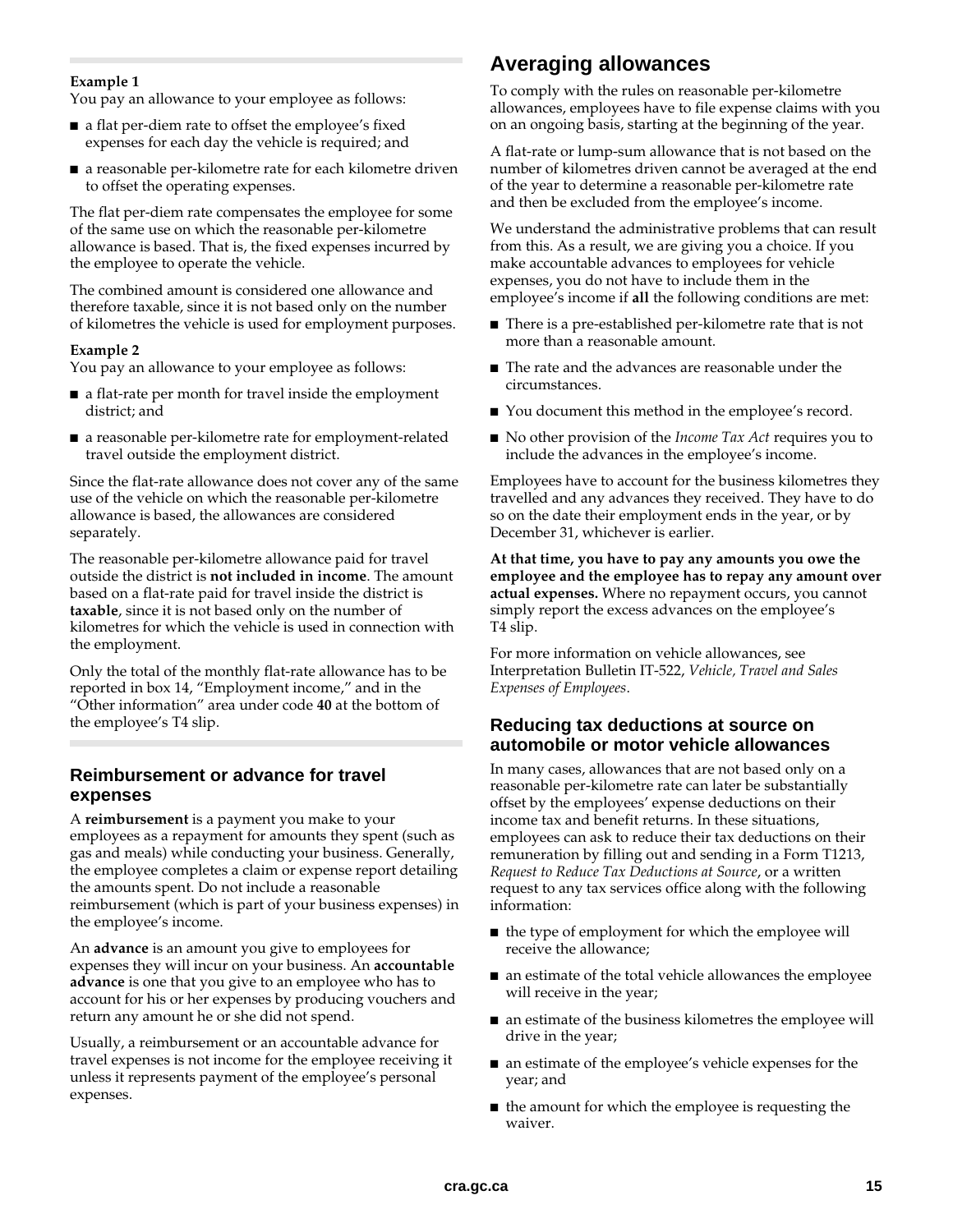If you have a number of employees in the same situation, you can get a bulk waiver for the group. This way, every employee does not have to make an individual request.

### **Reporting automobile or motor vehicle allowances on the T4 slip**

If you provide an allowance that we consider to be taxable to your employee, you have to enter the yearly total of this allowance in box 14, "Employment income," and in the "Other information" area under code **40** at the bottom of the employee's T4 slip. Do not report any amount that we do not consider to be taxable.

## **Chapter 3 – Other benefits and allowances**

## **Board and lodging**

You may give your employee board and lodging which means that you provide him or her with accommodations and, in some cases, food. If you provide only meals to an employee, see "Meals," on page 26.

If you provide **free** lodging, or free board and lodging, to an employee, the employee receives a taxable benefit. As a result, you have to add to the employee's salary the fair market value of the board and lodging you provide. Report this amount in box 14, "Employment income," and in the "Other information" area under code **30** at the bottom of the employee's T4 slip.

If you provide **subsidized** lodging, or subsidized board and lodging, to an employee, the employee receives a taxable benefit. As a result, you have to add to the employee's salary the fair market value of the board and lodging you provide, **minus** any amount the employee paid. Report this amount in box 14, "Employment income," and in the "Other information" area under code **30** at the bottom of the employee's T4 slip.

### **Exceptions to the rules**

There are certain situations that can affect the value of the taxable benefit your employee gets if you provide free or subsidized board and lodging. The exceptions are as follows:

- If you provide board and/or lodging allowances to players on sports teams or members of recreation programs, see the next section.
- If you provide board, lodging and/or transportation to an employee who works at a special work site or a remote location, see "Board, lodging, and transportation – Special work sites and remote work locations," on this page.

## **Board and lodging allowances paid to players on sports teams or members of recreation programs**

You can exclude up to \$348 (for 2016) per month from income for a board and lodging allowance for a participant or member of a sports team or recreational program if **all** of the following conditions are met:

- You are a registered charity or a non-profit organization.
- Participation with, or membership on, the team or in the program is restricted to persons under 21 years of age.
- The allowance is for board and lodging for participants or members that have to live away from their ordinary place of residence.
- The allowance is not attributable to any services, such as coaching, refereeing, or other services to the team or program.

Do not report the excluded income on a T4 slip.

## **Board, lodging, and transportation – Special work sites and remote work locations**

It is possible for an employee to work at a location that is both a special work site and a remote work location. However, the benefit can only be excluded from the employee's income **once**.

### **Note**

If the special work site is in a **prescribed zone**, see "Board, lodging, and transportation at a special work site," on page 35.

### **Special work sites**

Generally, a special work site is an area where temporary duties are performed by an employee who keeps a self-contained domestic establishment at another location as his or her principal place of residence. Because of the distance between the two areas, the employee is not expected to return daily from the work site to his or her principal place of residence.

### **Note**

A self-contained domestic establishment (SCDE) is a house, apartment, or other similar place of residence where a person usually sleeps and eats. It is generally a living unit with restricted access that contains a kitchen, bathroom, and sleeping facilities. The SCDE must be separate from any other living unit in the same building. A room in a hotel, dormitory, boarding house, or bunkhouse is not ordinarily considered to be a SCDE.

Usually, the GST/HST applies on meals and accommodations you provide to an employee. In certain cases, such as long-term residential accommodation of one month or more, no GST/HST applies. Where the GST/HST does apply, include it in the value of the benefit.

### **Board and lodging**

You can exclude from income the value of board and lodging, or the reasonable allowance for board and lodging, that you provide to an employee who works at a **special work site** if **all** the following conditions are met:

■ The employee's duties required him or her to be away from his or her principal place of residence or to be at the special work site.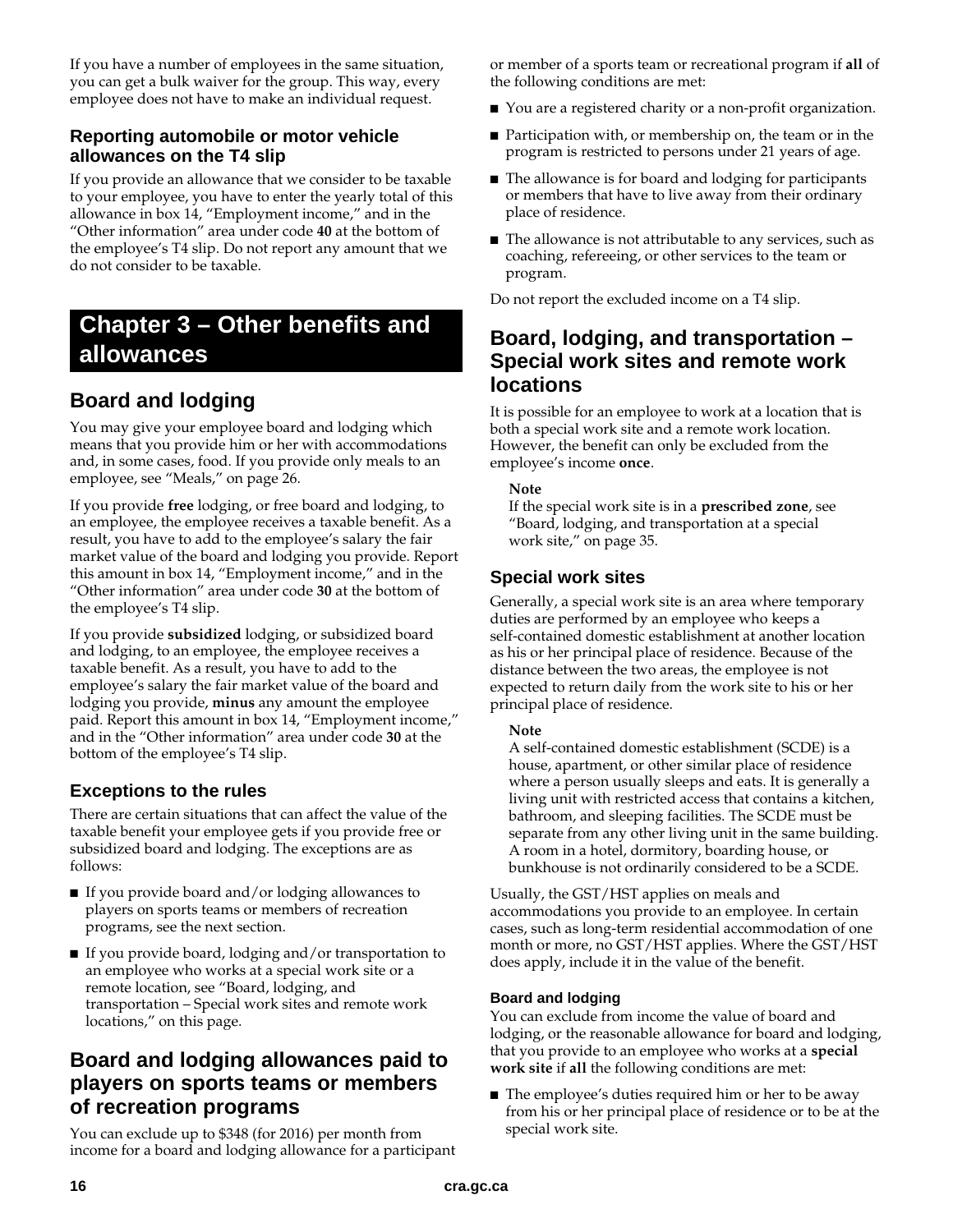- $\blacksquare$  The employee had to work at a special work site where the duties performed were of a temporary nature.
- The employee kept, at another location, a self-contained domestic establishment as his or her principal place of residence:
	- that, throughout the period, was available for the employee's occupancy, and the employee did not rent it to any other person; and
	- to which, because of distance, the employee could not reasonably be expected to return daily from the special work site.
- The board and lodging, or the reasonable allowance for board and lodging, you provided to the employee had to have been for a period of at least 36 hours. This period can include time spent travelling between the employee's principal place of residence and a special work site.

#### **Note**

You can **only** exclude from income a reasonable allowance paid to your employee for board and lodging if they incurred the expense.

### **Transportation**

You can exclude from income:

- the value of free or subsidized transportation between the special work site and your employee's principal place of residence; or
- a reasonable allowance paid to your employee for transportation expenses they incur.

This only applies if you provided board and lodging, or a reasonable allowance for board and lodging, to your employee for that period.

#### **Form TD4,** *Declaration of Exemption – Employment at a Special Work Site*

If an employee meets **all** of the conditions listed under "Board and lodging" above, you and the employee should fill out Form TD4, *Declaration of Exemption – Employment at a Special Work Site*. This allows you to exclude the benefit or allowance from the employee's income. If you fill out Form TD4, **do not** include the amounts in box 14, "Employment income," or in the "Other information" area under code **30** at the bottom of the employee's T4 slip. After you fill out Form TD4 with the employee, keep it with your payroll records.

If the employee does not meet all of the above conditions, **do not** fill out Form TD4. Treat the total amounts as part of the employee's income. Make the necessary deductions and report the amounts on the employee's T4 slip. This also applies to any part of an allowance for board, lodging, and transportation that is more than a reasonable amount.

### **Remote work locations**

We usually consider a work location to be remote when it is 80 kilometres or more from the nearest established community with a population of at least 1,000 people.

A location is considered an established community if it has essential services or those services are available within a

reasonable commuting distance. Essential services may include access to:

- basic food store;
- basic clothing store, with merchandise in stock (not a mail-order outlet);
- accommodation;
- certain medical services; and
- certain educational facilities.

### **Board and lodging**

You can exclude from income the value of board and lodging, or the reasonable allowance for board and lodging, that you provide to an employee who works at a **remote work location**, if **all** of the following conditions are met:

- The employee could not reasonably be expected to set up and maintain a self-contained domestic establishment because of the remoteness of the location and the distance from any established community.
- You did not provide a self-contained domestic establishment for the employee.
- The reasonable allowances were for a period of at least 36 hours when:
	- the employee had to be away from his or her principal place of residence because of his or her duties; or
	- the employee had to be at the remote work location.

### **Transportation**

You can exclude from income the value of free or subsidized transportation. A reasonable allowance for transportation expenses can also be excluded.

To qualify, the transportation allowance paid to an employee must be for a period of at least 36 hours when:

- $\blacksquare$  the employee had to be away from his or her principal place of residence; or
- the employee had to be at the remote work location.

You had to have paid the allowance for transportation between the remote work location and any location in Canada. If the remote work location is outside Canada, you can exclude the allowance for transportation between that location and any location in Canada, or another location also outside Canada.

If you need help determining whether a location qualifies as remote, see Interpretation Bulletin IT-91, *Employment at Special Work Sites or Remote Work Locations*.

#### **Form TD4,** *Declaration of Exemption – Employment at a Special Work Site*

When there is an exemption for board, lodging, or transportation allowances you pay to employees who work at a remote work location, **do not** fill out Form TD4.

### **Payroll deductions**

If you exclude a benefit for board, lodging, and transportation at a special work site or remote work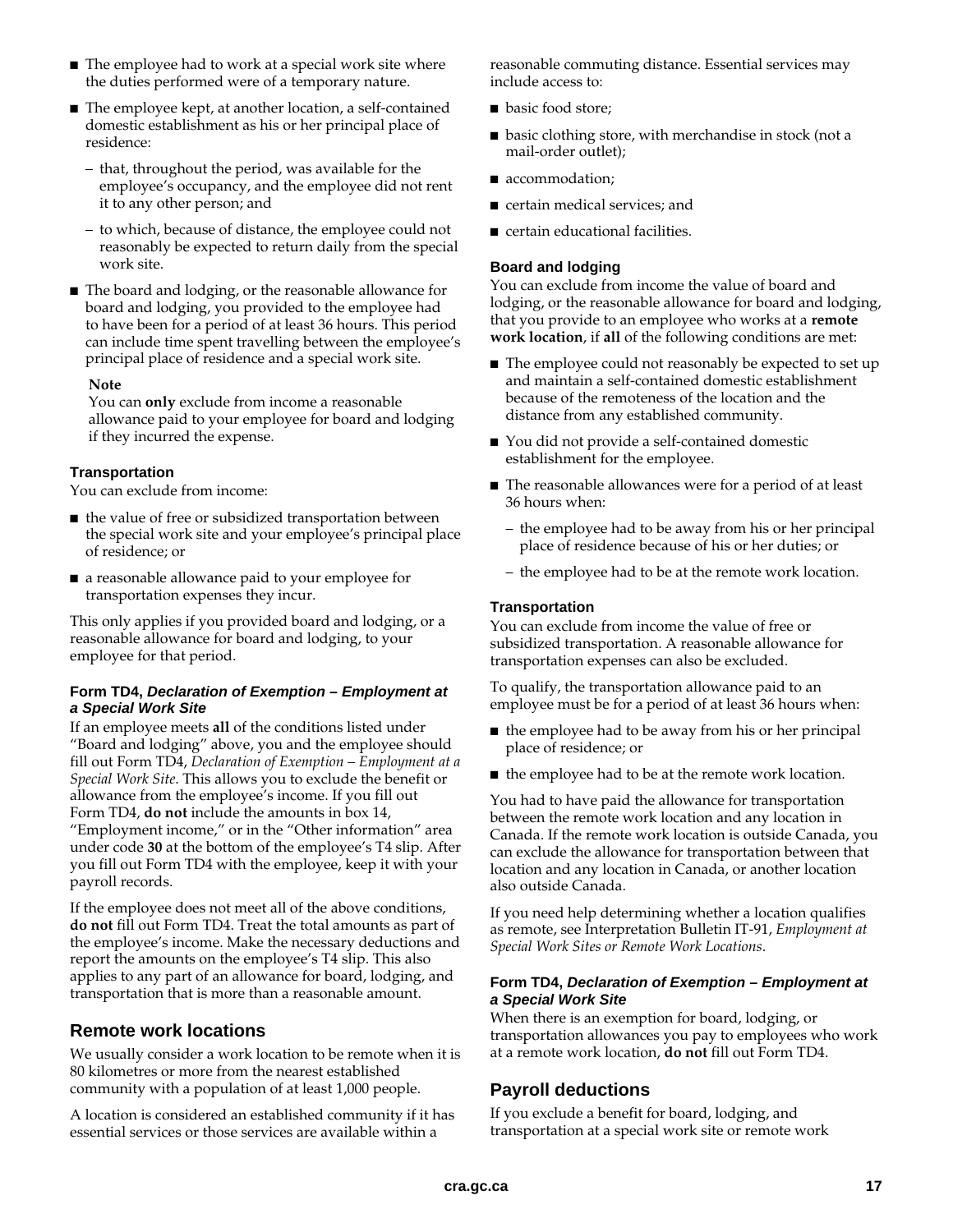location, it is not a taxable benefit. **Do not** deduct CPP contributions, EI premiums, or income tax.

## **Cellular phone and Internet services**

If you provide your employee with a cellular phone (or other handheld communication device) or Internet service at home to help carry out his or her duties, the business use is not a taxable benefit.

If part of the use of the phone or Internet service is personal, you have to include the value of the personal use in your employee's income as a taxable benefit. The value of the benefit is based on the fair market value (FMV) of the service, **minus** any amounts your employee reimburses you. You can only use your cost to calculate the value of the benefit if it reflects the FMV.

For cellular phone service only, we do not consider your employee's personal use of the cellular phone service to be a taxable benefit if **all** of the following apply:

- The plan's cost is reasonable.
- The plan is a basic plan with a fixed cost.
- Your employee's personal use of the service does not result in charges that are more than the basic plan cost.

You, as the employer, are responsible for determining the percentage of business use and the FMV. You have to be prepared to justify your position if we ask you to do so.

#### **Note**

If you give your employee an allowance for cellular phone or Internet services, the allowance must be included in the employee's income.

## **Child care expenses**

Child care is not taxable only if **all** of the following conditions are met:

- The services are provided at your place of business.
- The services are managed directly by you.
- The services are provided to all of the employees at minimal or no cost.
- The services are not available to the general public, only to employees.

If not all of the conditions are met, the taxable benefit is the fair market value (FMV) **minus** any amount that the employee pays for the service.

When you subsidize a facility operated by a third party in exchange for subsidized rates for your employees, the amount of the subsidy is considered a taxable benefit for the employee.

## **Counselling services**

The fees you pay to provide services such as financial counselling or income tax preparation for an employee are usually considered a taxable benefit.

Employee counselling services are not taxable if they are for one of the following:

- an employee's re-employment;
- an employee's retirement; or
- an employee's mental or physical health (such as counselling for tobacco, drug, or alcohol abuse, stress management or employee assistance programs) or that of a person related to an employee.

#### **Note**

This does not include amounts for using recreational or sporting facilities and club dues.

## **Disability-related employment benefits**

If you provide benefits or allowances to an employee who has a disability, such as transportation costs or attendant services, the benefits may not be taxable.

Reasonable transportation costs between an employee's home and work location (including parking near that location) are not taxable if you pay them to or for an employee **who**:

- is legally blind; or
- has a severe and prolonged mobility impairment, which markedly restricts the individual's ability to perform a basic activity of daily living—generally, someone who is eligible to claim the disability tax credit.

These transportation costs can include an allowance for taxis or specially designed public transit and parking that you provide or subsidize for these employees.

You may have employees with severe and prolonged mental or physical impairments. If you provide reasonable benefits for attendants to help these employees perform their duties of employment, these benefits are not taxable for the employee. The benefits can include readers for persons who are blind, signers for persons who are deaf, and coaches for persons who are intellectually impaired.

### **Payroll deductions**

If you exclude a disability-related employment benefit from income, it is not a taxable benefit. **Do not** deduct CPP contributions, EI premiums, or income tax.

### **Discounts on merchandise and commissions from personal purchases**

If you sell merchandise to your employee at a discount, the benefit he or she gets from this is not usually considered a taxable benefit.

However, we consider discounts to be taxable in **all** the following situations:

- You make a special arrangement with an employee or a group of employees to buy merchandise at a discount.
- You make an arrangement that allows an employee to buy merchandise (other than old or soiled merchandise) for less than your cost.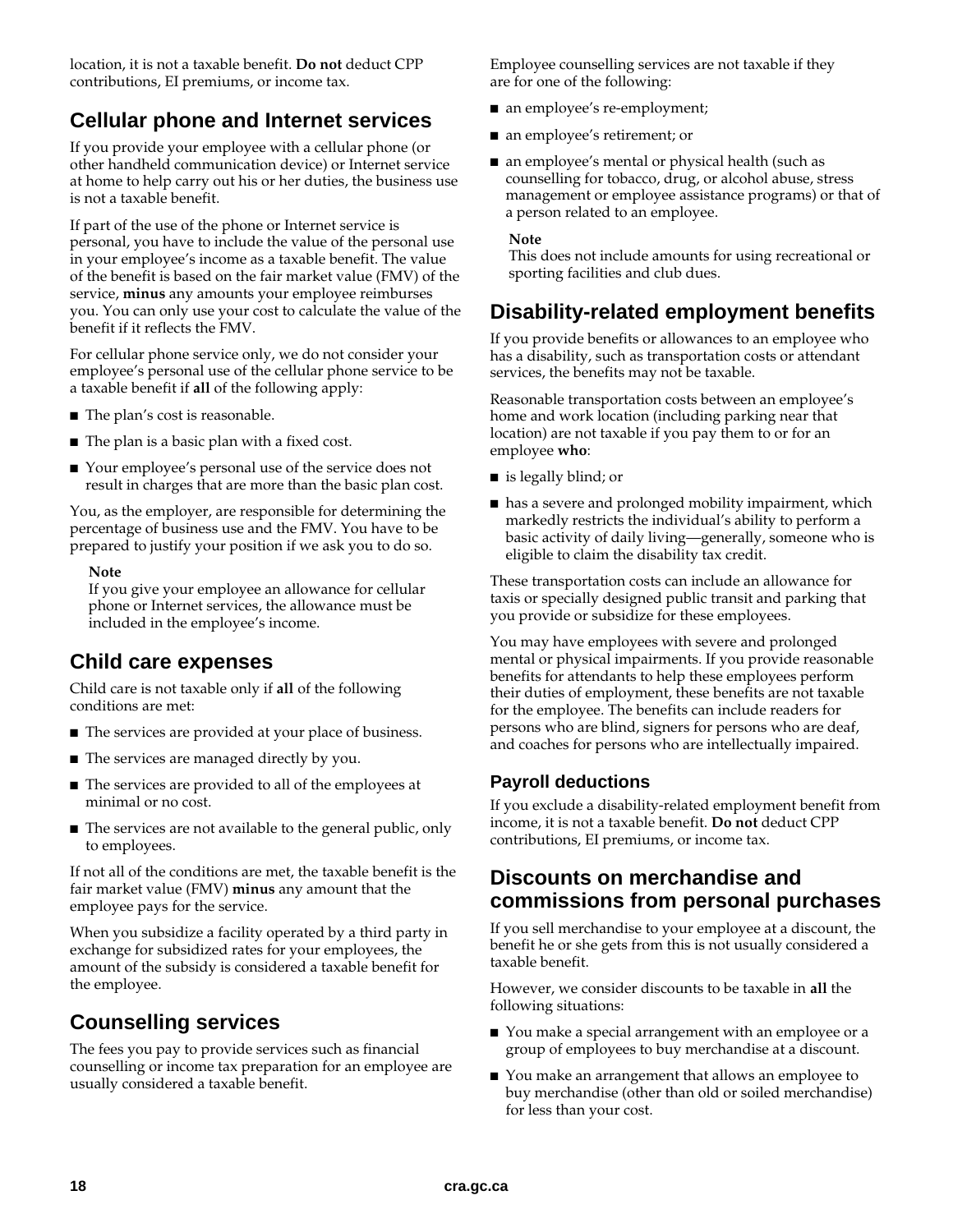■ You make a reciprocal arrangement with one or more other employers so that employees of one employer can buy merchandise at a discount from another employer.

If you determine the discount is taxable or you sell merchandise to your employee **below cost**, the taxable benefit is the difference between the fair market value of the goods and the price the employees pay.

**Commissions** that sales employees receive on merchandise they buy for personal use are not a taxable benefit. Similarly, when life insurance salespeople acquire life insurance policies, the commissions they receive are not taxable as long as they own the policies and have to make the required premium payments. This only applies where the income received is not significant and the insurance policy has no investment component or business use.

#### **Note**

This policy does not apply to discounts on services.

## **Education benefits**

If you provide education benefits to your employee, it may be a taxable benefit to the employee in certain circumstances.

If you provide education benefits to a person other than the employee, such as employee's family member, you do not have to include the value of the benefit in the employee's income as long as you deal at arm's length with the employee and the education benefit is not a replacement for salary, wages or other remuneration. Although scholarships, bursaries, and free tuition for family members are no longer a taxable benefit to employees, the benefit may be income to the family member. For more information, see "Family members*"* on page 20.

### **Educational allowances for children**

If you pay any amounts to an employee as an educational allowance for the employee's child, you have to include these amounts in the employee's income for the year.

However, if the employee and his or her family have to live in a specific location away from their home and the schools in the area do not meet the educational needs of the employee's children, the educational allowance **may not be taxable** if **all** of the following conditions are met:

- The education provided is in the official language of Canada primarily used by the employee.
- The school is the closest suitable one available in that official language.
- The child is in full-time attendance at the school.
- The subsidy you provide is reasonable.

### **Subsidized school services**

Subsidized school services are generally taxable. However, in remote areas, employers are often responsible for essential community services that municipalities usually provide.

If you provide free or subsidized school services in remote areas for your employee's children, the employee **does not** receive a taxable benefit. Do not deduct CPP contributions, EI premiums, or income tax on these amounts.

### **Note**

This **does not** include an educational allowance or educational costs you pay directly to your employee, as explained elsewhere in this section.

### **Scholarships, bursaries, tuition, and training Employee**

You may provide an employee, or former employee, with a scholarship or bursary on the condition that the employee returns to employment with you on completing the course. In this situation, the amount of the scholarship or bursary is considered to be employment income for the employee or former employee.

You have to report on a T4 slip any scholarships, fellowships, or bursaries you gave to an employee if they primarily benefit the employee. If you get any questions from your employee about the income, you can refer him or her to Income Tax Folio S1-F2-C3: *Scholarships, Research Grants and Other Education Assistance* or to Guide 5000-G, *General Income Tax and Benefit Guide*.

#### ■ **Specific employment-related training**

We generally consider that courses taken to maintain or upgrade employment-related skills are mainly for your benefit when it is reasonable to assume that the employee will resume his or her employment for a reasonable period of time after he or she finishes the course.

For example, tuition fees and other associated costs such as books, meals, travel, and accommodation that you pay for courses leading to a degree, diploma, or certificate in a field related to your employee's current or future responsibilities in your business are not a taxable benefit.

### ■ General employment-related training

We generally consider that other business-related courses, although not directly related to your own business, are taken mainly for your benefit.

For example, fees you pay for stress management, employment equity, first aid, and language courses are not a taxable benefit.

#### ■ **Personal interest training**

We consider that courses for personal interest or technical skills not related to your business are taken mainly for the employee's benefit and, therefore, are a taxable benefit.

### **Scholarship exemption, and tuition, education and textbook amounts**

If you paid or reimbursed tuition fees to your employees and there is no taxable benefit according to these guidelines, the employees are **not** eligible to claim the scholarship exemption, tuition, textbook, or education tax credits on their individual returns. You should inform them of this.

If you paid or reimbursed education amounts that are reported on either a T4 or T4A slip, the individual may be eligible to claim the scholarship exemption, or tuition, textbook, and/or education tax credits on his or her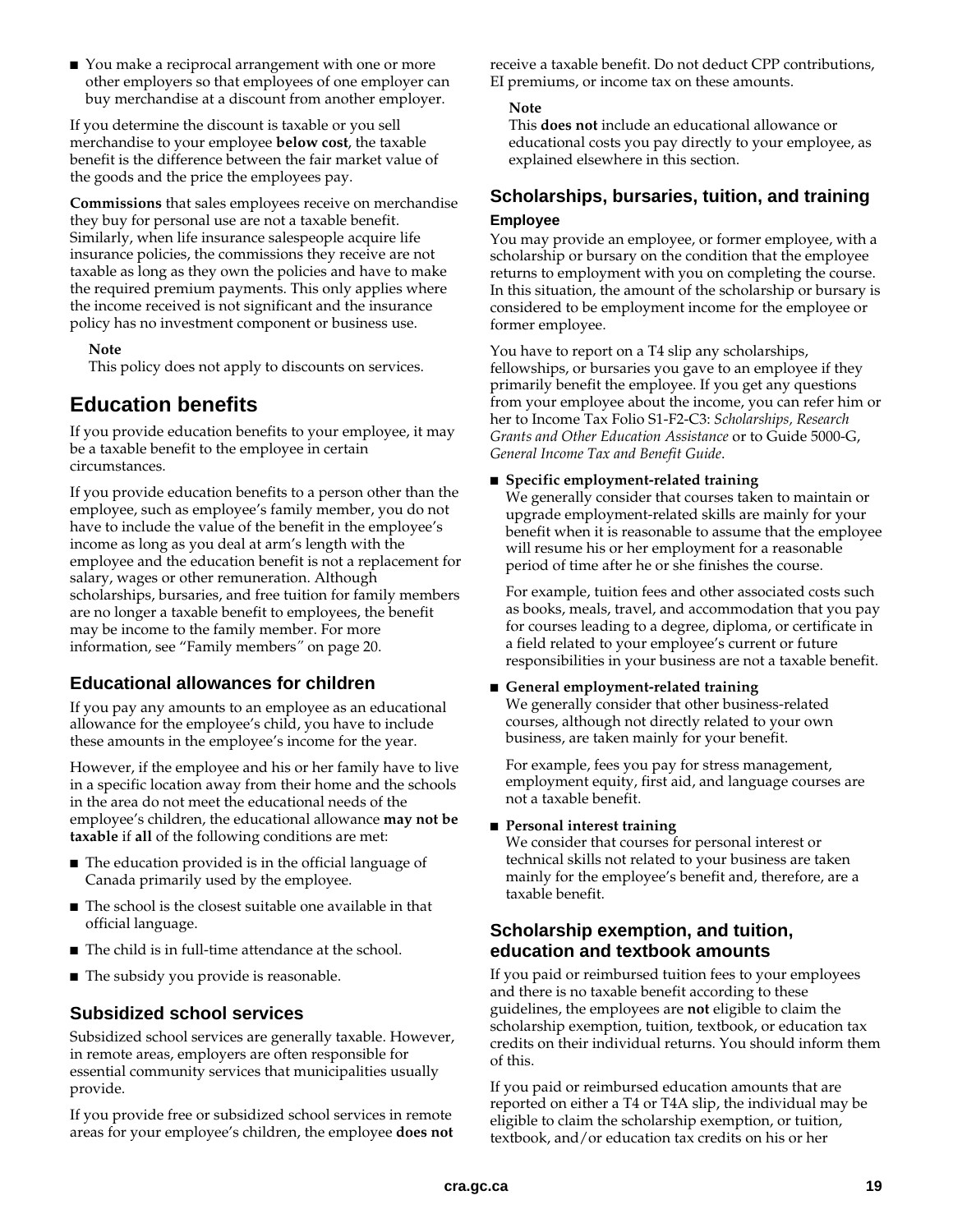individual return. The individual may be able to fully exclude from his or her income tuition fees, scholarships, fellowships, and bursaries he or she received from you.

### **Family members**

If you offer a program that provides free or reduced tuition fees to the family members of your employees, **do not** include the value of any benefit the employee's family member receives in your employee's income unless:

- the benefit is provided as a substitute for salary, wages or other remuneration; or
- you do not deal with the employee at arm's length.

Instead, report the FMV of the scholarship or bursary on a T4A slip for the family member. If a family member meets certain criteria, he or she may not have to include the amount in income on his or her income tax and benefit return.

The same applies if you are an educational institution offering free or discounted tuition to your employees' family members.

If you get any questions, you can refer them to the *General Income Tax and Benefit Guide*.

For more information, see Income Tax Folio S1-F2-C3: *Scholarships, Research Grants and Other Education Assistance*.

### **Employment insurance premium rebate**

As an employer, you may be eligible for a reduction in the employer EI premium rate that you use to calculate your share of the EI premiums if you offer income protection coverage, such as a wage loss replacement plan or other income maintenance plan, to your employees that reduce the EI benefits payable to an employee. For more information, go to **cra.gc.ca/tx/bsnss/tpcs/pyrll/clcltng/ei/rdc-eng.html**.

If you are granted an EI premium reduction, you will calculate your employer's EI premiums using a rate that is lower than the standard employer rate of 1.4 times the employees' EI premiums.

You have to return 5/12 of any savings to your employees' in the year in which you received the EI premium reduction. This savings can either be given to your employee in cash, such as a cash allowance or a cash rebate, or indirectly through increased employer contributions to an employee's health and welfare trust, group sickness or accident insurance plan, private health services plan, or in any other manner. These indirect benefits will only be tax-free (i.e. not included in the employee's employment income) if they are given to the employee in the form of a benefit specifically exempt from taxation under paragraph 6(1)(a) of the *Income Tax Act*.

#### **Note**

If the benefit is taxable, you must include it in your employee's income in the year the employee received it. For more information, see "Benefits chart" on page 43.

## **Gifts, awards, and long-service awards**

A gift or award that you give an employee is a taxable benefit from employment, whether it is cash, near-cash, or non-cash. However, we have an administrative policy that exempts non-cash gifts and awards in some cases.

Cash and near-cash gifts or awards are always a taxable benefit for the employee. A near-cash item is one that functions as cash, such as a gift certificate or gift card, or an item that can be easily converted to cash, such as gold nuggets, securities, or stocks. For more information, see "Rules for gifts and awards" and "Policy for non-cash gifts and awards," on page 21.

#### **Example of a near-cash gift or award**

You give your employee a \$100 gift card or gift certificate to a department store. The employee can use this to purchase whatever merchandise or service the store offers. We consider the gift card or gift certificate to be an additional remuneration that is a taxable benefit for the employee because it functions in the same way as cash.

#### **Example of a non-cash gift or award**

You give your employee tickets to an event on a specific date and time. This may not be a taxable benefit for the employee since there is no element of choice, if the other rules for gifts and awards are met.

### **Rules for gifts and awards**

A **gift** has to be for a special occasion such as a religious holiday, a birthday, a wedding, or the birth of a child.

An **award** has to be for an employment-related accomplishment such as outstanding service, or employees' suggestions. It is recognition of an employee's overall contribution to the workplace, not recognition of job performance. Generally, a valid, non-taxable award has clearly defined criteria, a nomination and evaluation process, and a limited number of recipients.

An award given to your employees for performance-related reasons (such as performing well in the job he or she was hired to do, exceeding production standards, completing a project ahead of schedule or under budget, putting in extra time to finish a project, covering for a sick manager/colleague) is considered a **reward** and is a taxable benefit for the employee.

If you give your employee a non-cash gift or award for any other reason, this policy does not apply and you have to include the fair market value of the gift or award in the employee's income.

The gifts and awards policy does not apply to cash and near-cash items or to gifts or awards given to non-arm's length employees, such as your relatives, shareholders, or people related to them.

For more information on gifts and awards outside our policy go to **cra.gc.ca/gifts** and click on "Gifts and awards outside our policy."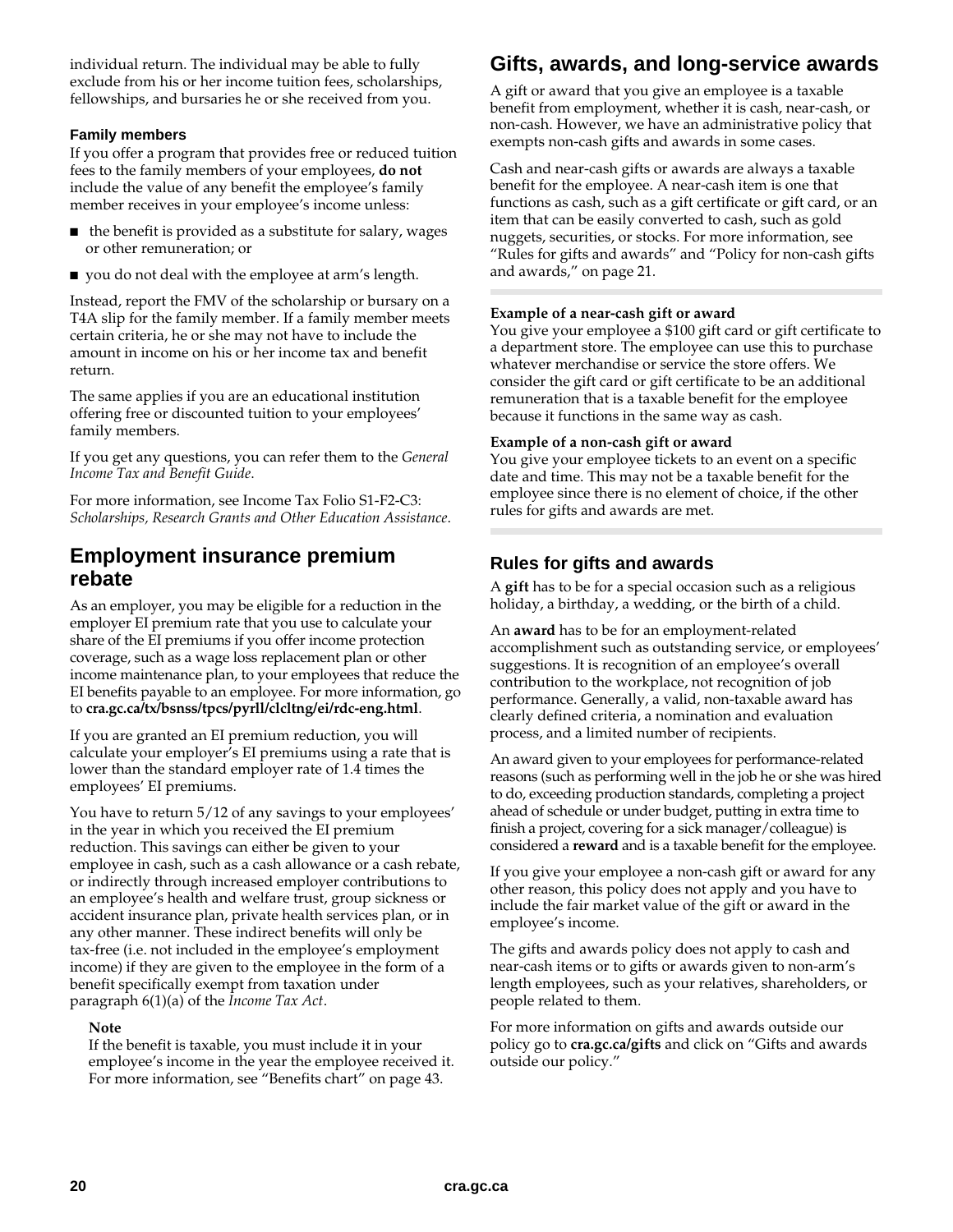### **Value**

Use the **fair market value** (FMV) of each gift to calculate the total value of gifts and awards given in the year, **not** its cost to you. You have to include the value of the GST/HST.

### **Policy for non-cash gifts and awards**

You may give an employee an unlimited number of non-cash gifts and awards with a combined total value of \$500 or less annually. If the FMV of the gifts and awards you give your employee is greater than \$500, the amount over \$500 must be included in the employee's income. For example, if you give gifts and awards with a total value of \$650, there is a taxable benefit of \$150 (\$650 – \$500).

Items of small or trivial value do not have to be included when calculating the total value of gifts and awards given in the year for the purpose of the exemption. Examples of items of small or trivial value include:

- coffee or tea;
- T-shirts with employer's logos;
- mugs; or
- plaques or trophies.

### **Long-service awards**

As well as the gifts and awards in the policy stated above, you can, once every five years, give your employee a non-cash long-service or anniversary award valued at \$500 or less, tax free. The award must be for a minimum of five years' service, and it has to be at least five years since you gave the employee the last long-service or anniversary award. Any amount over the \$500 is a taxable benefit.

If it has not been at least five years since the employee's last long-service or anniversary award, then the award is a taxable benefit. For example, if the 15 year award was given at 17 years of service, and then the next award is given at 20 years of service, the 20 year award will be a taxable benefit, since five years will not have passed since the previous award.

The \$500 exemption for long-service awards does not affect the \$500 exemption for other gifts and awards in the year you give them. For example, you can give an employee a non-cash long-service award worth \$500 in the same year you give him or her other non-cash gifts and awards worth \$500. In this case, there is no taxable benefit for the employee.

### **Note**

If the value of the long-service award is less than \$500, you **cannot** add the shortfall to the annual \$500 exemption for non-cash gifts and awards.

You can answer a series of questions on our Web site to help you determine if there is a taxable benefit. For more information, go to **cra.gc.ca/gifts**, select "Rules for gifts and awards," then select the "Q&A" icon.

### **Awards from a manufacturer**

If a manufacturer of goods gives cash awards or non-cash awards **to the dealer** of the goods, the manufacturer does not have to report the awards on an information slip.

However, if the dealer passes on cash awards to an employee, the dealer has to report the cash payment in box 14, "Employment income," and in the "Other information" area under code **40** at the bottom of the employee's T4 slip. If the dealer passes on non-cash awards to an employee, the dealer may not have to report the awards in the employee's income if the other conditions of the awards policy are met.

If a manufacturer gives a cash award or a non-cash award **directly to the employee** of a dealer or other sales organization, the manufacturer has to report the value of the award as a benefit using code **154**, "Cash award or prize from payer," in the "Other information" area at the bottom of the T4A slip.

### **Group term life insurance policies – Employer-paid premiums**

This section applies to current, former, and retired employees.

### **Note**

Premiums you pay for employees' group life insurance that is not group term insurance or optional dependent life insurance are also a taxable benefit.

A **group term life insurance policy** is one for which the only amounts payable by the insurer are policy dividends, experience rating refunds, and amounts payable on the death or disability of an employee, former employee, retired employee, or their covered dependants.

**Term insurance** is any life insurance under a group term life insurance policy other than insurance for which a lump-sum premium has become payable or has been paid. Life insurance for current employees would usually be term insurance, although it is sometimes provided for retired employees.

A **lump-sum premium** is a premium for insurance on an individual's life where all or part of the premium is for insurance for a period that extends more than 13 months after the payment of the premium (or more than 13 months after the time the premium became payable, if it is paid after it became payable).

### **Calculating the benefit**

If the premiums are paid regularly and the premium rate for each individual does not depend on age or gender, the benefit is:

■ the premiums payable for term insurance on the individual's life;

### **plus**

- the total of all sales taxes and excise taxes, excluding GST/HST that apply to the individual's insurance coverage;
- any provincial insurance levies (similar to sales tax) that employers have to pay on some insurance premiums.

#### **minus**

■ the premiums and any taxes the employee paid either directly or through reimbursements to you.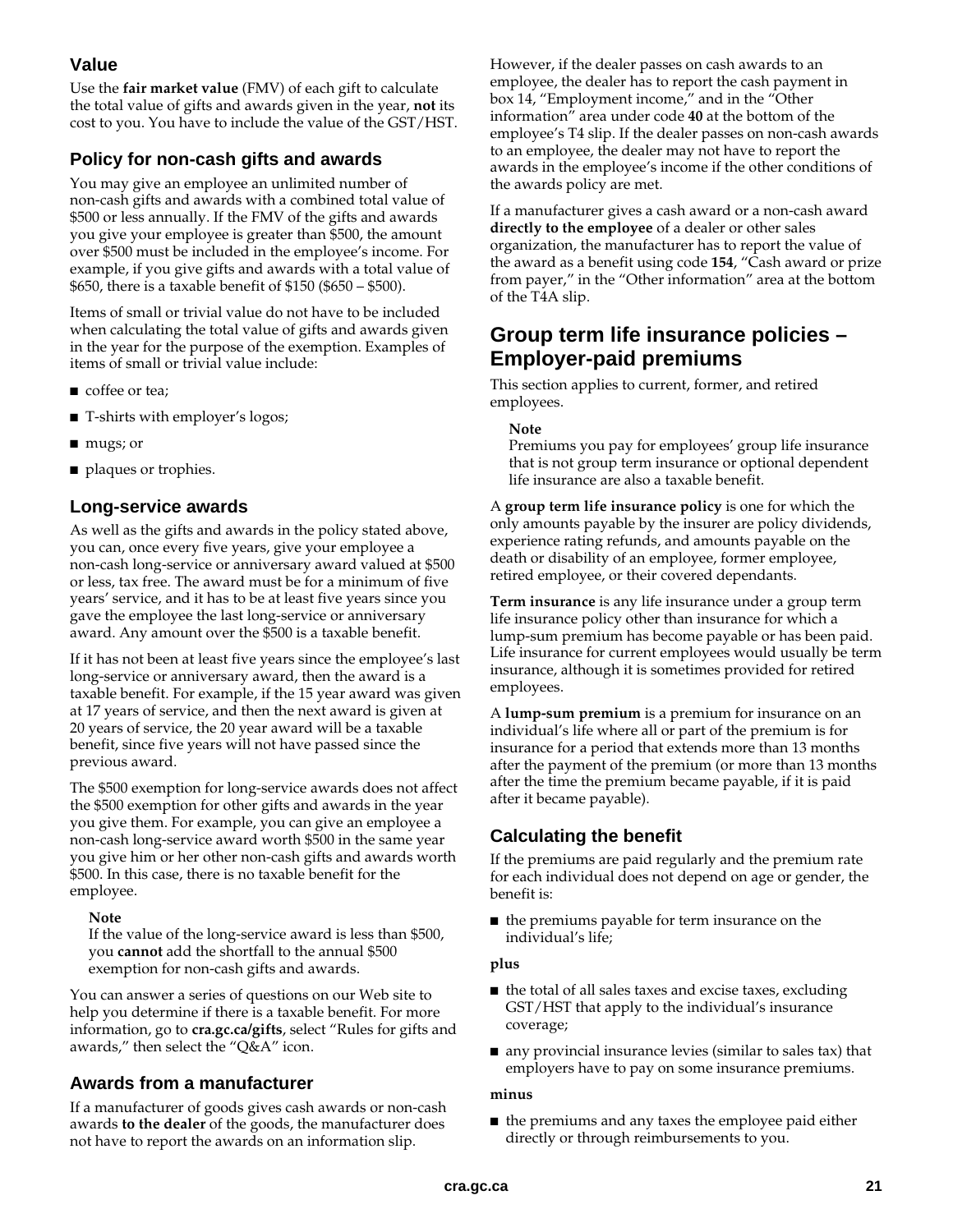In any other situation, a detailed calculation is required. For more information, call **1-800-959-5525**.

### **Reporting the benefit**

Report the benefit for **current employees and employees who are on a leave of absence** (such as maternity leave) in box 14, "Employment income," and in the "Other information" area under code **40** at the bottom of the employee's T4 slip.

Except as indicated in the next paragraph, for former employees or retirees, report the benefit on a T4A slip using code **119** in the "Other information" area, regardless of the amount. The \$500 reporting threshold for T4A slips, which is described in Guide RC4157, *Deducting Income Tax on Pension and Other Income, and Filing the T4A Slip and Summary*, **does not** apply.

If you are the administrator or trustee of a multi-employer plan and you provided taxable benefits under the plan to employees, former employees, or retirees, report the benefit using code **119** in the "Other information" area at the bottom of the T4A slip if it is more than \$25.

## **Housing or utilities**

If the accommodation you provide to the employee is in a prescribed zone, see "Accommodation or utilities provided by the employer," on page 34.

If your employee is a member of the clergy or a religious order or a regular minister of a religious denomination, he or she might be entitled to claim a clergy residence deduction. For more information, see "Clergy residence" on this page.

### **Housing or utilities – benefit**

If you provide an employee, including the superintendent of an apartment block, with a house, apartment, or similar accommodation rent free or for less than the fair market value (FMV) of such accommodation, there is a taxable benefit for the employee.

You have to estimate a reasonable amount for the housing benefit. It is usually the FMV for the same type of accommodation, **minus** any rent the employee paid.

In addition, the amount you pay on behalf of, or reimburse to your employee for utilities (such as telephone, hydro, natural gas, water, cable or internet) is also a taxable benefit. This is the amount that you include in the employee's income as a utilities benefit.

If the employee occupies the accommodation for **at least** one month, the value of the accommodation is usually not subject to the GST/HST.

### **Special circumstances that reduce the value of a housing benefit**

The following two factors may reduce the value of a housing benefit you provide to your employee:

### ■ Suitability of size

Your employee may have to occupy an accommodation that is larger than he or she needs (such as a single person in a three-bedroom house). To calculate the taxable

housing benefit, you can reduce the value of the accommodation to equal the value of accommodation that is appropriate to your employee's needs (in this case, a one or two bedroom apartment or house).

### **Note**

If the accommodation you provide is smaller than your employee needs, we cannot allow any reduction in value.

### ■ **Loss of privacy and quiet enjoyment**

If the accommodation you provide to your employee contains things like equipment, public access, or storage facilities that infringe on your employee's privacy or quiet enjoyment of the accommodation, you can reduce the value of the housing benefit. The reduction has to reasonably relate to the degree of disturbance that affects your employee.

These two factors apply in the above order. If both circumstances apply to an accommodation, you should first reduce the value to equal the value of accommodation that suits your employee's needs. Then, you should apply any reduction for loss of privacy and quiet enjoyment to that reduced value.

### **Housing or utilities – allowance**

If you give your employee an allowance to pay for rent or utilities, include the allowance in your employee's income as a taxable housing and/or utilities benefit.

### **Reporting the benefit**

Report the taxable benefit for the utilities in box 14, "Employment income," and in the "Other information" area under code **40** at the bottom of the employee's T4 slip. Report the taxable benefit for housing in box 14 and in the "Other information" area under code **30**.

### **Note**

Special rules apply if you pay for utilities (or provide them) for a member of the clergy. For more information, see "Code 30 – Board and Lodging" in Chapter 2 of Guide RC4120, *Employers' Guide – Filing the T4 Slip and Summary*.

### **Clergy residence**

### **Clergy residence deduction**

If your employee is a member of the clergy, he or she may be able to claim a deduction from income for his or her residence when filing a personal income tax and benefits return.

An employee who is a member of the clergy, a regular minister, or a member of a religious order can claim the clergy residence deduction if the employee is in one of the following situations:

- in charge of, or ministers to, a diocese, parish, or congregation; or
- engaged only in full-time administrative service by appointment of a religious order or denomination.

To claim the deduction, the employee has to fill out parts A and C of Form T1223, *Clergy Residence Deduction*. You have to fill out Part B and sign the form to certify that this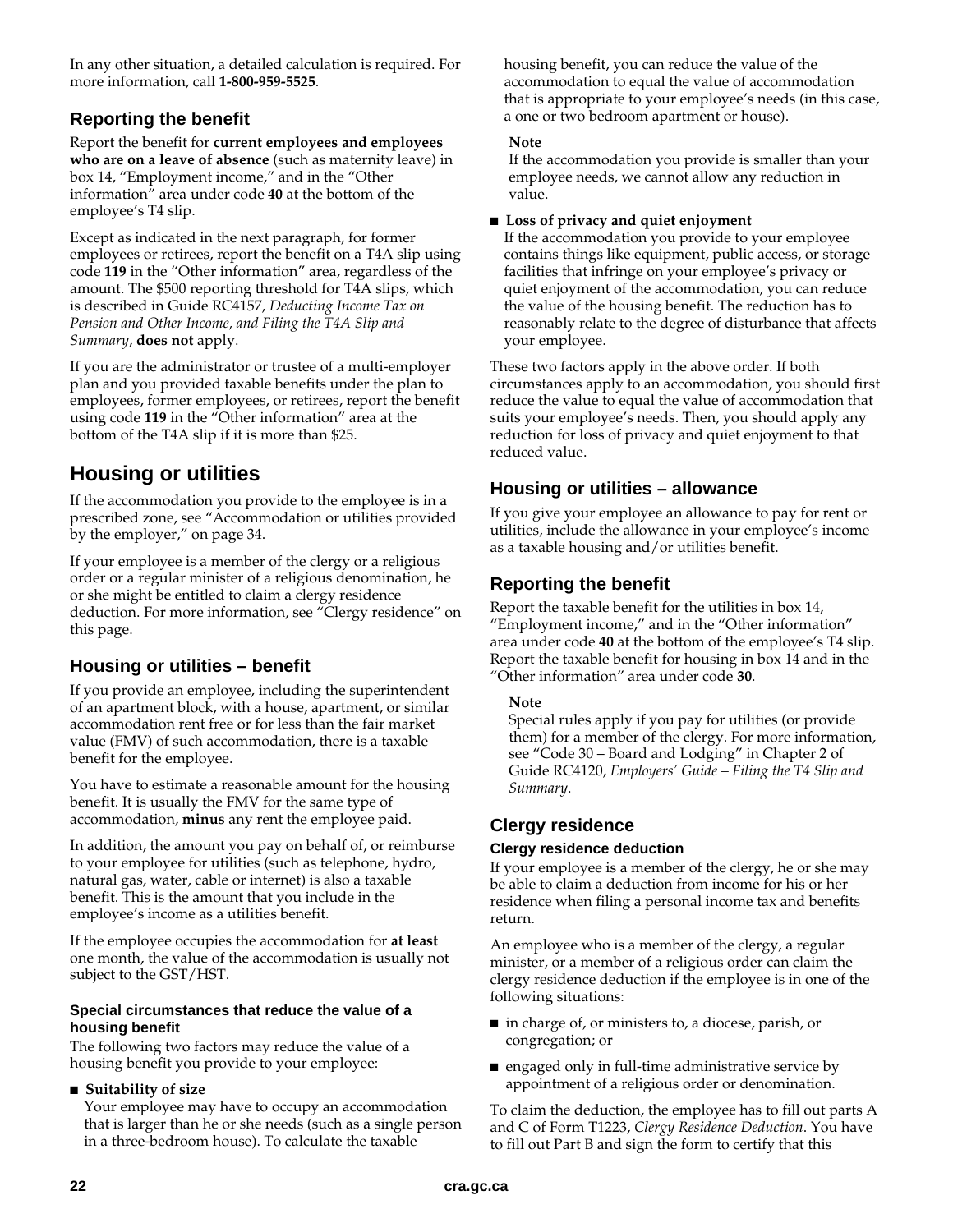employee has met the required conditions. The employee does not have to file the form with his or her income tax and benefit return, but has to keep it in case we ask to see it.

#### **Reducing remuneration from which you have to deduct income tax and CPP**

### **Employer provided or paid – benefit**

If you provide your employee with free or low-rent accommodation, do not include the accommodation and utilities share of the benefit that is equal to the clergy residence deduction, in your employee's income when you calculate the income tax and CPP contributions to deduct as long as your employee:

- gives you a completed Form T1223, *Clergy Residence Deduction*; or
- tells you in writing he or she intends to claim the clergy residence deduction and tells you the amount of the deduction that will be claimed.

### **Employee owned or rented – allowance**

Your employee may own or rent the accommodation and pay for utilities either out of his or her own money or by using the allowance you paid to him or her. If your employee will be claiming the clergy residence deduction on his or her personal income tax and benefits return, he or she may get a letter of authority from a tax services office to reduce the income on which you have to deduct tax and CPP. When your employee provides you with a letter of authority from a tax services office, reduce the income by the amount stated in the letter.

### **Note**

Although the clergy residence deduction and the utilities share of the benefit can be excluded from income for the purpose of calculating tax deductions and CPP, you still have to report it on your employee's T4 slip. Special rules apply if you pay for utilities (or provide them) for a member of the clergy. For more information, see "Code 30 – Board and Lodging" in Chapter 2 of Guide RC4120, *Employers' Guide – Filing the T4 Slip and Summary*.

For more information, see Interpretation Bulletin IT-141, *Clergy Residence Deduction*.

## **Income maintenance plans and other insurance plans**

Employers may offer various types of insurance plans to employees. The tax treatment of employer-paid premiums or contributions to these plans may differ depending on the nature of the plan, the type of benefits offered, and whether the plan is offered to individual employees (a non-group plan) or a group of employees (a group plan).

### **Non-group plans**

The premium or contribution is a taxable benefit if you pay it to a **non-group** plan that is:

- a sickness or accident insurance plan;
- a disability insurance plan; or
- an income maintenance insurance plan.

### **Group sickness or accident insurance plans**

Effective January 2013, premiums or contributions you pay to a group sickness or accident insurance plan are a taxable benefit to your employee, unless it is in respect of a wage-loss replacement benefit payable on a periodic basis (not lump-sum). Examples of plans where the premium is a taxable benefit include, but are not limited to, accidental death and dismemberment and critical illness insurance.

Include the taxable benefit in box **14**, "Employment income," and in the "Other information" area under code **40** at the bottom of the employee's T4 slip. Report the retiree's taxable benefit using code **028**, "Other income" in the "Other information" area at the bottom of the T4A slip.

### **Employee-pay-all plans**

If the plan is an employee-pay-all plan, any premium you pay on behalf of the employee, and any reimbursements made to your employee, are considered taxable benefits. A plan is an employee-pay-all plan where your employee is contractually responsible for paying the premiums to the third party that administers the plan, even where the plan allows you to pay the premiums on the employee's behalf and include the value of the premiums in your employee's income. For more information on employee-pay-all plans, go to **cra.gc.ca/cppeiexplained** and choose "Wage Loss Replacement Plans" or see Interpretation Bulletin IT-428, *Wage Loss Replacement Plans*.

### **Group disability benefits – insolvent insurer**

Under subsection 6(17) of the *Income Tax Act* (ITA), a **top up disability payment** includes a payment made by an employer directly to an individual to replace all or part of the periodic payments that, because of an insurer's insolvency, are no longer being made to the individual under a disability policy for which the employer made contributions. This treatment allows the continued deduction of contributions made by the employee to be considered in determining the amount to be included in the employee's income from employment under paragraph 6(1)(f) of the ITA. This applies to any top up disability payment made after August 10, 1994.

A **disability policy** is a group disability insurance policy that provides periodic payments to individuals for lost employment income.

## **Loans – interest-free and low-interest**

You have to include in income any benefit that a person receives as a result of an interest-free or low-interest loan because of **an office, employment, or shareholding**.

The benefit is the amount of interest that the person would have paid on the loan for the year at the prescribed rates (for more information, see "Prescribed interest rates," on page 26), **minus** the amount of interest that he or she paid on the loan in the year or no later than 30 days after the end of the year.

Special rules apply to certain loans and to home-relocation loans. For more information, see "Exceptions," below and "Home-relocation loans," on page 25.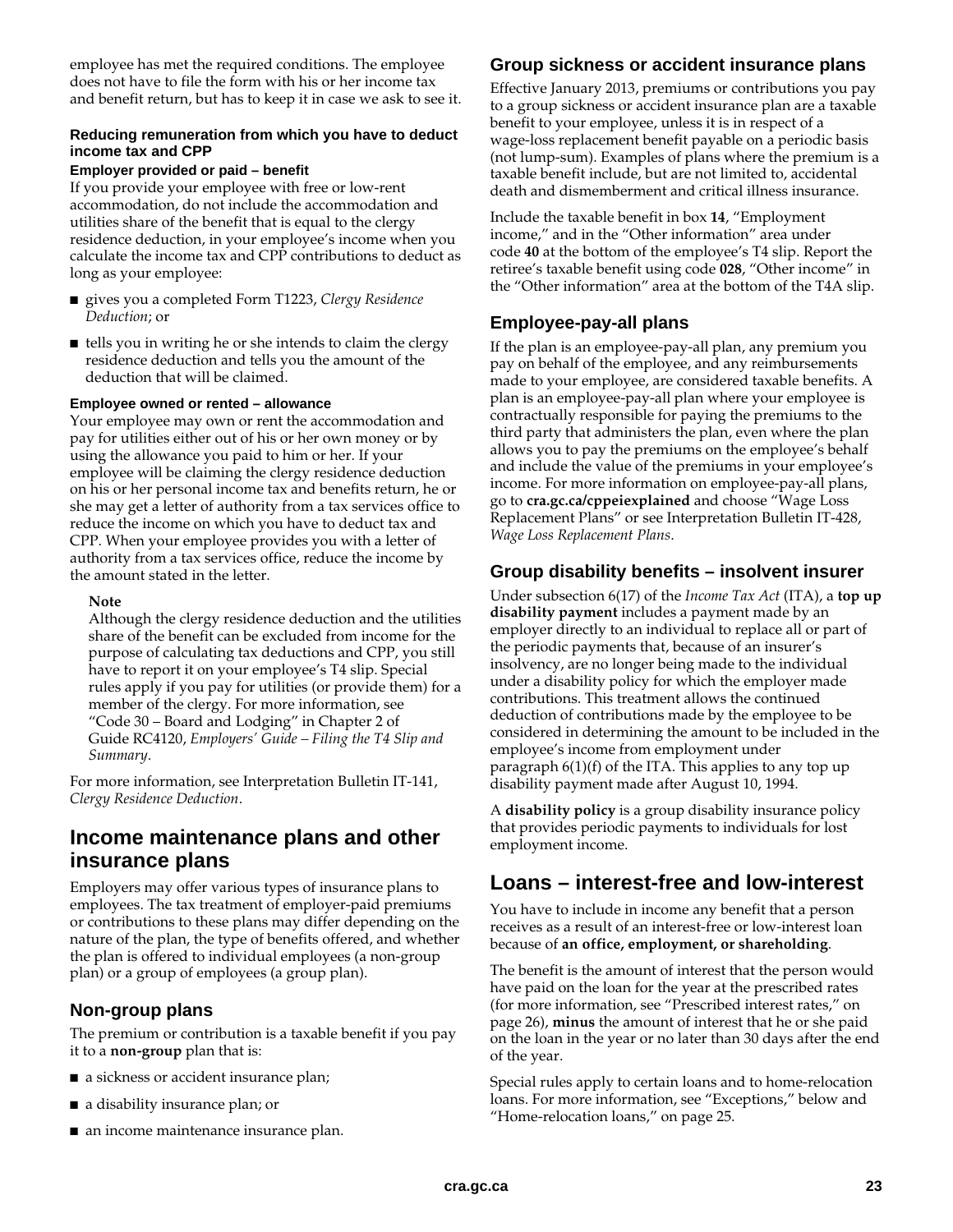### **Exceptions**

There is no benefit to borrowers for the interest on loans they received because of an office, employment, or shareholding when either of the following occurs:

- The interest rate on the loan or debt equals, or is more than, the rate that two parties who deal with each other at arm's length would have agreed on when the debt arose. This is the rate that would apply on a commercial loan received other than through an office, employment, or shareholding. This exception does not apply if someone other than the borrower pays any part of the interest from the loan or debt.
- You include all or part of the loan (such as, a loan or debt forgiven in whole or in part) in the income of a person or partnership.

### **Note**

**Arm's length** refers to parties that are not related in any way, other than as employer and employee.

### **Loans received because of employment**

An employee receives a taxable benefit if you give him or her a loan because of an office or employment or intended office or employment. We consider a loan received because of employment if it is reasonable to conclude that the loan would not have been received, or the conditions of the loan would have been different, had there been no employment or intended employment.

The loan can be received by the employee or by another person. A loan can include any other indebtedness such as the unpaid purchase price of goods or services, or an overpayment of salary that your employee repays you over a period of time.

The taxable benefit the employee receives in the tax year is the total of the following amounts:

- a) the interest on each loan and debt calculated at the prescribed rate for the periods in the year during which it was outstanding; and
- b) the interest on the loan or debt that was paid or payable for the year by you, the employer (for this purpose, an **employer** is a person or partnership that employed or intended to employ the individual and also includes a person related to the person or partnership);

**minus** the total of the following amounts:

- c) the interest for the year that any person or partnership paid on each loan or debt no later than 30 days after the end of the year; and
- d) any part of the amount in b) that the employee pays back to the employer no later than 30 days after the end of the year.

#### **Note**

Sometimes these rules do not apply. For more information, see "Exceptions," on this page.

If the employee receives a loan or incurs a debt because of employment, report the benefit in box **14**, "Employment income," and in the "Other information" area, report the interest benefit under code **36**. Report any forgiven loan principal amounts under code **40**.

For information about similar taxable benefits resulting from loans received because of services performed by a corporation that carries on a personal services business, see Interpretation Bulletin IT-421, *Benefits to individuals, corporations and shareholders from loans or debt*.

### **Example**

Joshua is your employee. He borrowed \$150,000 from you at the beginning of the year. The prescribed rate of interest for the loan is 3% for the first quarter, 4% for the second and third quarters, and 5% for the fourth quarter. Joshua paid you \$2,000 interest on the loan no later than 30 days after the end of the year. During the year, a company related to you paid \$1,000 interest on the loan for Joshua. Before the end of the same year, Joshua repaid the \$1,000 to the company.

Calculate the benefit to include in his income as follows:

a) Prescribed rate × loan amount for the year:

 $3\% \times $150,000 \times 1/4 = $1,125$  $4\% \times \$150,000 \times 2/4 = \$3,000$ 5% × \$150,000 × 1/4 = \$1,875 ........................... \$6,000

#### **plus**

| minus | \$7.000 |
|-------|---------|

|  |                                                  |  | \$3.000 |
|--|--------------------------------------------------|--|---------|
|  |                                                  |  |         |
|  | c) Interest paid $(\$2,000 + \$1,000) =$ \$3,000 |  |         |

### **Loans received because of shareholdings**

Loans received because of shareholdings are considered taxable benefits when **all** of the following conditions are met:

- The loan is received by a person or partnership (except when the person is a corporation resident in Canada or the partnership is one in which each partner is a corporation resident in Canada).
- The person or partnership is:
	- a shareholder of a corporation;
	- connected with a shareholder of a corporation; or
	- a member of a partnership or beneficiary of a trust that was a shareholder of a corporation.
- The person or partnership receives a loan from, or incurs a debt to, a corporation, a related corporation, or a partnership of which that corporation or any related corporation was a member because of these shareholdings.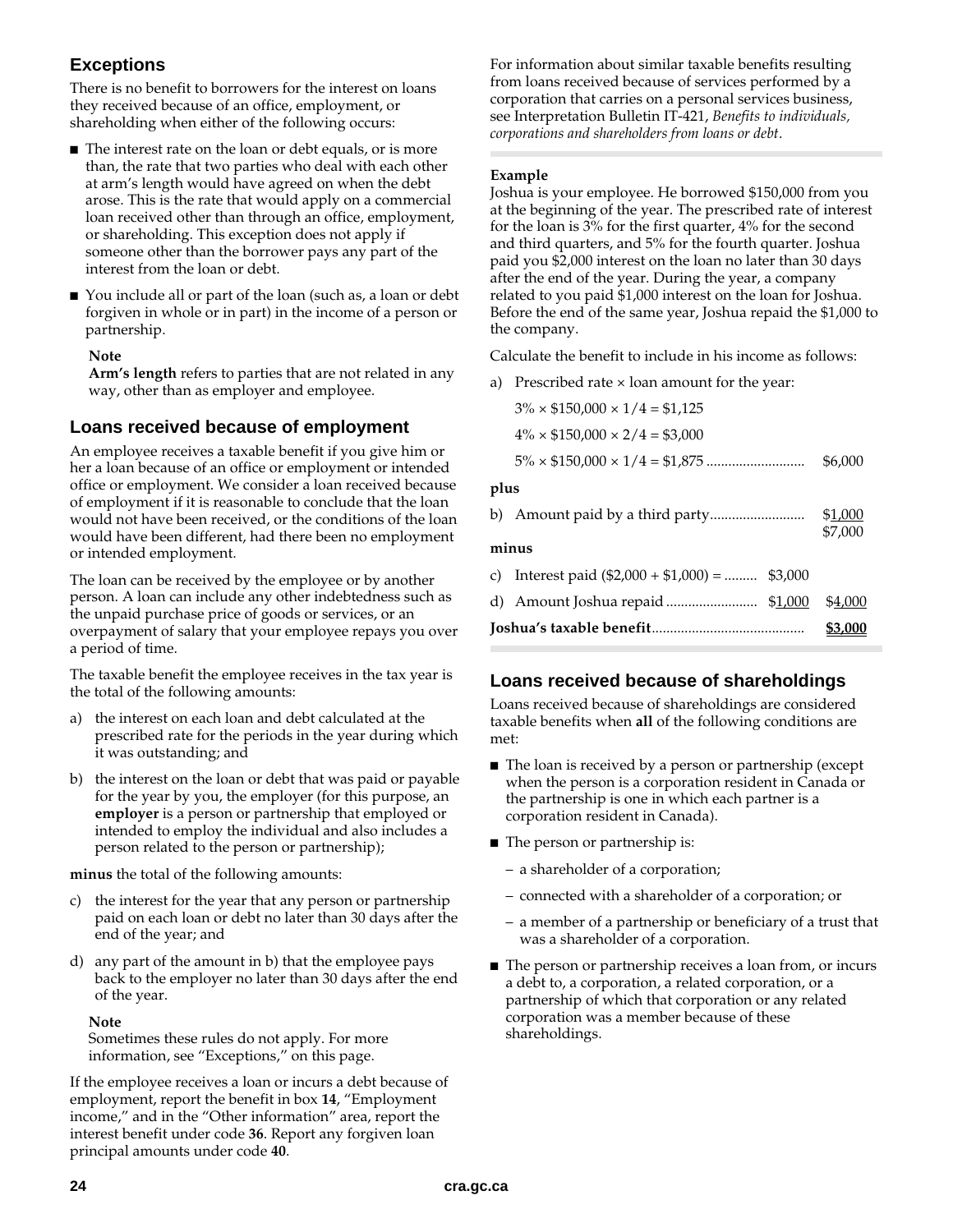If these conditions are met, the person or partnership (for example, a shareholder) received a benefit in the tax year that is equal to:

■ the interest on each loan and debt calculated at the prescribed rate for the period in the year during which it was outstanding;

#### **minus**

■ the interest for the year that any party (such as the person or partnership) paid on each loan or debt in the year or no later than 30 days after the end of the year.

#### **Note**

A **person** may be an individual, a corporation, or a trust.

Include the shareholder's benefit under code **117**, "Other income," in the "Other information" area at the bottom of the T4A slip.

### **Home-purchase loan**

A home-purchase loan is any part of a loan to an employee that the employee used to get or repay another loan to buy a residence. The residence has to be for that employee or a person related to that employee. This also applies to a shareholder or a person related to a shareholder.

To calculate the benefit for a home-purchase loan, see "Loans received because of employment," on page 24.

Once a home-purchase loan is established, the prescribed interest rate remains in effect for a period of five years. The amount of interest you calculate as a benefit should not be more than the interest that would have been charged at the prescribed rate when the loan or the debt was established.

If the term of repayment for a home-purchase loan is more than five years, the balance owing at the end of five years (from the day the loan was made) is considered a new loan. Treat the outstanding balance as a new loan on that date. To calculate the benefit, use the prescribed rate in effect at that time.

### **Home-relocation loans**

A home-relocation loan is a loan you give to an employee or an employee's spouse or common-law partner when he or she meets **all** of the following conditions:

- The employee or the employee's spouse or common-law partner moves to start work at a new location in Canada.
- The employee or the employee's spouse or common-law partner uses the loan to buy a new residence that is at least 40 kilometres closer to the new work location than the previous home.
- The employee or the employee's spouse or common-law partner receives the loan because of the employee's employment.
- The employee designates the loan as a home-relocation loan.
- The loan is used to acquire a residence or a share of the capital stock of a co-operative housing corporation acquired only to obtain the right to inhabit a residence owned by the corporation. The residence must be for the

habitation of the employee and be his or her new residence.

To calculate the benefit for the home-relocation loan, see "Loans received because of employment," on page 24.

Include the amount of the taxable benefit in box 14, "Employment income," and in the "Other information" area under code **36** at the bottom of the employee's T4 slip.

The amount of interest you calculate as a benefit should not be more than the interest that would have been charged at the prescribed rate in effect when the employee made the loan or incurred the debt.

If the term of repayment for the home-relocation loan is more than five years, the balance owing at the end of five years (from the day the loan was made) is considered a new loan. Treat the outstanding balance as a new loan on that date. To calculate the benefit, use the prescribed rate in effect at that time.

#### **Calculating the employee home-relocation loan deduction**

When you include in an employee's income a taxable benefit for a home-relocation loan the employee received because of employment, he or she can deduct whichever of the following amounts is the least:

- $\blacksquare$  the benefit calculated for the home-relocation loan using the formula found in "Loans received because of employment," on page 24;
- the interest (calculated at the prescribed rates) as if the home-relocation loan were for \$25,000; or
- the benefit that you included in the employee's income for all loans received because of employment in the year.

Enter the result in the "Other information" area under code **37** at the bottom of the employee's T4 slip. This is the amount the employee can deduct on his or her income tax and benefit return as an Employee home relocation loan deduction.

#### **Note**

The deduction for the home-relocation loan is only available for the **first five years** of the loan.

### **Forgiven loans**

Where a loan to an employee is partly or fully forgiven, the amount is employment income for the employee in the year forgiven. For more information, see Interpretation Bulletin IT-421, *Benefits to individuals, corporations and shareholders from loans or debt*.

### **Reporting the benefit**

If an **employee** receives a loan or incurs a debt because of employment, report the benefit in box 14, "Employment income," and in the "Other information" area under code **36** at the bottom of the employee's T4 slip.

If a person or partnership that was a **shareholder** (or was related to a shareholder) receives a loan or incurs a debt, you generally have to report the benefit on a T4A slip. Enter the amount under code **117**, "Loan benefits," in the "Other information" area at the bottom of the T4A slip.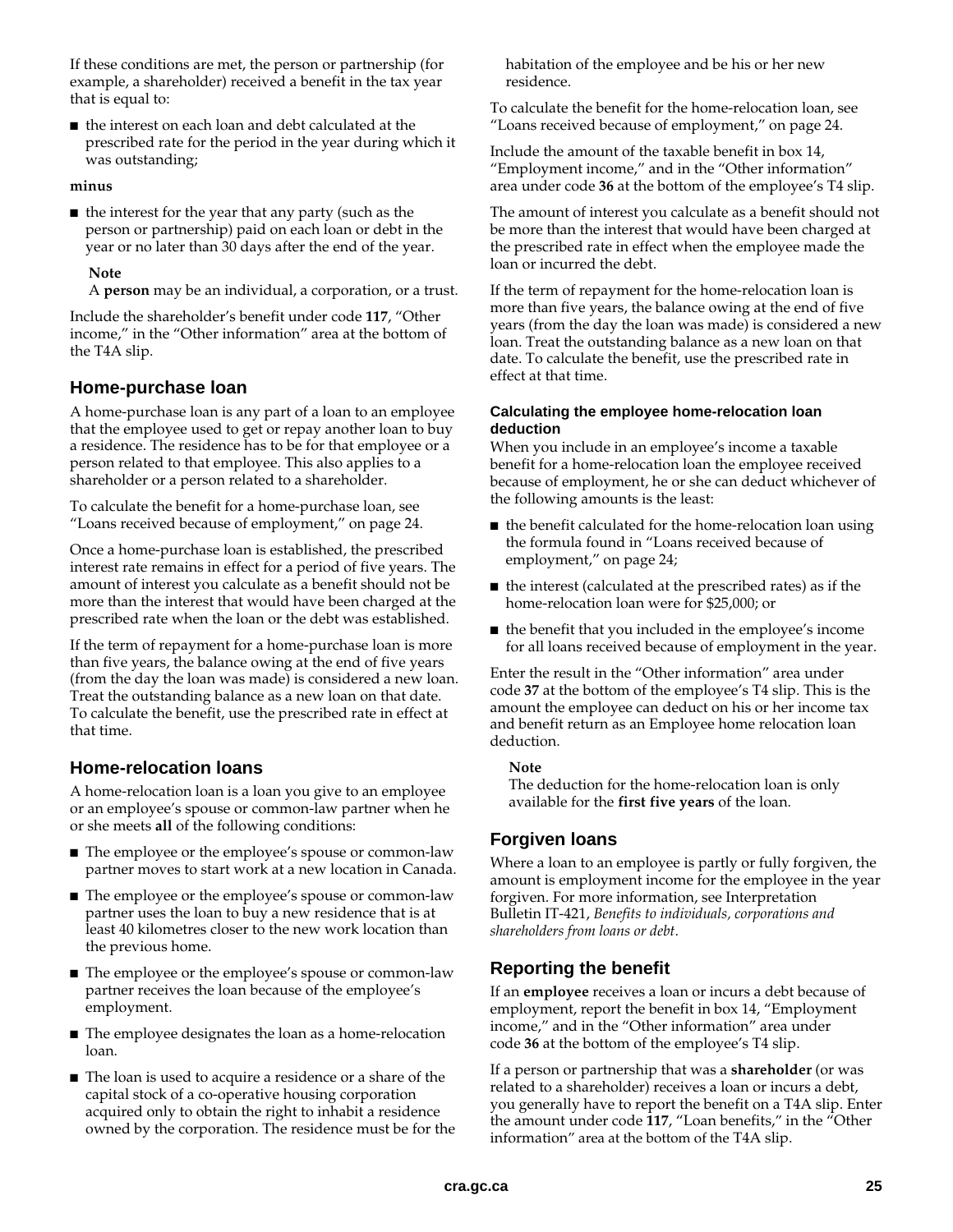### **Note**

The taxable benefit must be reported on a T4 or T4A slip even if the borrower is eligible to deduct the interest.

### **Prescribed interest rates**

To get the current prescribed rates of interest, go to **cra.gc.ca/interestrates**.

## **Loyalty and other points programs**

Your employees may collect loyalty points, such as frequent flyer points or air miles, on their personal credit cards when travelling on business trips, even though you reimburse them for the amounts they spend. Usually, these points can be exchanged or cashed in for rewards (goods or services, including gift cards and certificates).

Your employees do not have to include in their income the value of the rewards they received or enjoyed from the points they collect on these business trips, unless any of the following applies:

- The points are converted to cash.
- The plan or arrangement between you and the employee seems to be a form of remuneration.
- The plan or arrangement is a form of tax avoidance.

If any of the conditions above are met, the employee has to declare the fair market value (FMV) of any personal rewards he or she received on an income tax and benefit return.

### **Note**

If you control the points (such as when an employee uses a company credit card) you have to report on their T4 slip the FMV of any personal rewards he or she received from redeeming the points.

For examples of situations where loyalty and other points programs are considered taxable benefits, go to **cra.gc.ca/tx/bsnss/tpcs/pyrll/bnfts/lylty/xmpls-eng.html**.

## **Meals**

### **Overtime meals or allowances**

If you provide overtime meals, or an allowance for overtime meals, there is no taxable benefit if **all** of the following conditions apply:

- The allowance, or the cost of the meal, is reasonable. We generally consider a value of up to \$17 (including the GST/HST and PST) to be reasonable. We will consider higher amounts reasonable if the relative cost of meals in that location is higher, or under other significant extenuating circumstances.
- The employee works two or more hours of overtime right before or right after his or her scheduled hours of work.
- The overtime is not frequent and is occasional in nature (usually less than three times a week).

If overtime occurs frequently or becomes the norm, we consider the overtime meals or allowances to be a taxable benefit, since they start to take on the characteristics of additional remuneration.

For examples of situations where overtime meals, or allowances for overtime meals, are considered taxable benefits, go to **cra.gc.ca/tx/bsnss/tpcs/pyrll/bnfts/mls/ llwncxmpls-eng.html**.

### **Subsidized meals**

If you provide subsidized meals to an employee (such as in an employee dining room or cafeteria), these meals are **not** considered a taxable benefit if the employee pays a reasonable charge. A reasonable charge is one that covers the cost of the food, its preparation, and service.

If the charge is not reasonable, the value of the benefit is the cost of the meals, **minus** any payment the employee makes.

Include the taxable benefit in box 14, "Employment income," and in the "Other information" area under code **40** at the bottom of the employee's T4 slip.

## **Medical expenses**

If you pay or provide an amount to pay for an employee's medical expenses in a tax year, these amounts are considered to be a taxable benefit for the employee.

Generally, there is no GST/HST to include in the value of this benefit. However, some medical expenses that qualify for the medical expense tax credit may be subject to the GST/HST. In such a case, include the GST/HST in the value of the benefit.

For more information on qualifying medical expenses, see:

- Income Tax Folio S1-F1-C1, *Medical Expense Tax Credit*
- Income Tax Folio S2-F1-C1, *Health and Welfare Trusts*;
- Guide RC4064, *Disability-Related Information*.

## **Moving expenses and relocation benefits**

When you transfer an employee from one of your places of business to another, the amount you pay or reimburse the employee for certain moving expenses is usually not a taxable benefit. This includes any amounts you incurred to move the employee, the employee's family, and their household effects. This also applies when the employee accepts employment at a different location from the location of their former residence. The move does not have to be within Canada.

Also, if you pay certain expenses to move an employee, his or her family, and their household effects out of a remote work location when his or her employment duties are finished, the amount you pay is not a taxable benefit.

If you paid allowances to your employee for incidental moving expenses that he or she does not have to account for, see "Non-accountable allowances," on page 27.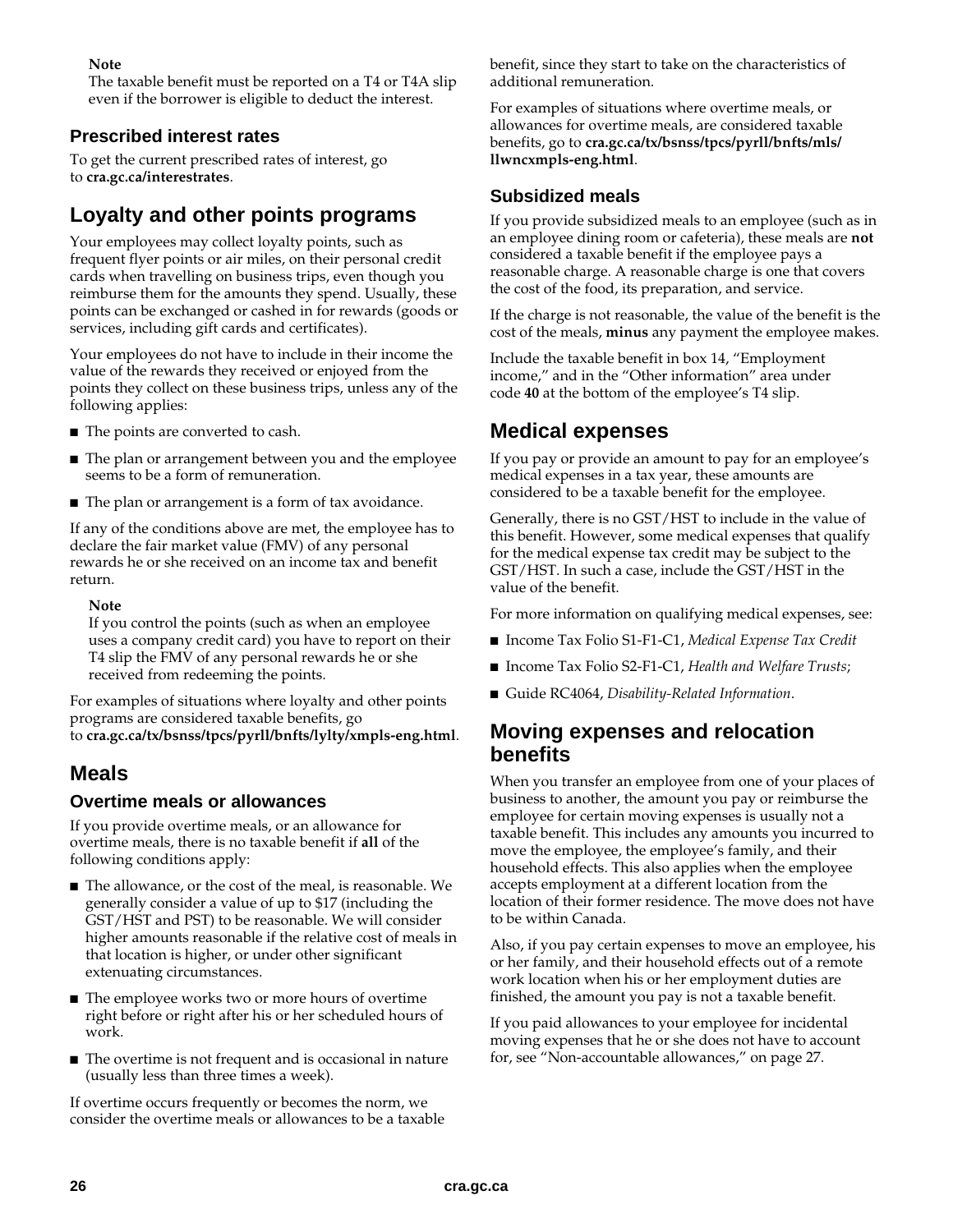### **Moving expenses paid by employer that are not a taxable benefit**

The following expenses are **not** a taxable benefit to your employees if you paid or reimbursed them:

- the cost of house hunting trips to the new location, including child care and pet care expenses while the employee is away;
- travelling costs (including a reasonable amount spent for meals and lodging) while the employee and members of the employee's household were moving from the old residence to the new residence;
- the cost to the employee of transporting or storing household effects while moving from the old residence to the new residence;
- costs to move personal items such as automobiles, boats, or trailers;
- charges and fees to disconnect telephones, television or aerials, water, space heaters, air conditioners, gas barbecues, automatic garage doors, and water heaters;
- fees to cancel leases;
- the cost to the employee of selling the old residence (including advertising, notarial or legal fees, real estate commission, and mortgage discharge penalties);
- charges to connect and install utilities, appliances, and fixtures that existed at the old residence;
- adjustments and alterations to existing furniture and fixtures to arrange them in the new residence, including plumbing and electrical changes in the new residence;
- automobile licences, inspections, and drivers' permit fees, if the employee owned these items at the former location;
- legal fees and land transfer tax to buy the new residence;
- the cost to revise legal documents to reflect the new address;
- reasonable temporary living expenses while waiting to occupy the new, permanent accommodation;
- long-distance telephone charges that relate to selling the old residence; and
- amounts you paid or reimbursed for property taxes, heat, hydro, insurance, and grounds maintenance costs to keep up the old residence after the move, when all reasonable efforts to sell it have not been successful.

### **Moving expenses paid by employer that are a taxable benefit**

If you pay or reimburse moving costs that we do not list above, the amounts are generally considered a taxable benefit to the employee.

If you do not reimburse, or only partly reimburse, an employee for moving expenses, the employee may be able to claim some of the moving expenses when filing his or her income tax and benefit return.

For more information on the deduction for moving expenses that is available to your employees, see Income Tax folio S1-F3-C4, *Moving Expenses*, and Form T1-M, *Moving Expenses Deduction*.

### **Housing loss**

If you pay or reimburse your employee for a housing loss, the amount is a taxable benefit for the employee.

However, there is an exception for amounts paid for an **eligible housing loss**. Generally, in these situations, only half of the amount that is more than \$15,000 is taxable.

### **Note**

If you spread the payment over two years, you will need to include an amount on your employee's T4 slip for each year. Example 2 below shows how to calculate the taxable benefit.

### **Example 1**

In March 2016, you compensated Clara, your employee, for a \$40,000 loss she incurred on the sale of her house. The loss was an eligible housing loss. Clara started to work at her new workplace in June 2016.

The taxable benefit you will report on Clara's 2016 T4 slip will be \$12,500, calculated as follows:

 $1/2 \times (\$40,000 - \$15,000)$ 

### **Example 2**

In June 2015, you agreed to compensate Paul, your employee, for any eligible housing loss that he incurred on the sale of his house. Paul started to work at his new work location on December 1, 2015.

Paul's eligible housing loss amounted to \$65,000. You paid out the compensation in two payments: \$30,000 in September 2015 and \$35,000 in February 2016.

Paul's taxable benefit in 2015 was \$7,500 (half of the amount paid in 2015 that is more than \$15,000).

Paul's taxable benefit in 2016 is \$17,500. This is calculated as follows:

■ half of the total of amounts paid in 2015 and 2016 that is more than  $$15,000 (1/2 \times [$65,000 - $15,000] = $25,000);$ 

### **minus**

■ the amount included in income in 2015 (\$7,500).

For more information on moving expenses, see Income Tax Folio S2-F3-C2, *Benefits and Allowances Received from Employment*.

### **Non-accountable allowances**

A non-accountable allowance is an allowance for which an employee does not have to provide details or submit receipts to justify amounts paid. We consider a non-accountable allowance for incidental relocation or moving expenses of **\$650 or less** to be a reimbursement of expenses that the employee incurred because of an employment-related move. Therefore, this type of allowance is not taxable. For us to consider it as a reimbursement for incidental expenses, the employee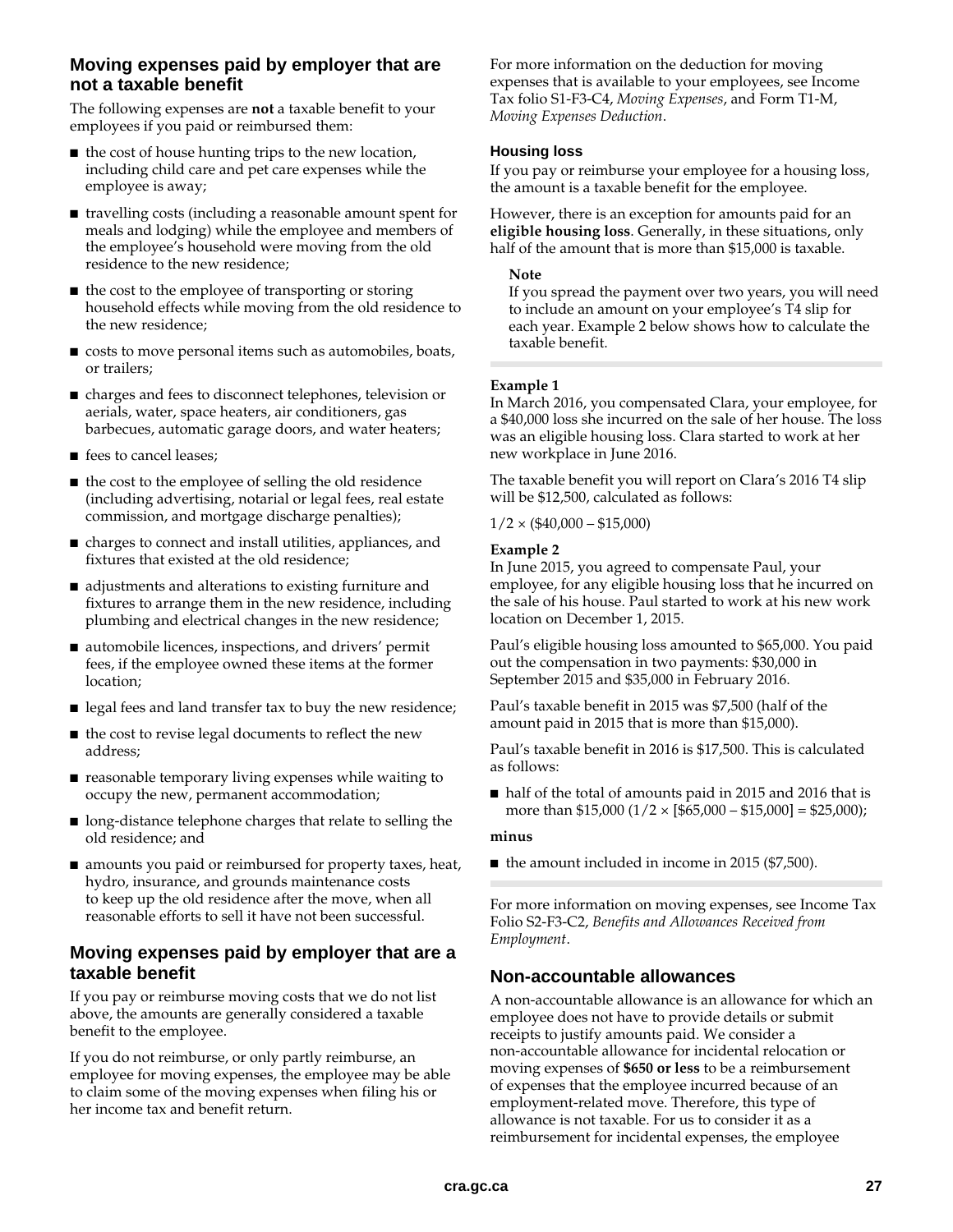has to certify in writing that he or she incurred expenses for at least the amount of the allowance, up to a maximum of **\$650**.

Do not report the amount of the reimbursement. Report any part of the non-accountable allowance that is **more than \$650** in box 14, "Employment income," and in the "Other information" area under code **40** at the bottom of the employee's T4 slip.

### **Examples**

If you gave a non-accountable allowance of \$625 to an employee who certifies that he or she incurred expenses for the amount of the allowance, the employee will not be taxed on the amount received. Do not include this amount on the employee's T4 slip.

If you gave a non-accountable allowance of \$750 to an employee who can certify the expenses, he or she will be taxed on \$100 only, which is the part of the amount that is more than \$650. Include the \$100 on a T4 slip in box 14, "Employment income," and in the "Other information" area under code **40** at the bottom of the employee's T4 slip.

## **Municipal officer's expense allowance**

A municipal corporation or board may pay a non-accountable expense allowance to an elected officer to perform the duties of that office.

If the expense allowance is **more than one-third** of the officer's salary and allowances, the excess amount is a taxable benefit. Enter it in box 14, "Employment income," and in the "Other information" area under code **40** at the bottom of the employee's T4 slip.

If the expense allowance is **not more than one-third** of the officer's salary and allowances **do not** include this amount in box 14, "Employment income," or in the "Other information" area under code **40** at the bottom of the employee's T4 slip.

In either of the above situations, you have to identify the non-taxable share of the allowance by entering the corresponding amount in the "Other information" area under code **70** at the bottom of the employee's T4 slip.

For more information, see Interpretation Bulletin IT-292, *Taxation of Elected Officers of Incorporated Municipalities, School Boards, Municipal Commissions and Similar Bodies*.

## **Parking**

Employer-provided parking is usually a taxable benefit for an employee, whether or not the employer owns the lot. The amount of the benefit is based on the fair market value of the parking, **minus** any payment the employee makes to use the space.

There are some exceptions to the taxability of parking:

■ If your employee has a disability, the parking benefit is generally **not** taxable. For more information, see "Disability-related employment benefits," on page 18.

- There is no taxable benefit for your employee when **both** of the following conditions are met:
	- You provide parking to your employee for business purposes.
	- Your employee **regularly** has to use his or her own automobile or one you usually supply to do his or her duties.

### **Note**

Travel between work and home is not considered travel for business purposes.

We do not require you to include a benefit in your employee's income in the following situations:

- A business operates from a shopping centre or industrial park where parking is available to both employees and other people.
- You provide scramble parking (there are significantly fewer spaces available than there are employees who want parking). For more information on scramble parking, go to **cra.gc.ca/tx/bsnss/tpcs/pyrll/bnfts/tmbl/ prkng-eng.html**.

### **Note**

If you provide enough parking spaces for all employees who want parking, but do not assign the parking spaces to individual employees, this is not scramble parking. You must add the benefit to the employee's remuneration.

To determine if an employee has received a benefit, the facts of each case must be examined. If you are not sure if employer-provided parking is a taxable benefit, contact us.

You can answer a series of questions on our Web site to help you determine if there is a taxable benefit. For more information, go to **cra.gc.ca/tx/bsnss/tpcs/pyrll/bnfts/tmbl/ prkng-eng.html**. Select the "Q&A" icon.

## **Pooled registered pension plans (PRPP)**

Contributions you make to a PRPP for your employees are **not** a taxable benefit if the plan has been accepted for registration by the Minister of National Revenue and that registration has not been revoked. Do not include these contributions in your employees' employment income.

On the other hand, if you contribute to a plan that is registered under the *Pooled Registered Pension Plan Act* or a similar provincial act and **not** with the Minister of National Revenue, your contributions **are** a taxable benefit. They are considered to be paid in cash and are taxable, pensionable, and insurable. Deduct income tax, CPP contributions, and EI premiums.

For more information about PRPPs, go to **cra.gc.ca/tx/prpp-rpac/menu-eng.html**.

### **Power saws and tree trimmers**

If you are an employer in the forestry business, you may have employees who, according to their contracts, have to use their own power saws or tree trimmers at their own expense.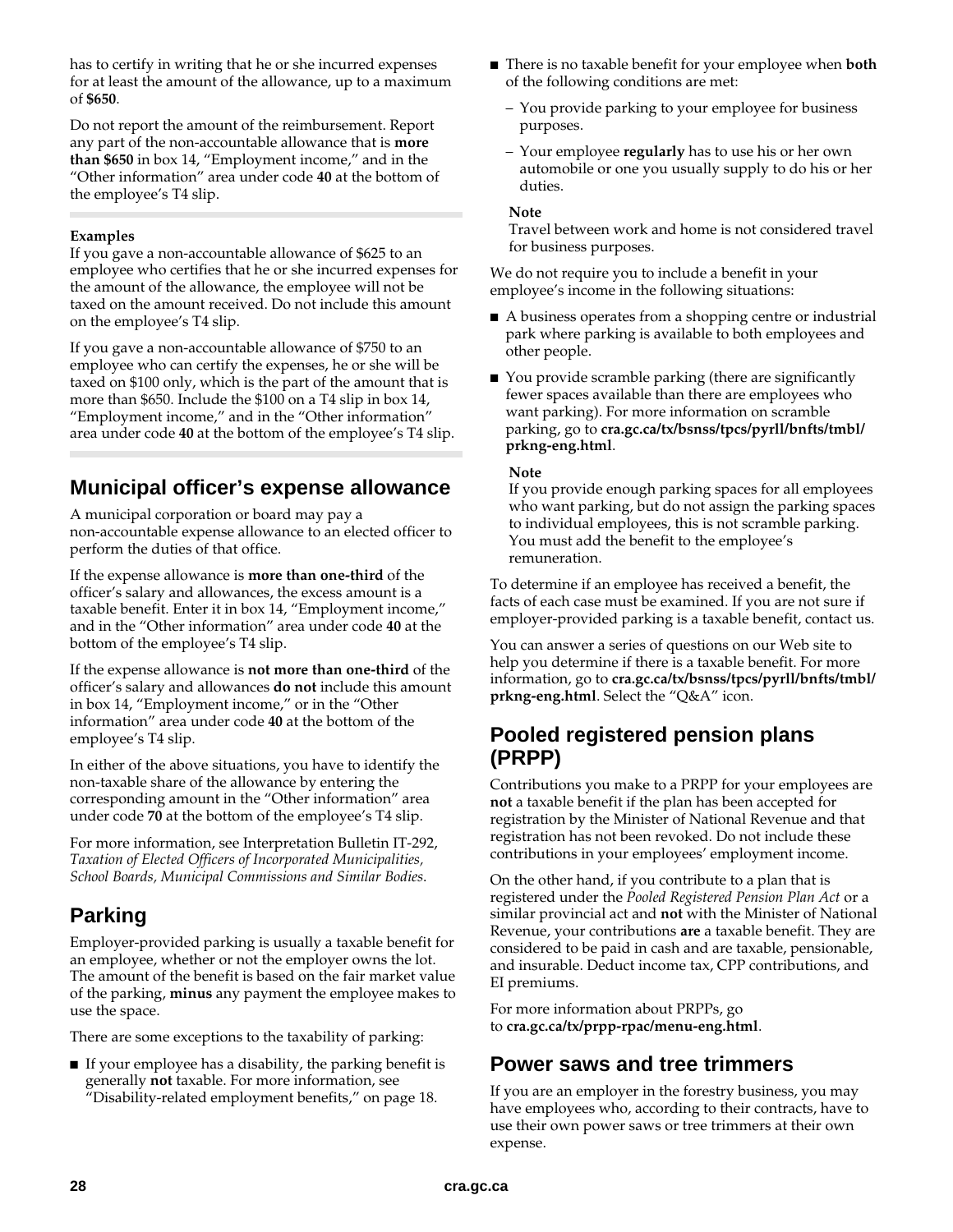Rental payments you make to employees for the use of their own power saws or tree trimmers are taxable benefits, and should be included in their income on a T4 slip. Their income should not be reduced by the cost or value of saws, trimmers, parts, gasoline, or any other materials the employee supplies.

## **Premiums under provincial hospitalization, medical care insurance, and certain Government of Canada plans**

You may be paying premiums or contributing to a provincial or territorial hospital or medical care insurance plan for an employee. The amount you pay is considered a taxable benefit for the employee. Report this benefit in box 14, "Employment income," and in the "Other information," area under code **40** at the bottom of the employee's T4 slip. If you have to make payments to such a plan for amounts other than premiums or contributions for the employee, they are not considered a taxable benefit for the employee.

If you are the former employer of an employee who has retired, any amount you pay as a contribution to a provincial or territorial health services insurance plan for the retired employee is a taxable benefit.

Report this benefit under code **118**, "Medical premium benefits," in the "Other information" area at the bottom of the T4A slip.

Any amount that the federal government pays for premiums under a hospital or medical care insurance plan for its employees and their dependants serving outside Canada is a taxable benefit. This also applies to dependants of members of the Royal Canadian Mounted Police and the Canadian Forces serving outside Canada.

## **Private health services plan premiums**

If you make contributions to a private health services plan (such as medical or dental plans) for employees, there is no taxable benefit for the employees.

### **Note**

Employee-paid premiums to a private health services plan are considered qualifying medical expenses and can be claimed by the employee on his or her income tax and benefit return.

Include the amounts that the employee paid on a T4 slip in the "Other information" area under code **85**. The use of code **85** is optional. If you do not enter code **85**, we may ask the employee to provide supporting documents.

Use the T4A slip to report these amounts for former employees or retired employees. Enter the amount under code **135**, "Recipient-paid premiums for private health services plans," in the "Other information" area at the bottom of the T4A slip.

For more information on the new position on private health services plans, go to **cra.gc.ca/phsp** or see Interpretation Bulletin IT-339, *Meaning of 'private health services plan' (1988 and subsequent taxation years)*.

## **Professional membership dues**

If you pay professional membership dues for your employee and you are the primary beneficiary of the payment, there is no benefit for the employee.

Whether you or the employee is the primary beneficiary is a question of fact. If you pay or reimburse professional membership dues because membership in the organization or association is a condition of employment, we consider you to be the primary beneficiary and there is no taxable benefit for the employee.

When membership is not a condition of employment, you, as the employer, are responsible for determining the primary beneficiary. You have to be prepared to justify your position if we ask you to do so.

In all situations where you pay or reimburse an employee's professional membership dues and the primary beneficiary is the employee, there is a taxable benefit for the employee.

#### **Note**

You should tell your employee that he or she cannot deduct from his or her employment income any non-taxable professional dues that you have paid or reimbursed.

For more information, see Interpretation Bulletin IT-158, *Employees' professional membership dues*.

## **Recreational facilities and club dues**

The use of a recreational facility or club is a taxable benefit for an employee in any of the following situations:

- You pay, reimburse, or subsidize the cost of a membership at a recreational facility, such as an exercise room, swimming pool, or gymnasium.
- You pay, reimburse, or subsidize the cost of memberships to a business or professional club (that operates fitness, recreational, sports, or dining facilities for the use of their members but their main purpose is something other than recreation).
- You pay, reimburse, or subsidize the cost of membership dues in a recreational facility of the employee's choice, up to a set maximum. In this case it is the employee who has paid for the membership, owns it, and has signed some kind of contract with the company providing the facility.
- You pay, reimburse, or subsidize the employee for expenses incurred for food and beverages at a restaurant, dining room lounge, banquet hall, or conference room of a recreational facility or club.
- You provide recreational facilities to a select group or category of employees for free or for a minimal fee, while other employees have to pay the full fee. There is a taxable benefit for employees who do not have to pay the full fee.

However, the use of a recreational facility or club **does not** result in a taxable benefit for an employee in any of the following situations:

■ You provide an in-house recreational facility and the facility is available to **all** your employees. This applies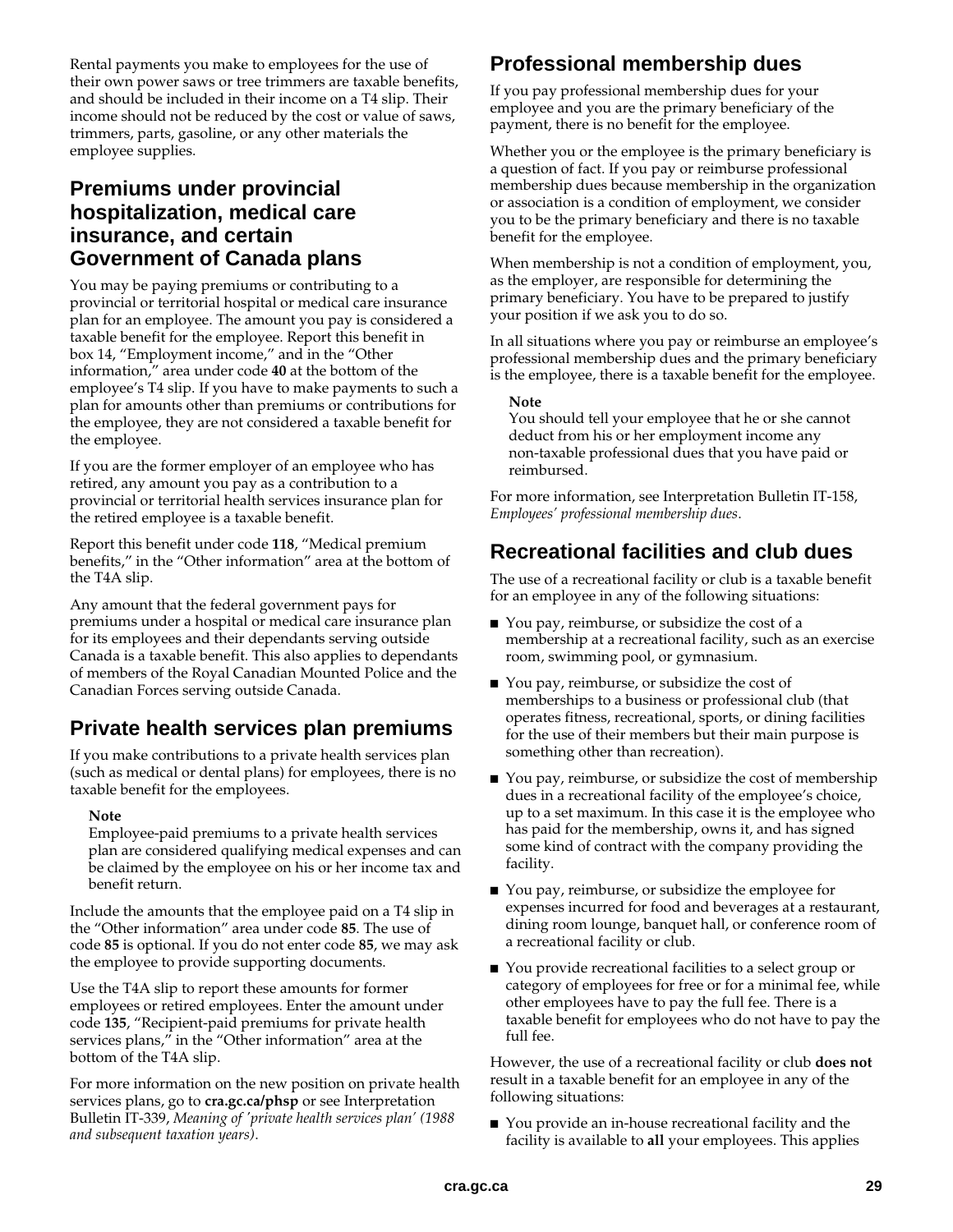whether you provide the facilities free of charge or for a minimal fee.

- You make an arrangement with a facility to pay a fee for the use of the facility, the membership is with you and not your employee and the facility or membership is available to **all** your employees. Membership will be considered to be made available to all employees as long as each employee can use the membership even if an employee chooses not to.
- You provide your employee with a membership in a social or athletic club and it can be clearly demonstrated that you are the primary beneficiary of the membership. The membership is a taxable benefit to your employee if the membership in or use of the club's facilities provides only an indirect benefit to you. This would be the case where the employee becomes physically healthier as a result of using the club's facilities and becomes generally better able to perform his or her duties (for example, fewer sick days, less downtime, remain fit for duty).

For more information, see Income Tax Folio S2-F3-C2, *Benefits and Allowances Received from Employment.*

## **Registered retirement savings plans (RRSPs)**

Contributions you make to your employee's RRSP and RRSP administration fees that you pay for your employee are considered to be a taxable benefit for the employee. However, this does not include an amount you withheld from the employee's remuneration and contributed for the employee.

If the GST/HST applies to the administration fees, include it in the value of the benefit.

### **Payroll deductions**

Contributions you make to your employee's RRSPs are generally paid in cash and are pensionable and insurable. Deduct CPP contributions and EI premiums.

However, your contributions are considered non-cash benefits and are not insurable if your employees cannot withdraw the amounts from a group RRSP (except for withdrawals under the Home Buyers' Plan or Lifelong Learning Plan) before the employees retire or cease to be employed.

Although the benefit is taxable and has to be reported on the T4 slip, you do not have to deduct income tax at source on the contributions you make to your employee's RRSPs if you have reasonable grounds to believe that the employee can deduct the contribution for the year. For details, see Chapter 5 of Guide T4001, *Employers' Guide – Payroll Deductions and Remittances*.

Administration fees that you pay directly for an employee are considered taxable and pensionable. Deduct CPP contributions and income tax. These are considered a non-cash benefit, so they are not insurable. Do not deduct EI premiums.

## **Security options**

A security is a share of the capital stock of a corporation or a unit of a mutual fund trust that is a qualifying person.

### **Note**

A qualifying person is a corporation or a mutual fund trust.

Many employers grant options to their employees as a form of compensation. These options give the employee of the employer or of a qualifying person with which the employer does not deal at arm's length, the right to acquire a security of the employer, or a security of another qualifying person with which the employer does not deal at arm's length.

Generally, options issued to employees will be provided under one of the following three types of plans:

**Employee stock purchase plan (ESPP)** – This plan allows the employee to acquire shares at a discounted price, (i.e., for an amount that is less than the value of the stock at the time of the acquisition of the shares). Many ESPPs provide for a delay in the acquisition of the shares: an employee contributes a certain amount over a period of time and, at pre-specified periods, the employee can purchase shares at a discount using the accumulated contributions. The benefit is equal to the value of the shares, minus the amount paid.

**Stock bonus plan** – Under this plan, an employer agrees to give the shares to the employee free of charge. In effect, the employer agrees to sell or issue shares to the employee for no cost.

**Stock option plan** – This plan allows the employee to purchase shares of the employer's company or of a non-arm's length company at a pre-determined price.

### **Taxable benefit**

When a corporation agrees to sell or issue its shares to an employee, or when a mutual fund trust grants options to an employee to acquire trust units, the employee may receive a taxable benefit. Generally, the employee receives the taxable benefit in the same year he or she acquires the shares or units, or otherwise disposes of their rights under the option agreement. However, when certain conditions are met, the taxable benefit is deferred until the year the employee disposes of the shares. For more information, refer to "Security options deduction for the disposition of shares of a Canadian-controlled private corporation – Paragraph 110(1)(d.1)."

The taxable benefit is the difference between the fair market value (FMV) of the shares or units when the employee acquired them and the amount paid, or to be paid, for them, including any amount paid for the rights to acquire the shares or units. Also, a benefit can accrue to the employee if his or her rights under the agreement become vested in another person, or if they transfer or sell the rights.

The shares or trust units are considered to be acquired when legal ownership of the shares or units has been transferred and the vendor has entitlement to receive payment. In general, this would occur where the shares or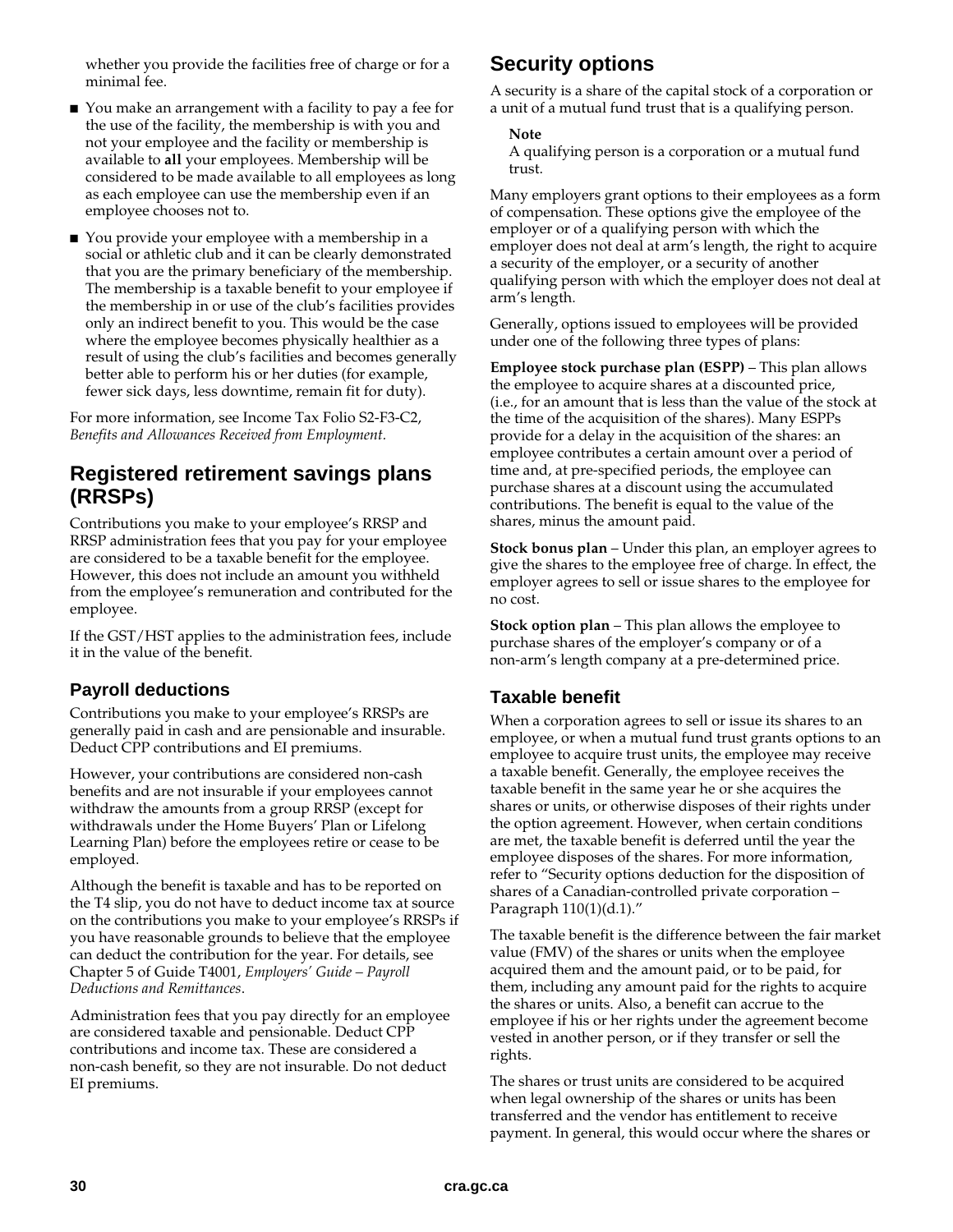units have been transferred to the employee/broker and paid for.

Include this benefit in box 14, "Employment income," and in the "Other information" area under code **38** at the bottom of the employee's T4 slip. Also, show the deductions the employee is entitled to in the "Other information" area of the T4 slip, as explained in the rest of this section.

For more information on security options, see Interpretation Bulletin IT-113, *Benefits to Employees – Stock Options*.

### **Cash outs**

An employer may allow an employee to receive cash instead of securities in exchange for his or her options. Generally, the cash paid is equal to the difference between the FMV of the securities at the time the options would have been exercised and the amount paid or to be paid for the securities. This difference is equal to the employment benefit the employee is deemed to have received.

If an employee relinquishes a stock option right to an employer in exchange for a cash payment or other in kind benefit, the employee can claim the security options deduction if eligible or the employer can claim the cash-out as an expense, but not both. If the employer chooses **not** to claim the cash-out as an expense, the employer must make an election to do so under subsection 110(1.1) by entering this amount under code **86**, "Security options election," in the "Other information" area of the T4 slip. This would allow the employee to claim the deduction under paragraph 110(1)(d). The amount you report under code **86** may be different from the taxable benefit you have to include in the employee's income in box 14 and under code **38**.

If code **86** of the T4 is not entered, this means that the employer decided to claim the expense and the employee would not be allowed to claim the deduction under paragraph 110(1)(d). For more information, go to **cra.gc.ca/tx/bsnss/tpcs/pyrll/menu-eng.html**.

### **Note**

You cannot elect to defer the security option.

### **Payroll Deductions**

### **Cash outs**

Deduct CPP Contribution, EI premiums and income tax.

### **Options**

Security options are considered a non-cash benefit, so they are not insurable. In all cases do not deduct EI premiums. There is no CPP contribution or no income tax withholding requirement where a taxable benefit is received by an arms-length employee with respect to the disposition of Canadian-controlled private corporation shares.

In all other cases where a taxable benefit is received, the employer is required to withhold and remit an amount in respect of the taxable security option benefit (excluding any security option deduction) to the same extent as if the amount of the benefit had been paid as an employee bonus. For more information, go to **cra.gc.ca/stockoptions** or see

Chapter 6 of Guide T4001, *Employers' Guide – Payroll Deductions and Remittances*. Deduct CPP contributions and income tax.

When determining the amount of the security option benefit subject to income tax withholding, we will permit the employer to reduce the benefit by 50% using the Security options deduction under paragraph 110(1)(d).

### **Security options deduction – Paragraph 110(1)(d)**

The employee can claim a deduction under paragraph 110(1)(d) of the *Income Tax Act* if **all** of the following conditions are met:

- A qualifying person agreed to sell or issue to the employee shares of its capital stock or the capital stock of another corporation that it does not deal with at arm's length, or agreed to sell or issue units of a mutual fund trust.
- The employee dealt at arm's length with these qualifying persons right after the agreement was made.
- $\blacksquare$  If the security is a share, it is a prescribed share (as defined in the *Income Tax Regulations*) and if it is a unit, it is a unit of a mutual fund trust.
- The price of the share or unit is not less than its fair market value when the agreement was made.
- There is an additional condition where an employee receives cash instead of acquiring securities, see the "cash outs" section.

The deduction the employee can claim is **one-half** of the amount of the resulting taxable benefit in the year. Identify the amount of the deduction by entering it in the "Other information" area under code **39** at the bottom of the employee's T4 slip.

### **Note**

The effect of foreign exchange gains and losses is not relevant when determining if an individual is eligible for the security option deduction.

### **Security options deduction for the disposition of shares of a Canadian-controlled private corporation – Paragraph 110(1)(d.1)**

The employee receives the benefit in the year they dispose of the shares, but not in the year of acquiring them if all of the following conditions are met:

- When the agreement to sell or issue shares to the employee was concluded, the issuing or selling corporation was a Canadian controlled private corporation.
- The employee acquired shares after May 22, 1985.
- The employee dealt at arm's length with the corporation or any other corporation involved right after the agreement was concluded.

In this case, the employee can claim a deduction under paragraph 110(1)(d.1) of the *Income Tax Act* if **all** of the following conditions are met: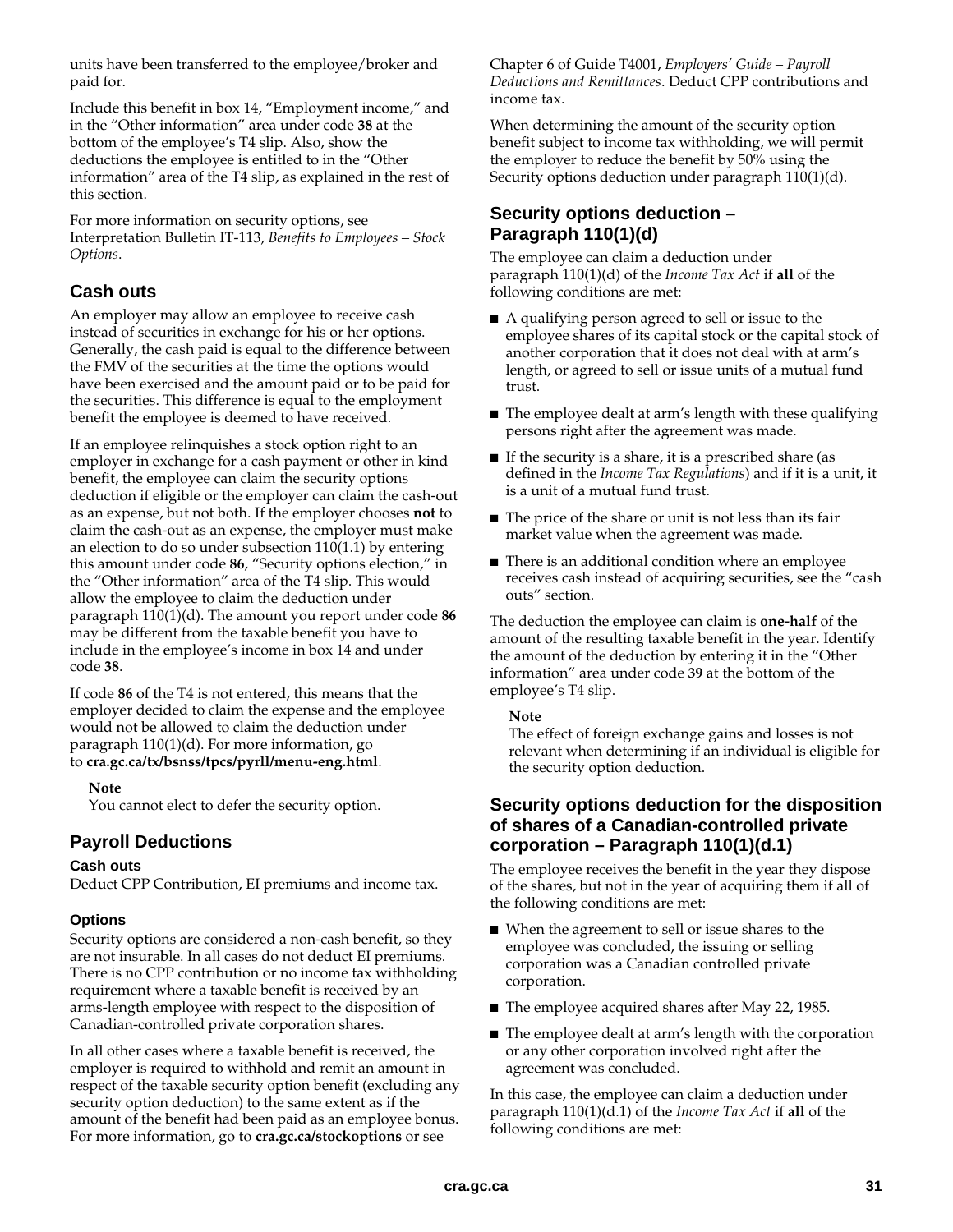- CCPC shares disposed of in the year where the employee dealt at arm's length with the corporation.
- The employee has not disposed of the share (otherwise than as a result of the employee's death) or exchanged the share within two years after the date the employee acquired it.
- The employee did not deduct an amount under paragraph 110(1)(d) for the benefit.

The deduction the employee can claim is **one-half** of the amount of the resulting taxable benefit in the year. Identify the amount of the deduction by entering it in the "Other information" area under code **41** at the bottom of the employee's T4 slip.

## **Social events**

If you provide a free party or other social event to all your employees and the cost is \$100 per person or less, we do not consider it to be a taxable benefit. Additional costs such as transportation home, taxi fare, and overnight accommodation are not included in the \$100 per person amount. If the cost of the party is greater than \$100 per person, the **entire** amount, including the additional costs, is a taxable benefit.

If the benefit is all cash, **do not include the GST/HST**. However, if all or part of the taxable benefit is non-cash and is not an exempt or zero-rated supply, include the GST/HST in the value of that part of the benefit.

For more information, see Income Tax Folio S2-F3-C2, *Benefits and Allowances Received from Employment*.

### **Spouse's or common-law partner's travelling expenses**

If a spouse or common-law partner accompanies an employee on a business trip, the amount you reimburse the employee for the spouse's or common-law partner's travelling expenses is a **taxable benefit** for the employee.

The reimbursement is **not** considered a taxable benefit if the spouse or common-law partner went at your request and was mostly engaged in business activities during the trip.

For more information, see Interpretation Bulletin IT-131, *Convention expenses*.

## **Tax-free savings account (TFSA)**

You may offer your employees and their spouses the opportunity to participate in a group TFSA. Contributions you make to your employees' TFSA for them, as well as TFSA administration fees that you pay for them, are considered to be a taxable benefit for the employees. However, this does not include any amount you withheld from the employees' remuneration and contributed for the employees.

Contributions you make to your employees' TFSA for them are generally paid in cash and are taxable, pensionable, and insurable. Deduct income tax, CPP contributions and EI premiums.

Administration fees that you pay directly for an employee are taxable and pensionable. Deduct CPP and income tax. These are considered a non-cash benefit, so they are not insurable. **Do not** deduct EI premiums.

If the GST/HST applies to the administration fees, include it in the value of the benefit.

## **Tickets**

Whether a ticket is a taxable benefit to the employee depends on whether the ticket is provided for personal or business use. Each case is different.

Generally, the value of tickets is considered a taxable benefit when an employer gives an employee tickets for personal use unless it is being given under the terms of the gifts and awards policy. This would also be the case if the employer gives tickets to a person with whom the employee does not deal at arm's length (such as a family member) for a non-business use.

There is no taxable benefit to an employee for the value of a ticket used for business purposes. Sometimes an employee needs a ticket to attend a game or event to be able to perform his or her employment duties. In these situations, the tickets are given to the employee for a business use.

Employment duties may include:

- promoting and marketing to suppliers or other business contacts;
- supervising and managing at an event; or
- performing other specific duties required during the event, including:
	- providing on-call, on-site emergency medical services;
	- conducting in-venue marketing promotions; or
	- training on a product.

An employer has to keep records to support the business use of tickets given to employees. These records should contain all of the following information:

- identification of the employee receiving the tickets;
- details of the personal or business use;
- number of tickets; and
- value of the tickets.

### **Reporting the benefit**

Employers have to include in the employee's income the value of all tickets, which are used for personal purposes, given to an employee during the year. Include the fair market value (usually the face value of the ticket, including applicable taxes) of the tickets in box 14, "Employment income," and in the "Other information" area under code **40** at the bottom of the employee's T4 slip.

## **Tool reimbursement or allowance**

If you reimburse or provide an allowance to your employees to offset the cost of tools that they need for their job or you pay for their tools, the amount of the payment is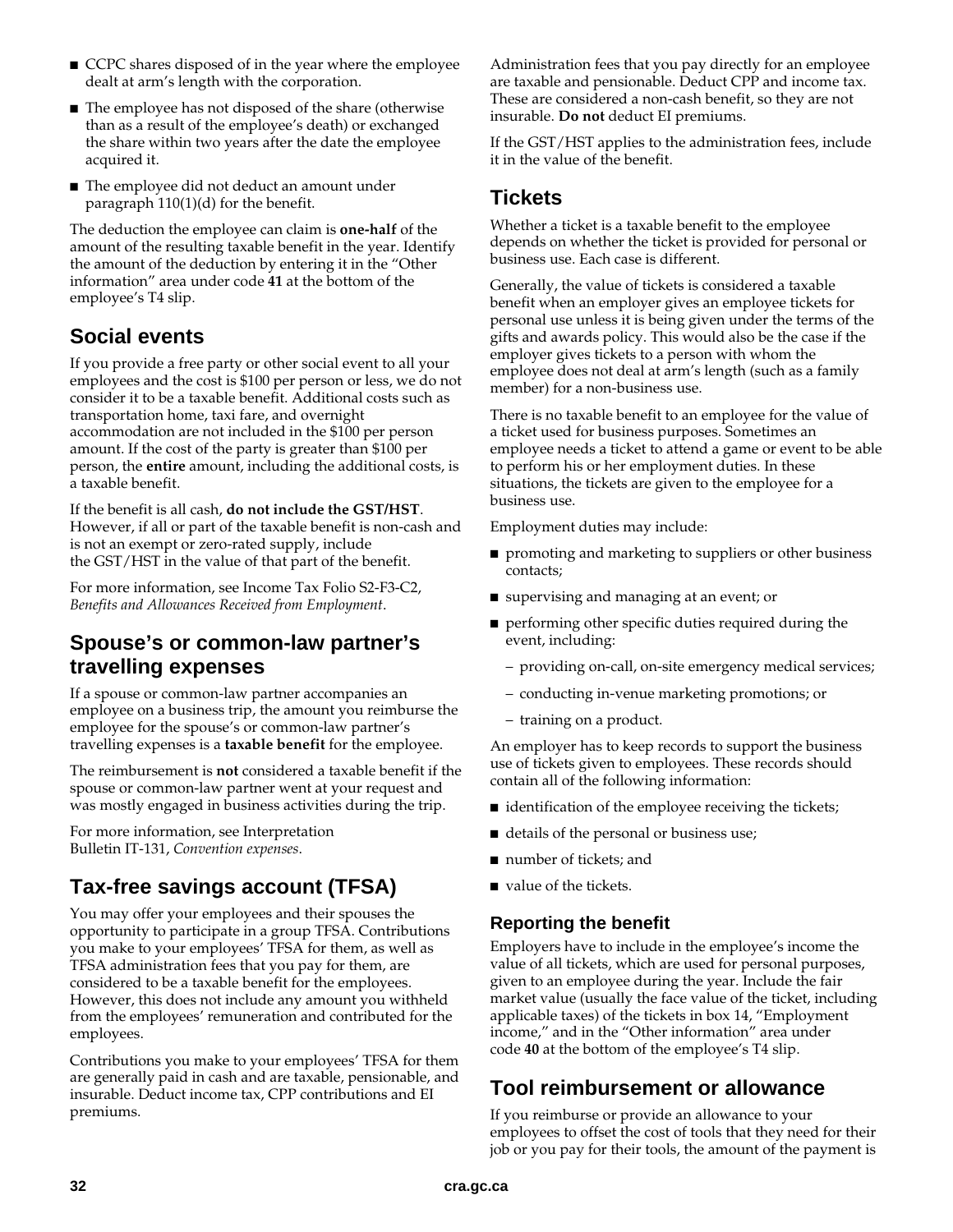a taxable benefit and should be included in the employees' income.

When employed tradespersons (including apprentice mechanics) file their income tax and benefit return, they may be able to deduct part of the cost of eligible tools they bought to earn employment income as a tradesperson.

Employers have to fill out and sign Form T2200, *Declaration of Conditions of Employment*, to certify that the employee must acquire these tools as a condition of, and for use in, his or her employment.

For more information, see Guide T4044, *Employment Expenses*.

## **Transit passes**

If you pay for or provide your employee with public transit passes, it is usually a taxable benefit for the employee. Public transit includes transit by local bus, streetcar, subway, commuter train or bus, and local ferry.

If your employee pays for some of the cost of buying public transit passes (for example, through payroll deductions), he or she may be able to claim the Public Transit Tax Credit when filing his or her individual income tax and benefit return.

Report the taxable benefit on the employee's T4 slip in box 14, "Employment income," and in the "Other information" area under code **40** at the bottom of the slip.

Report the total of the taxable benefit (code **40**) and the amount the employee paid to buy the transit pass (payroll deductions) in the "Other information" area under code **84** at the bottom of the employee's T4 slip.

### **Transit passes – employees of a transit company**

If your company is in the business of operating a bus, streetcar, subway, commuter train or bus, or ferry service, and you provide free transit passes to your employees or their families, special rules apply.

If you provide free or discounted passes to a current or a retired employee of one of the businesses mentioned above, and the passes are only for the employee's or the retiree's use, there is no taxable benefit for the employee or the retiree.

### **Note**

To qualify as a non-taxable benefit under this special rule, ferry passes are limited to passenger (walk on) fares only.

If you provide free or discounted passes to a member of your employee's or retired employee's family, the fair market value (FMV) of the pass is a taxable benefit for the employee. Report the retiree's benefit using code **028**, "Other income" in the "Other information" area at the bottom of the T4A slip.

### **Note**

If you provide free or discounted passes to a current employee in an area other than the transportation business or its operations, their FMV is a taxable benefit for the employee. For example, if a city owns a transit

company, the FMV of a pass given to a current employee in the city's accounting department would be a taxable benefit, while a pass given to a current employee in the accounting department of the transit business operations would not be a taxable benefit.

For examples of situations where transit passes are considered taxable benefits, go to **cra.gc.ca/tx/bsnss/tpcs/ pyrll/bnfts/prvdd/trnst-mplys-xmpls-eng.html**.

## **Travel allowance**

### **Part-time employee**

You may give a part-time employee a reasonable allowance or reimbursement for travelling expenses incurred by the employee going to and from a part-time job. If so, and you and the part-time employee are dealing at arm's length, you do not have to include that amount in the employee's income. This applies to:

- teachers and professors who work part-time in a designated educational institution in Canada, providing service to you as a professor or teacher, and the location is not less than 80 kilometres from the employee's home; and
- a part-time employee who had other employment or carried on a business, and he or she did the duties at a location no less than 80 kilometres from **both** the place of the employee's home **and** the place of the other employment or business.

### **Salesperson and clergy**

You may pay a reasonable travel allowance for expenses other than for the use of an automobile (such as meals, lodging, per diem allowance) to a salesperson or member of the clergy. You do not have to include the allowance in the employee's income if it was for expenses related to the performance of duties of the office or employment and the employee is either:

- an agent selling property or negotiating contracts for the employer; or
- a member of the clergy.

### **Other employees**

You have to include reasonable travel allowances in the income of employees, other than a salesperson or member of the clergy, who travel to perform the duties of the office or employment, unless the allowances are received by the employee for travelling away from the municipality and the metropolitan area where the employer's establishment is located and where the employee ordinarily works or reports.

In some situations, you may provide an allowance to your employee for travel (other than an allowance for the use of a motor vehicle) within a municipality or metropolitan area so your employee can perform his or her duties in a more efficient way during a work shift.

This allowance is not a taxable benefit and can be excluded from the employee's income if **all** of the following conditions are met:

■ The employee travels away from the office.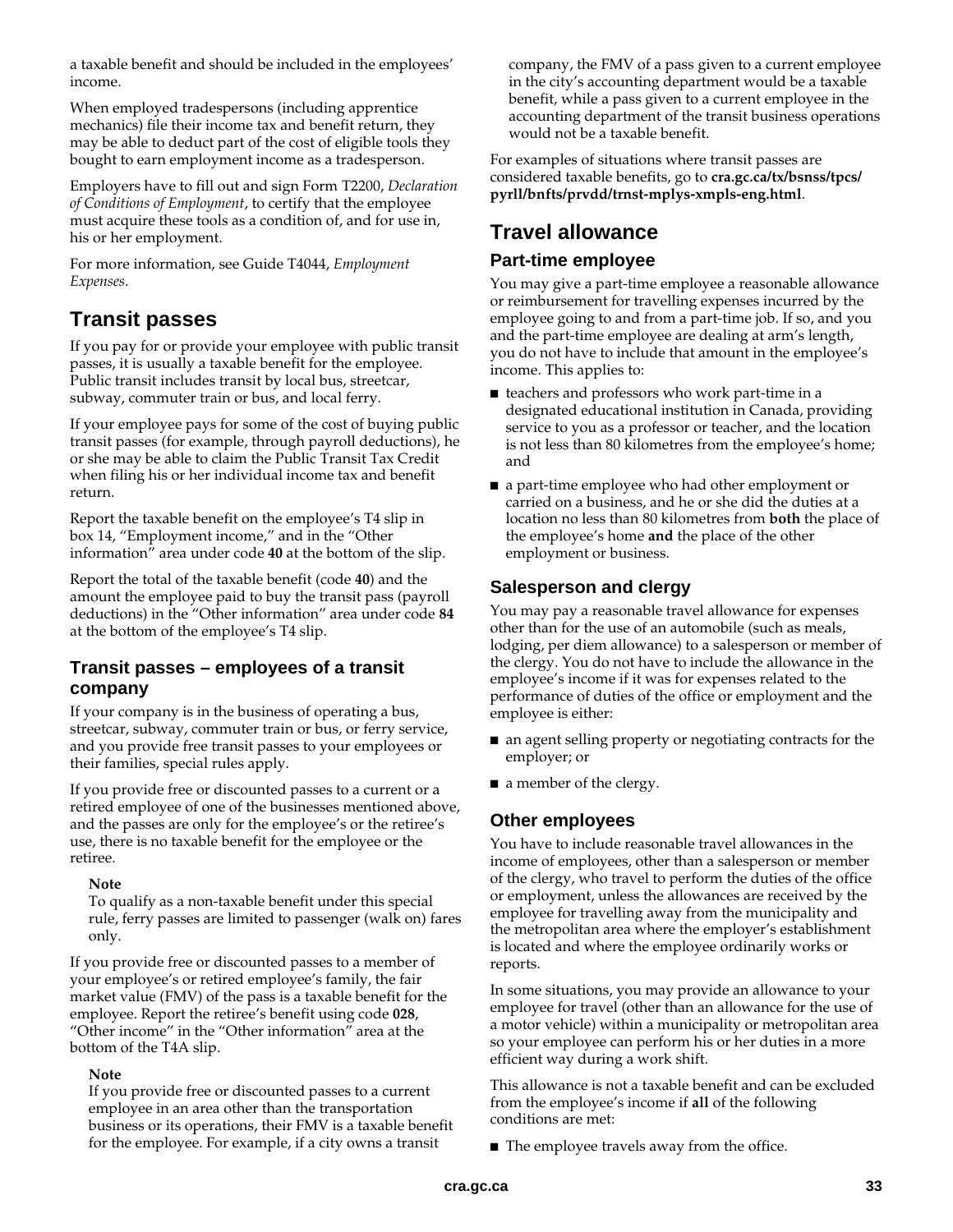- The allowance is reasonable. We generally consider a value of up to \$17 for the meal portion of the travel allowance to be reasonable.
- You are the primary beneficiary of the allowance.
- The allowance is not an additional form of remuneration.

This means that you do not have to include this type of travel allowance if its main reason is so that your employee's duties are performed in a more efficient way during a work shift.

For examples of situations where a travel allowance is considered a taxable benefit, go to **cra.gc.ca/tx/bsnss/tpcs/ pyrll/bnfts/llwncs/trvlxmpls-eng.html**.

### **Reasonable travel allowances**

Whether an allowance for travel expenses is reasonable is a question of fact. You should compare the reasonable costs for travel expenses that you would expect your employee to incur against the allowance you pay to the employee for the trip.

If the travel allowance is reasonable, you do not have to include it in your employee's income. If it is **not** reasonable, the allowance has to be included in your employee's income.

For more information, see paragraph 48 in Interpretation Bulletin IT-522, *Vehicle, Travel and Sales Expenses of Employees*.

Your employee may be able to claim certain employment expenses on his or her income tax and benefit return. For more information, see "Employee's allowable employment expenses," on page 8.

## **Uniforms and special clothing**

Your employee does not receive a taxable benefit if either of the following conditions apply:

- You supply your employee with a distinctive uniform he or she has to wear while carrying out the employment duties.
- You provide your employee with special clothing (including safety footwear and safety glasses) designed to protect him or her from hazards associated with the employment.

When you pay an accountable allowance (where receipts are required) to your employee to buy uniforms or protective clothing, this amount is considered to be a reimbursement of expenses, not a taxable benefit.

If you reimburse or pay a reasonable allowance to your employee for the cost of protective clothing he or she bought and you did not require receipts to support the purchases, the reimbursement is not taxable if **all** of the following conditions apply:

- The law requires the employee to wear the protective clothing on the work site.
- The employee bought the protective clothing.
- The amount of the reimbursement is reasonable.

You may pay a laundry or dry cleaner to clean uniforms and clothing for your employee or you may pay a reasonable allowance to your employee (when he or she does not have to provide a receipt). You may also reimburse the employee for these expenses when he or she presents a receipt. If you do either of these, the amounts you pay are **not** taxable benefits for the employee.

## **Chapter 4 – Housing and travel assistance benefits paid in a prescribed zone**

his chapter applies to you if you meet **both** of the This chapter applies to<br>following conditions:

- You are an employer or a third-party payer who provides employment benefits for board, lodging, transportation, or travel assistance.
- You provide these benefits to an employee who works or lives in locations that are in **prescribed zones** for purposes of the northern resident's deductions.

If your employee works at a special site or a remote work location that is **not** in a prescribed zone, this chapter does not apply to you. For more information, see "Board, lodging, and transportation – Special work sites and remote work locations," on page 16.

For a list of places in prescribed northern zones and prescribed intermediate zones, see **cra.gc.ca/northernresidents**.

## **Accommodation or utilities provided by the employer**

If you provide accommodation or utilities free of charge, it is a taxable benefit to your employee. The method you use to determine the value of the benefit depends on whether or not the place in a prescribed zone has a developed rental market.

### **Places with developed rental markets**

Some cities and towns in prescribed zones have developed rental markets. When that is the case, you base the value of the benefit for any rent or utility you provide on its fair market value.

The cities and towns in prescribed zones that have developed rental markets are:

| Dawson Creek                 | Fort McMurray Fort St. John |             |
|------------------------------|-----------------------------|-------------|
| Grande Prairie Labrador City |                             | Thompson    |
| Walbush                      | Whitehorse                  | Yellowknife |

### **Places without developed rental markets**

In places in prescribed zones without developed rental markets, you have to use other methods to set a value on the housing benefit. The method you use depends on whether you own the residence or rent it from a third party.

If you provide both rent and utilities and can calculate their cost as separate items, you have to determine their value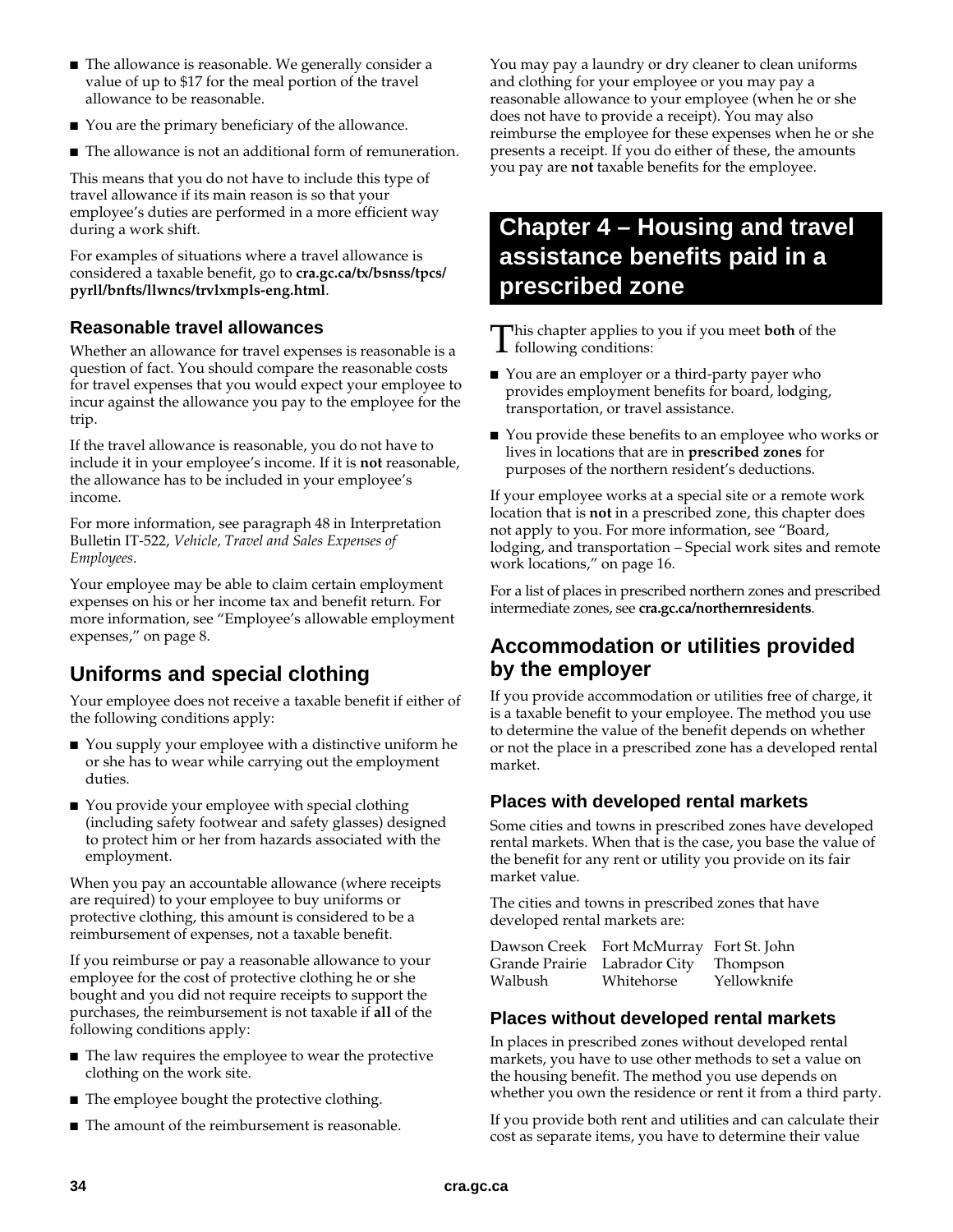separately. Add both items to get the value of the housing benefit.

If your employee reimburses you for all or part of his or her rent or utilities, determine the benefit as explained below. Subtract any amount reimbursed by your employee and include the amount that remains in his or her income.

#### **Accommodations you own**

If you own a residence that you provide rent free to your employee, report as a benefit whichever of the following amounts is less:

- the fair market value of the rent; or
- the ceiling amount.

Similarly, the amount you have to, report as a benefit for utilities is whichever of the following amounts is less:

- the fair market value of the utilities; or
- the ceiling amount.

### **Accommodations you rent from a third party**

If you rent a residence from a third party and provide it rent free to your employee, report as a benefit whichever of the following amounts is less:

- the amount you pay the third party; or
- the ceiling amount.

Similarly, the amount you have to report as a benefit for utilities is whichever of the following amounts is less:

- the amount you pay the third party; or
- the ceiling amount.

### **Allowable ceiling amounts**

There are allowable ceiling amounts for different types of accommodation. Use these ceiling amounts to help determine the value of the housing benefit you provide in places in prescribed zones that do not have developed rental markets.

The amounts are considered to include any GST/HST that applies, so you do not have to calculate this amount. If the amount of the housing benefit you report is based on the fair market value, you have to calculate and report any GST/HST that applies. If the total of the fair market value, plus the GST/HST, is more than the allowable ceiling amount, report the allowable ceiling amount as the housing benefit.

For a list of the ceiling amounts for rent and utilities and definitions for different types of accommodation, see Publication RC4054, *Ceiling Amounts for Housing Benefits Paid in Prescribed Zones*.

#### **Note**

If more than one employee occupies the same accommodation, divide the total housing benefit by the number of occupants.

## **Board, lodging, and transportation at a special work site**

If an employee received a benefit or an allowance for working at a special work site that is excluded from income, this amount may affect his or her claim for a northern residency deduction.

If the employee worked at a special work site in a place in a prescribed zone and kept his or her principal place of residence in a place outside of a prescribed zone, you will have to identify the exempt part of the board and lodging benefit or allowance on the employee's T4 or T4A slip.

In the "Other information" area of the T4 slip, enter under code **31**, the exempt part that is related to work sites within 30 kilometres from the nearest urban area with a population of at least 40,000 persons. **Do not** include this in box 14, "Employment income."

If you are a third-party payer and are completing a T4A slip for the employee of another employer, report the exempt part using code **124** "Board and lodging at special work sites," in the "Other information" area at the bottom of the T4A slip.

You have to do this even though you did not include the excluded amount in income. This way, the employee will have all the information required to correctly calculate his or her residency deduction.

### **Example**

You paid your employee \$4,000 for board and lodging at a special work site that is in a prescribed zone. You and the employee filled out Form TD4, *Declaration of Exemption – Employment at a Special Work Site*.

Since the benefit is not included as income, you did not enter the amount of the benefit in box 14, "Employment income," or in the "Other information" area under code **30** at the bottom of the T4 slip.

Of the \$4,000 you paid, \$1,200 relates to a special work site that was located 27 kilometres from a town with a population of 43,000 people (the 30-kilometre part).

You have to enter \$1,200 in the "Other information" area under code **31** at the bottom of the T4 slip, even though it was not entered in the "Other information" area under code **30**. The employee will then enter \$1,200 on his or her Form T2222, *Northern Residents Deductions*.

### **Note**

An amount that is not included as income for allowances at a remote work location does not affect the employee's claim for a northern residency deduction.

## **Travel assistance benefits**

If you provide an employee with travel assistance in a prescribed zone, the benefit is taxable unless it was for business travel. The travel assistance could be for such things as vacation, bereavement, medical, or compassionate reasons.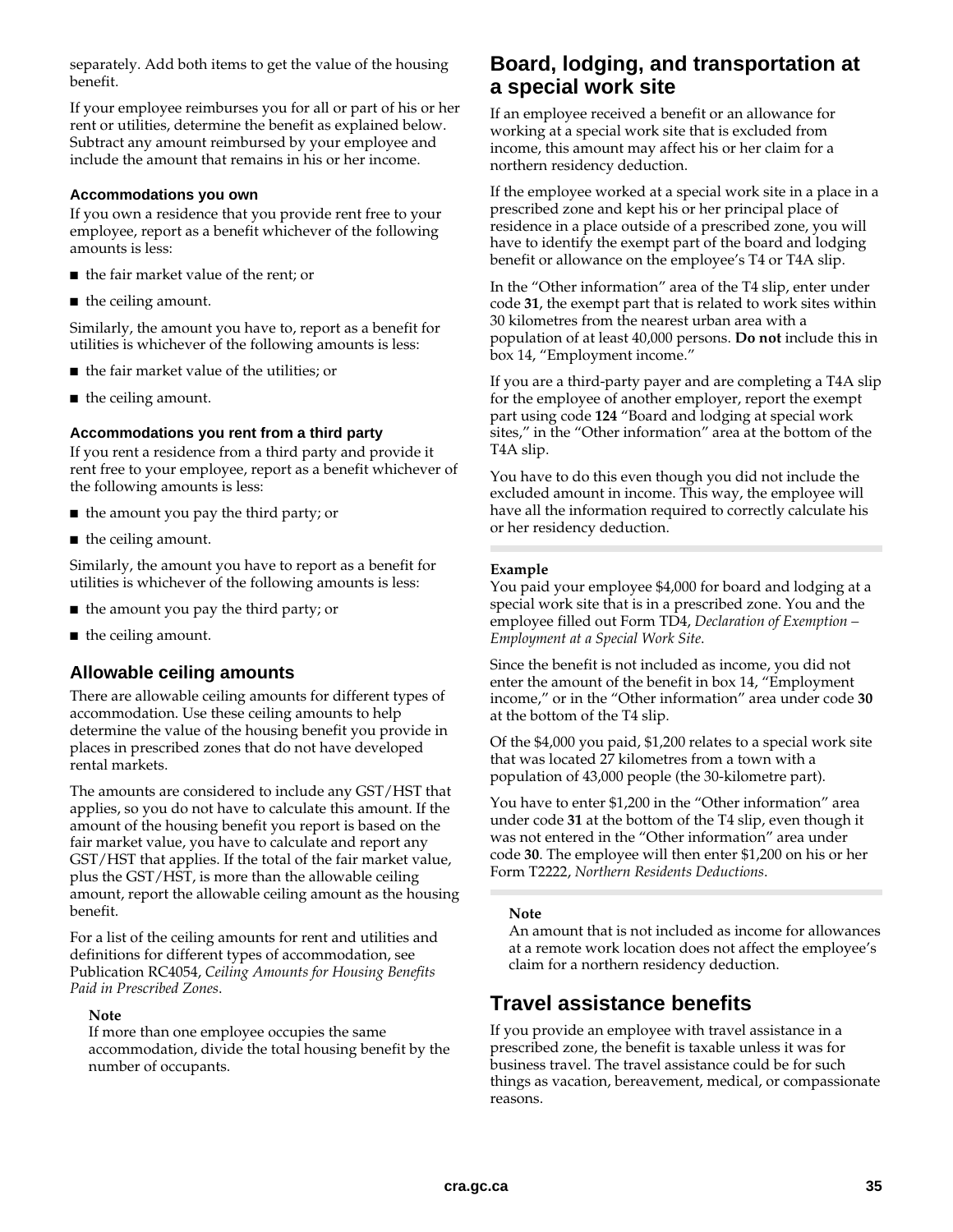If employees travel using transportation that you own or charter, determine the value of the benefit by assigning a fair market value to the transportation.

When employees travel by some means other than air, the cost of travel may include automobile expenses, meals, hotel and motel accommodations, camping fees, taxi fares, and road and ferry tolls.

When you give employees travel assistance benefits other than cash or refundable tickets (such as travel warrants, vouchers, or non-refundable tickets), the employees do not receive any benefit until they or members of their household take the trip. The benefit is income for the employees in the year the trip starts, and you should report it in that year.

There are many ways of providing travel assistance benefits. You can pay your employee a travel allowance before the trip, such as a certain amount per hour, or on some other periodic basis. You can also make lump-sum payments to your employee before or after the trip is taken. You should report such payments in your employee's income in the year he or she receives them, no matter when your employee or members of his or her household travel.

You have to report these benefits in box 14, "Employment income," and in the "Other information" area under code **32** at the bottom of the employee's T4 slip.

If you are a third party who supplies travel benefits to the employee of another employer, report these benefits under code **028** "Other income," in the "Other information" area at the bottom of the T4A slip.

An employee who qualifies for the northern residents travel deduction will use this amount to calculate his or her claim. An employee can claim two trips per year, unless the trips were for medical reasons. Therefore, you have to show the value of medical travel benefits separately on the slip, as explained below.

If the travel assistance is a taxable benefit, include any GST/HST that applies in the value of the benefit. Do not include the GST/HST in the value of the travel allowances.

### **Medical travel assistance**

Medical travel includes any trip your employee or members of his or her household take to get medical services that are not available in the area where they live. Medical travel benefits are considered to be the cost of transportation from the place in a prescribed zone to the place where medical treatment is available. This includes the transportation cost of an attendant if the patient needs one while travelling.

You have to identify the portion of the travel assistance that refers to the medical travel benefits you provide to your employee.

For a T4 slip, enter the entire travel assistance benefit under code **32** in the "Other information" area. Enter the medical part under code **33**.

For a T4A slip, enter the entire travel assistance benefit under code **028** "Other income," in the "Other information" area at the bottom of the slip. Enter the medical part under code **116** "Medical travel assistance."

#### **Notes**

If you do not identify which part of the benefit was for medical travel, we will consider all travel assistance as vacation (or other) travel and the employee will not be entitled to claim a deduction for medical travel. As well, we will limit the deduction for the employee and the members of the household to two trips each.

Amounts you pay or reimburse your employee for medical travel or any associated cost under the terms of a private health services plan are not taxable benefits. Payments you make due to an obligation you have under a collective agreement may be considered a private health services plan. These payments must only cover expenses that qualify for the medical tax credit. If this is the case, you should not report them on the employee's T4 slip.

For more information, see:

- Interpretation Bulletin IT-339, *Meaning of 'private health services plan' (1988 and subsequent taxation years)*;
- Income Tax Folio S1-F1-C1, Medical Expense Tax Credit;
- Guide RC4064, *Disability-Related Information*.

### **Payroll deductions**

When travel assistance benefits are in the form of non-refundable tickets or travel vouchers, you have to make payroll deductions when the benefit becomes taxable, i.e. when the employee or member of their household takes the trip. However, when you give travel assistance in the form of cash, we consider it to be a cash advance, and you have to make the payroll deductions when the advance is paid to the employee.

You may waive the requirement to deduct income tax from the full travel assistance payment you give to your employee who lives in a prescribed **northern** zone (or from 50% of the payment received by an employee who lives in a prescribed **intermediate** zone). To do this, the employee has to agree, in writing, to use the payment entirely for vacation or medical travel when he or she receives it. If the employee does not agree, you have to deduct income tax.

Whether or not you have to make income tax deductions, you have to deduct CPP contributions and EI premiums on cash payments. You have to deduct CPP contributions on non-cash benefits if the employee also receives cash remuneration from you during the year. If the non-cash benefit is the only form of remuneration you provide to your employee in the year you do not have to make payroll deductions. For more information about the non-cash benefits withholding policy, go to Chapter 1.

### **Form TD1,** *Personal Tax Credits Return*

Employees who live in a prescribed zone during a continuous period of at least six months (that begins or ends in the tax year) may be entitled to claim the northern residents deductions when filing their income tax and benefit returns. As a result, these employees can ask for a reduction in payroll deductions by completing the back of Form TD1, *Personal Tax Credits Return*.

The residency deduction is equal to whichever is less:

■ 20% of their net income for the year; or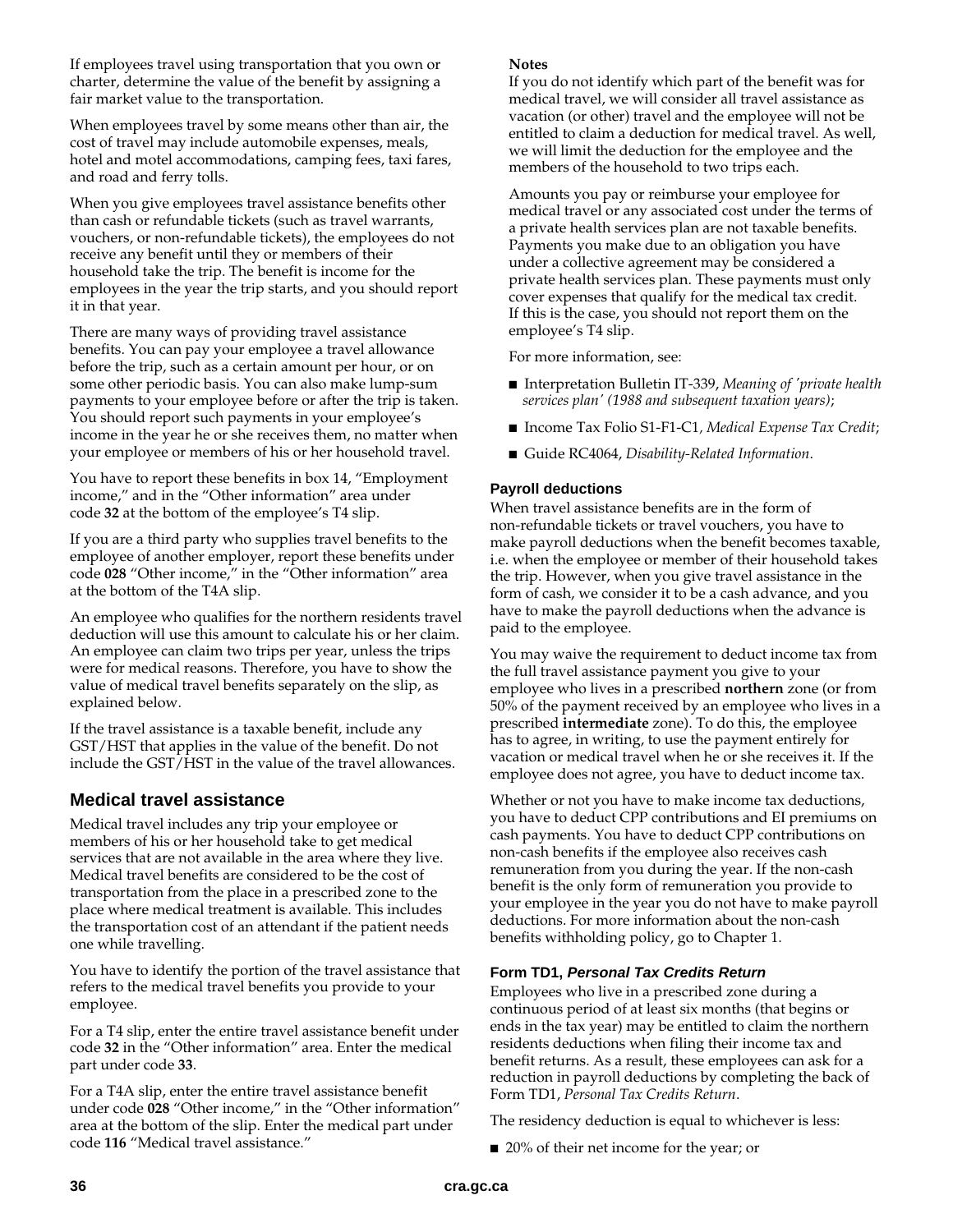■ the residency amount they can claim.

#### **Note**

Employees cannot claim a residency amount for both the principal place of residence and the special work site for the same period, even if they are both located in prescribed zones.

For 2016, an employee living in a prescribed **northern** zone can claim the total of:

- a basic residency amount of \$11.00 per day for each day he or she lives in the prescribed **northern** zone; and
- an additional residency amount of \$11.00 per day for each day he or she lives in and keeps a residence in that area, if during that time no one else is claiming a basic residency amount for living in the same residence for the same period.

For 2016, employees living in a prescribed **intermediate** zone can claim 50% of the total of the above amounts.

### **Note**

Employees who receive board and lodging benefits from employment at a special work site in a prescribed zone have to reduce their residency amount by the value of the 30-kilometre part of the benefit they receive if they keep a principal residence that is not in a prescribed zone. The 30-kilometre part of the excluded benefit will be shown in the "Other information" area under code **31** at the bottom of the employee's T4 slip. For more information, see "Board, lodging, and transportation at a special work site," on page 35.

To calculate the amount of tax you should deduct if an employee is claiming a residency deduction on Form TD1:

- $\blacksquare$  reduce the residency amount by 50% if the employee lives in a prescribed **intermediate** zone (if the conditions noted above apply, reduce the residency amount by the 30-kilometre part of the excluded board and lodging benefits from employment at a special work site);
- divide the employee's net deduction for the year (amount on the back of Form TD1, minus the above adjustments) by the number of pay periods in the year;
- subtract the result from his or her gross earnings for each pay period; and
- $\blacksquare$  see the tax tables that apply.

## **Chapter 5 – Remitting the GST/HST on employee benefits**

his chapter discusses the GST/HST treatment of This chapter discusse<br>
employee benefits.

The Canada Revenue Agency is responsible for administering the GST/HST. In Quebec, Revenu Québec administers the GST/HST unless you are a person that is a selected listed financial institution (SLFI) for GST/HST or QST purposes or both. If the physical location of your business is in Quebec, contact Revenu Québec, at **1-800-567-4692**. Also see the Revenu Québec

publication IN-203, *General Information Concerning the QST and the GST/HST*, available at **revenuquebec.ca/en**.

## **Employee benefits**

Salaries, wages, commissions, and other cash remuneration (including gratuities) you make to employees are not subject to the GST/HST.

However, the cost of benefits or non-cash compensation provided to an employee, commonly referred to as fringe or employee taxable benefits may be subject to the GST/HST. For the most part, the GST/HST treatment of these benefits is based on their treatment under the *Income Tax Act*.

Generally, if a benefit is taxable for income tax purposes, we consider you to have made a supply of a property or service to the employee.

If the property or service that gives rise to the taxable benefit is subject to GST/HST, you are considered to have collected the GST/HST on that benefit. However, there are situations where you will not be considered to have collected the GST/HST on taxable benefits given to employees. These situations can be found in the section titled "Situations where you are not considered to have collected the GST/HST*"* on page 38*.*

### **Employee does not pay the GST/HST on taxable benefits**

The employee does not pay the GST/HST that you have to remit on taxable benefits. However, as explained in previous chapters, an amount for the GST/HST has already been included in the taxable benefits you will report on your employee's T4 slip.

### **Do you have to remit GST/HST on employee taxable benefits?**

The following steps will help you determine whether you have to remit the GST/HST on employee taxable benefits.

**Step 1** – Determine whether the benefit is taxable under the *Income Tax Act* and the *Excise Tax Act* (see the previous chapters).

**Step 2** – For each taxable benefit, determine whether any of the situations where you are not considered to have collected the GST/HST applies.

If none of the situations apply, you are considered to have collected the GST/HST on the taxable benefit and must calculate the amount of the GST/HST due. Go to Step 3.

**Step 3** – If you are considered to have collected the GST/HST on a taxable benefit, you have to calculate the amount of the GST/HST due. More information on how to calculate the amount of GST/HST due can be found in the sections "Automobile operating expense benefits" on page 38 and"Benefits other than automobile operating expense benefits" on page 39.

**Step 4** – Include the amount of the GST/HST due on your GST/HST return and send your remittance, if applicable, with your GST/HST return for the reporting period that includes the last day of February 2017.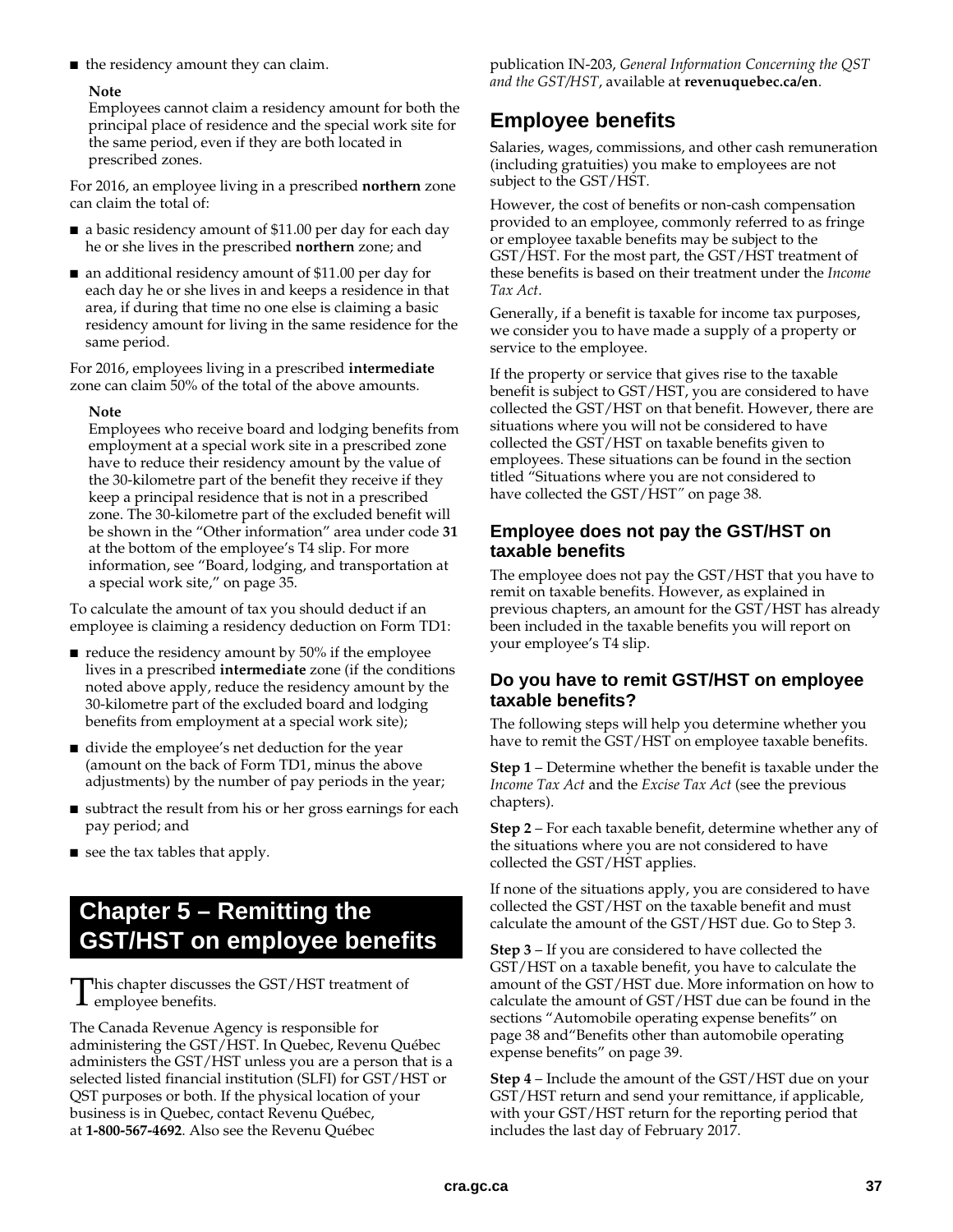### **Note**

If the GST/HST is for a reimbursement made by an employee or an employee's relative for a taxable benefit other than a standby charge or the operating expense of an automobile, the amount may be due in a different reporting period. For more information, see the note under "Value of the benefit" on page 38.

## **Situations where you are not considered to have collected the GST/HST**

You are not considered to have collected the GST/HST on taxable benefits provided to employees in any of the following situations:

- The property or services that give rise to a taxable benefit are GST/HST exempt or zero-rated.
- A taxable benefit results from an **allowance** included in the income of the employee under paragraph 6(1)(b) of the *Income Tax Act*.
- You are restricted from claiming an input tax credit (ITC) in the situations described on page 40, in the section "ITC restrictions" for the GST/HST paid or payable on the property and services that give rise to the taxable benefit.
- The property or services that give rise to a taxable benefit are supplied outside Canada.

### **Example**

You, as an employer who is a GST/HST registrant, would like to reward an employee for outstanding performance, and you have agreed to pay for hotel accommodations and three meals a day, for one week, in London, England. An amount will be included in the income of the employee as a taxable benefit. However, you will not be considered to have collected tax in respect of the benefit provided to the employee, since the supplies were made outside of Canada.

Also, if the taxable benefit is for the standby charge or operating expense benefit of an automobile or an aircraft, you are not considered to have collected the GST/HST on this benefit in the following situations:

- You are an individual or a partnership and the passenger vehicle or the aircraft that you have **bought** is used less than 90% in the commercial activities of the business.
- You are not an individual, a partnership, or a financial **institution,** and the passenger vehicle or aircraft that you **bought** is used 50% or less in the commercial activities of the business.
- You **are a financial institution** and choose to treat the passenger vehicle or aircraft you **lease** or have **bought** as being used only in non-commercial activities of the business (see Note below).
- You are not a financial institution and you lease the passenger vehicle or aircraft which you use 50% or more in non-commercial activities of the business, and you choose to treat it as being used 90% or more in such non-commercial activities (see Note below).

### **Note**

To make this choice, fill out Form GST30, *Election for Passenger Vehicles or Aircraft to be Deemed to be Used Exclusively in Non-Commercial Activities*, or state in writing the information required on the form. You do not have to file this form or statement, but you have to keep it with your records for audit purposes. For more information about this election, contact us at **1-800-959-5525**.

### **How to calculate the amount of the GST/HST you are considered to have collected**

The amount of the GST/HST you are considered to have collected on a taxable benefit is based on a percentage of the value of the benefit for GST/HST purposes. The percentage rate you use depends on:

- the province or territory in which the employee ordinarily reported to work;
- if you are a large business on December 31, 2016, for the purpose of the recapture of input tax credits for the provincial part of the HST;
- if the benefit is an automobile operating expense benefit; or
- some other type of benefit.

### **Value of the benefit**

The value of the benefit for GST/HST purposes is the total of the following two amounts:

- the amount reported on the T4 or T4A slip for the benefit; and
- if the taxable benefit is for a **standby charge** or the **operating expense of an automobile**, the amount, if any, that the employee or the employee's relative reimbursed you for that benefit.

### **Note**

When an employee or an employee's relative has **reimbursed** an amount equal to the entire taxable benefit for a standby charge or the operating expense of an automobile and, as a result, no benefit is reported on the T4 slip, the value of the benefit for GST/HST purposes is equal to the amount of the reimbursement.

### **Automobile operating expense benefits**

If the last establishment where your employee ordinarily worked or to which he or she ordinarily reported in the year is located in a **participating province** (Prince Edward Island, New Brunswick, Newfoundland and Labrador, Nova Scotia, or Ontario), you are considered to have collected an amount equal to a percentage of the value of the benefit for GST/HST purposes, based on one of the following rates:

- 10.25% for Prince Edward Island, or 6.63% if you are a large business for the purposes of the recapture of input tax credits for the provincial part of the HST;
- 11% for Nova Scotia;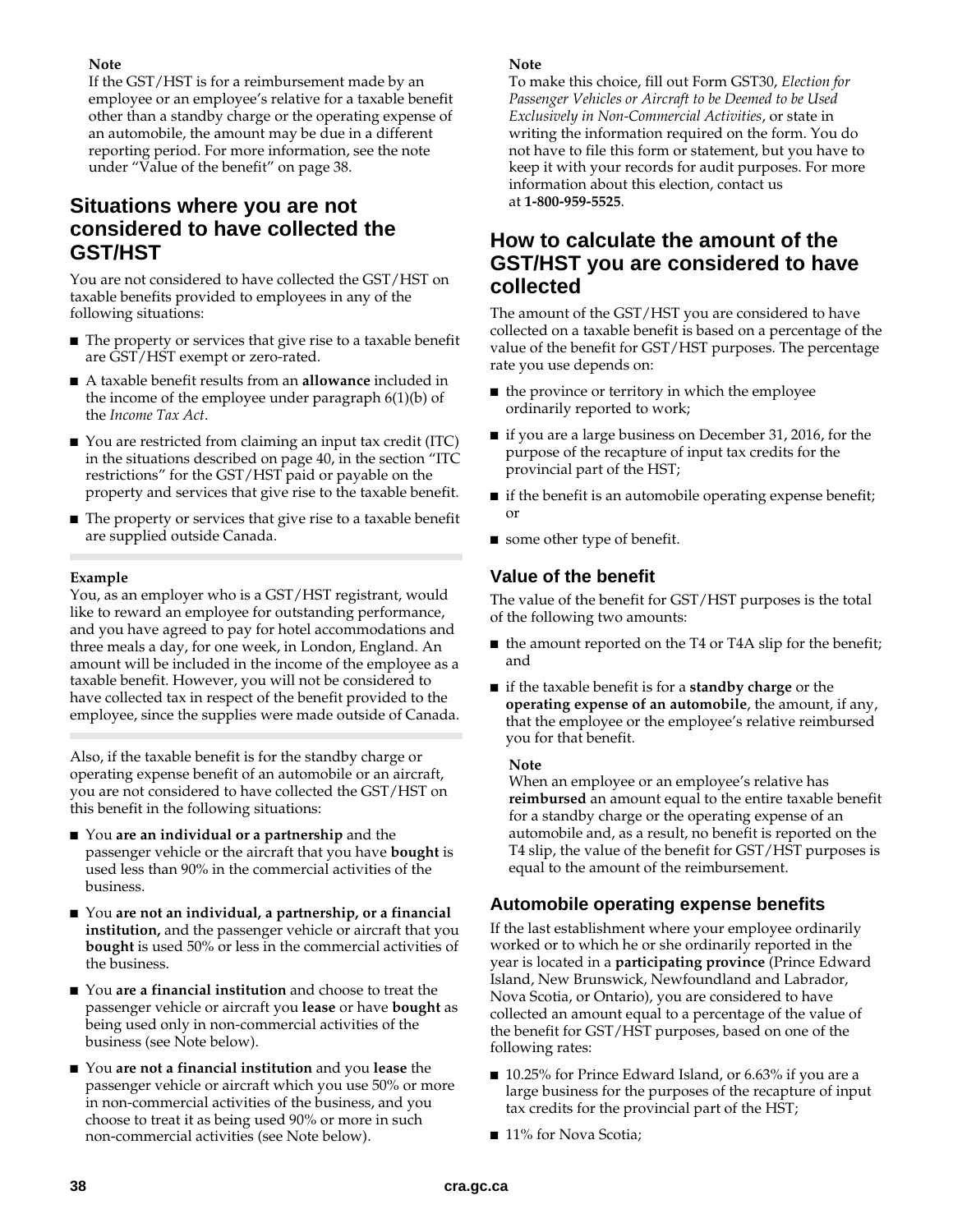- 10% for New Brunswick and Newfoundland and Labrador;
- 9% for Ontario or 7.2% if you are a large business on December 31, 2016, for the purpose of the recapture of input tax credits for the provincial part of the HST.

If the last establishment where your employee ordinarily worked or to which he or she ordinarily reported in the year is located in a **non-participating province or territory** (the rest of Canada), you are considered to have collected 3% of the value of the benefit for GST/HST purposes.

### **Benefits other than automobile operating expense benefits**

If the last establishment where your employee ordinarily worked or to which he or she ordinarily reported in the year is located in a **participating province**, you are considered to have collected, for 2016, the GST/HST as a percentage of the value of the benefit as follows:

- 13.25/113.25 for Prince Edward Island;
- 14/114 for Nova Scotia;
- 12/112 for Ontario;
- 13/113 for New Brunswick and Newfoundland and Labrador.

If you are, or were, a large business, and the benefits relate to a motor vehicle that was subject to the recapture of input tax credits (RITC) for the provincial part of the HST paid or payable on that vehicle for 2016, you are considered to have collected the GST/HST as a percentage of the value of the benefits as follows:

- $\blacksquare$  4/104, if the recapture rate was 100% on the last day of the reporting period in which you reported the RITC for the provincial part of the HST paid or payable on that motor vehicle;
- $\blacksquare$  6/106, if the recapture rate was 75% on the last day of the reporting period in which you reported the RITC for the provincial part of the HST paid or payable in Ontario on that motor vehicle; or
- $\blacksquare$  8/108, if the recapture rate was 50% on the last day of the reporting period in which you reported the RITC for the provincial part of the HST paid or payable in Ontario on that motor vehicle.

If the last establishment where your employee ordinarily worked or to which he or she ordinarily reported in the year is located in a **non-participating province or territory**, you are considered to have collected 4/104 of the value of the benefit for GST/HST purposes as calculated above.

However, when an employee or an employee's relative has **reimbursed** an amount for a taxable benefit other than for a standby charge or the operating expense of an automobile, this reimbursed amount is consideration for a taxable supply. You are considered to have collected an amount equal to 5/105 for GST or one of the following for HST on a reimbursement:

■ 13/113 for reimbursements paid before July 1, 2016, for New Brunswick and Newfoundland and Labrador

- 15/115 for reimbursements paid on or after July 1, 2016, for New Brunswick, Newfoundland and Labrador
- 15/115 for Nova Scotia
- 13/113 for Ontario
- 14/114 for Prince Edward Island for reimbursements paid before October 1, 2016, and 15/115 for reimbursements paid on or after October 1, 2016

In this situation, you have to include the GST/HST for this reimbursement in your GST/HST return for the reporting period that includes the date of the reimbursement.

Additional information on the GST/HST implications on taxable benefits (other than automobile benefits) can be found in GST Memorandum 9.1 *Taxable Benefits (Other than Automobile Benefits*).

## **When and how to report the GST/HST you are considered to have collected**

You are considered to have collected the GST/HST, on a taxable benefit subject to the GST/HST, at the end of February in the year after the year you provided the benefit to the employee. This corresponds with the deadline for issuing T4 slips.

Include the amount of the GST/HST due in your GST/HST return for the reporting period that includes the last day of February 2017.

### **Example**

You are a GST/HST registrant and have a monthly reporting period. Although you calculated the taxable benefits, including any GST/HST and PST, for each applicable pay period provided to your employees during 2016, you are considered to have collected the GST/HST on the taxable benefits at the end of February 2017. In your February 2017 GST/HST return, you have to include the GST/HST relating to the taxable benefits provided to your employees in the prior calendar year on line 104 of your GST/HST return.

#### **Note**

If the GST/HST is for a reimbursement made by an employee or an employee's relative for a taxable benefit other than a standby charge or the operating expense of an automobile, the amount may be due in a different reporting period. For more information, see "Benefits other than automobile operating expense benefits" on this page.

### **Automobile benefits – standby charges, operating expense benefit, and reimbursements**

The benefit for an automobile you provide is generally made up of a standby charge benefit plus an operating expense benefit minus any reimbursements employees make in the year for these benefits, as discussed in Chapter 2. When you are calculating the amount of GST/HST that you are considered to have collected on an automobile benefit you must take all three factors into consideration. The standby charge will be calculated at a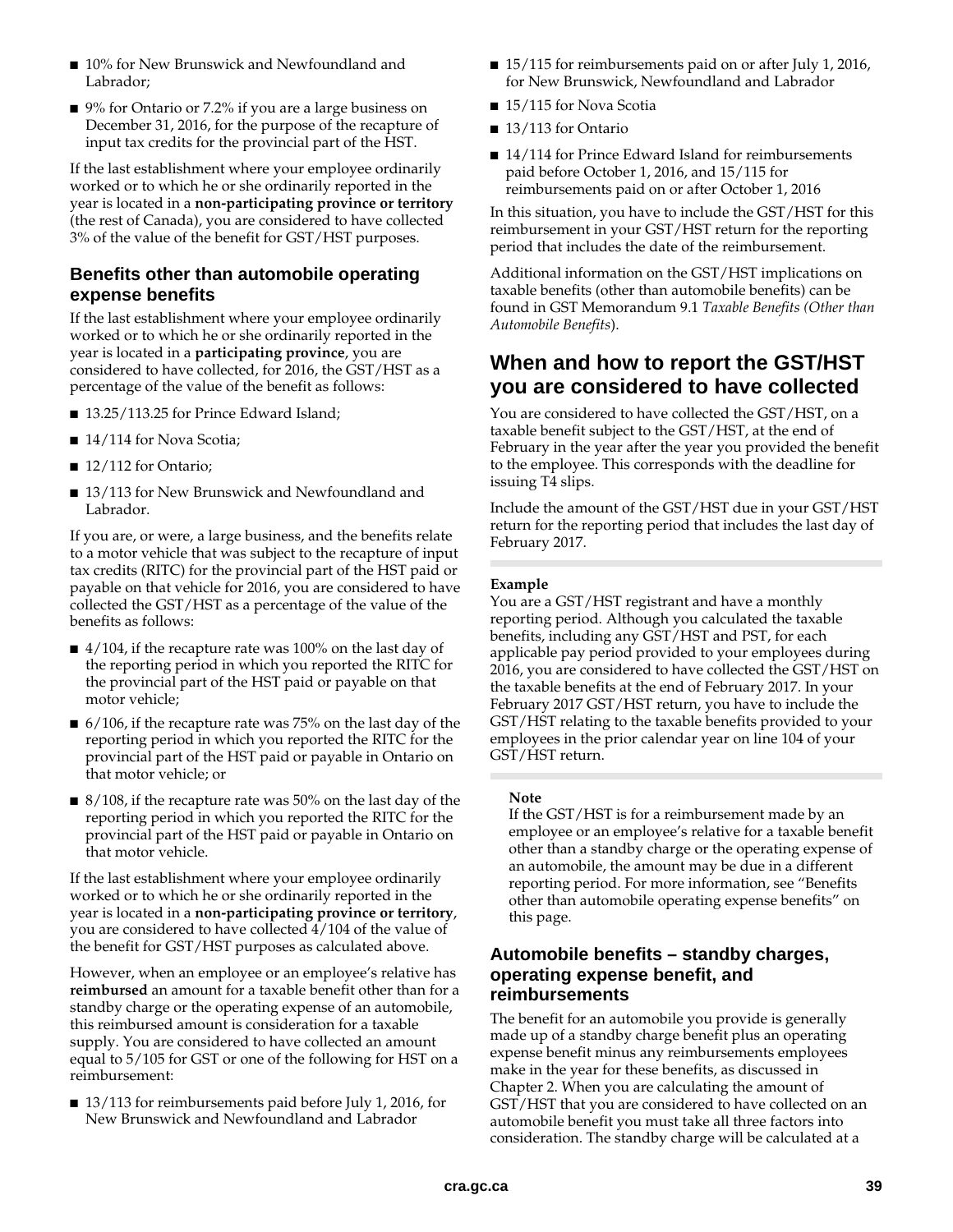certain percentage, and the operating expense benefit will be calculated at another.

In addition, the percentages used to calculate the amount of GST/HST will depend on the province or territory in which the automobile is provided as discussed above. Additional information on the GST/HST implications on automobile benefits can be found in GST Memorandum 9.2 *Automobile benefits*.

#### **Example 1 – Remitting the GST/HST on automobile benefits in a non-participating province**

As a corporation registered for the GST/HST, you buy a vehicle that is used more than 50% in commercial activities and is made available to your employee during 2016. The last establishment where the employee ordinarily reported in the year for the corporation was located in **Manitoba**.

You calculated a taxable benefit (including GST and PST) of \$4,800 on the standby charge and an operating expense benefit of \$600. Your employee reimbursed you \$1,800 for the automobile operating expenses within 45 days of the end of 2016, so the operating expense benefit to be reported was reduced by this amount.

You claimed an input tax credit (ITC) for the purchase of the automobile and also on the operating expenses. Since the benefit is taxable under the *Income Tax Act*, and **no** situations described in "Situations where you are not considered to have collected the GST/HST" on page 38 apply, you calculate the GST remittance as follows:

| Standby charge benefit<br>GST considered to have been<br>collected on the standby charge | \$4,800                         |
|------------------------------------------------------------------------------------------|---------------------------------|
|                                                                                          | $$4,800 \times 4/104 = $184.62$ |
| Operating expense benefit<br>Taxable benefit reported on T4                              | \$600                           |
| Employee's partial reimbursement                                                         | \$1,800                         |
| Total value of the benefit                                                               | \$2,400                         |
| GST considered to have been<br>collected on the operating                                | $$2,400 \times 3\% = $72.00$    |
| Total GST to be remitted on the automobile<br>benefit                                    |                                 |

You are considered to have collected GST in the amount of \$256.62 at the end of February 2017. You have to include this amount on your GST/HST return for the reporting period that includes the last day of February 2017.

#### **Example 2 – Remitting the GST/HST on automobile benefits in a participating province**

Using the same facts as in Example 1, assume that the last establishment to which the employee ordinarily reported in the year for the corporation was located in **New Brunswick**. The corporation is not a large business for the purpose of recapturing input tax credits for the provincial part of the HST. In this case, you would calculate the **HST** remittance as follows:

**Standby charge benefit** ................. \$4,800

You are considered to have collected HST in the amount of \$792.21 at the end of February 2017. You have to include this amount on your GST/HST return for the reporting period that includes the last day of February 2017.

## **Input tax credits (ITCs)**

As a registrant, you can claim an ITC to recover the GST/HST paid or payable on the purchases and operating expenses related to your commercial activities.

Generally, commercial activities include the making of supplies of taxable property and services. For more information about what are considered to be commercial activities, see Guide RC4022, *General Information for GST/HST Registrants*

For employee benefits, you can usually claim an ITC for the GST/HST paid or payable on property and services you supply to your employees or their relatives as a benefit if it is related to your commercial activities.

However, in some situations, you will not be able to claim an ITC for the GST/HST paid or payable for property or services that give rise to taxable benefits you provide your employees. For information on these situations, read the rest of this section.

### **ITC restrictions**

Remember, if you cannot claim an ITC for the GST/HST paid or payable for property or services that give rise to a taxable benefit due to the restrictions described in one of the following paragraphs, you are not considered to have collected the GST/HST and, as a result, you do not have to remit the GST/HST on that benefit.

### **Club memberships**

You may pay or reimburse fees for membership to any club whose main purpose is to provide dining, recreational, or sporting facilities. In such cases, you cannot claim an ITC for the GST/HST paid or payable, regardless of whether the club membership fees or dues are a taxable benefit for the employee for income tax purposes.

However, you can claim ITCs for the GST/HST paid or payable on such memberships if you acquire the memberships exclusively for supply in the ordinary course of a business of supplying them.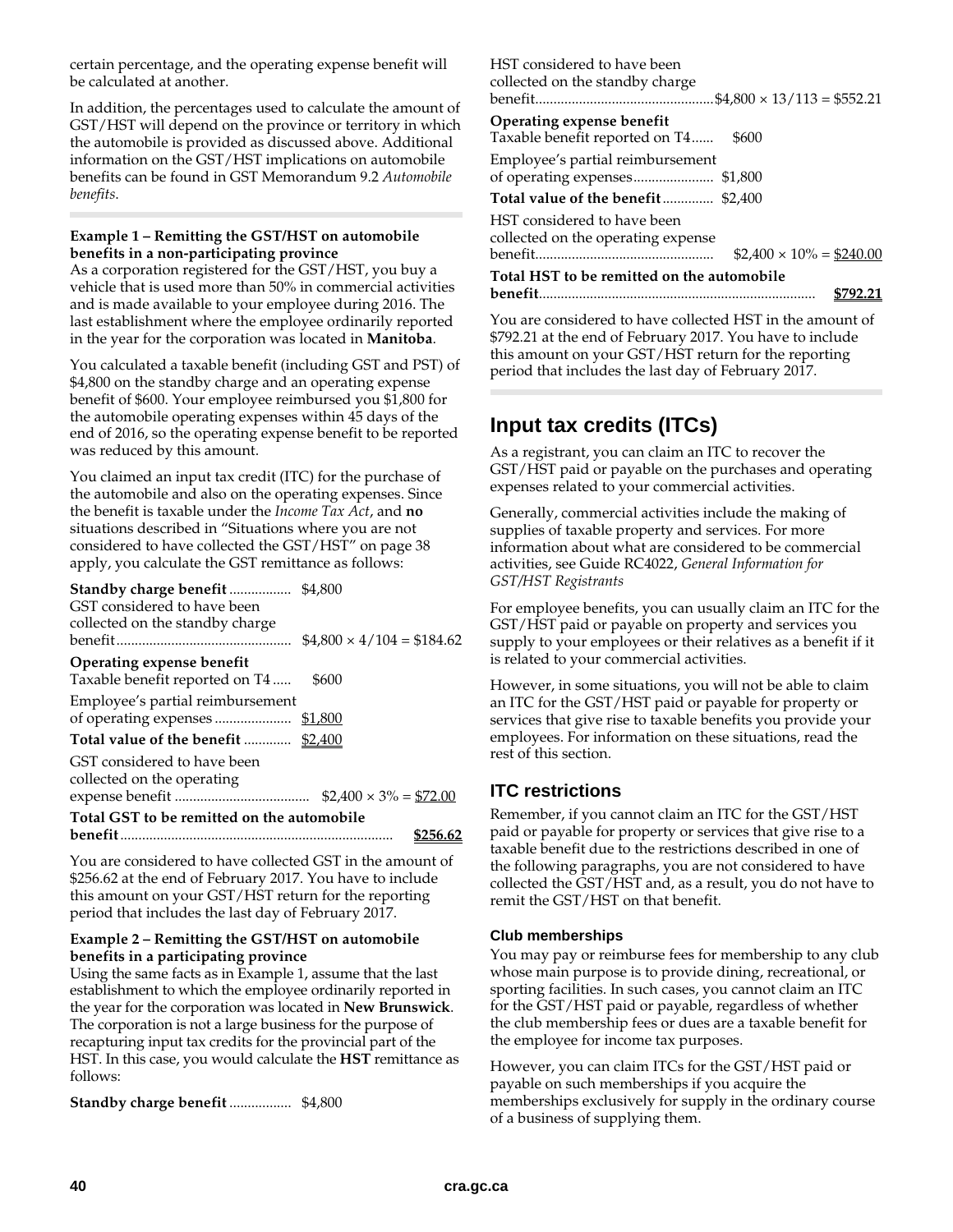#### **Exclusive personal use**

You cannot claim an ITC for the GST/HST paid or payable on property or services you acquire, import, or bring into a participating province for the exclusive personal consumption, use, or enjoyment (90% or more) of an employee or an employee's relative.

However, you can claim an ITC in the following situations:

- The consumption, use, or enjoyment of the property or service by the employee or their relative does not give rise to a taxable benefit for income tax purposes and no amounts were payable by the employee for this benefit. The most common type of non-taxable benefit is the paying of moving expenses by an employer. Moving expenses that are considered non-taxable benefits are discussed in "Moving expenses and relocation benefits" on page 26.
- During the same GST/HST reporting period, you make a supply of the property or service to an employee or their relative for consideration that becomes due in that period and that is equal to its fair market value.

#### **Property supplied by way of lease, licence, or similar arrangement**

You cannot claim an ITC for the GST/HST paid or payable on property supplied by way of lease, licence, or similar arrangement that is more than 50% for the personal consumption, use, or enjoyment of one of the following:

- if you are an **individual**, yourself or another individual related to you;
- if you are a **partnership**, an individual who is a partner or another individual who is an employee, officer, or shareholder of, or related to, a partner;
- if you are a **corporation**, an individual who is a shareholder or another individual related to the shareholder; or
- if you are a **trust**, an individual who is a beneficiary or another individual related to the beneficiary.

However, you can claim an ITC if, during the same GST/HST reporting period, you make a taxable supply of the property to that individual for consideration that becomes due in that period and that is equal to its fair market value.

For more information on ITCs related to employee benefits, see GST/HST Memorandum 9.1, *Taxable Benefits (Other than Automobile Benefits*).

## **Property acquired before 1991 or from a non-registrant**

If you acquired property before 1991, you did not pay the GST/HST. Also, you do not generally pay the GST/HST when you acquire property from a non-registrant. As a result, you cannot claim an ITC under these circumstances. However, if you make this property available to your employee and the benefit is taxable for income tax purposes, you may still be considered to have collected the GST/HST on this benefit.

### **Example**

You bought a passenger vehicle from a non-registrant and made it available to your employee throughout 2016. The passenger vehicle is used more than 90% in the commercial activities of your business. You report the value of the benefit, including the GST/HST and if applicable, the PST, on the employee's T4 slip. For GST/HST purposes, you will be considered to have collected the GST/HST on this benefit even if you could not claim an ITC on the purchase of the passenger vehicle.

**Examples for remitting GST/HST on employee benefits**  The following examples will help you apply the rules for remitting the GST/HST on employee benefits.

**Automobile benefit** – See examples in the section on "Automobile benefits – standby charges, operating expense benefit, and reimbursements" on page 39.

**Motor vehicle benefit** – A Prince Edward Island employer provided a motor vehicle to an employee who drove it for personal and business use. The employer is not a large business on December 31, 2016. The taxable benefit for the personal use is \$5,100. As Prince Edward Island is a participating province the HST considered to have been collected is calculated as follows:

#### **HST considered to have been collected on the motor vehicle benefit = \$5,100 × 13.25/113.25 = \$596.69**

You are considered to have collected the HST in the amount of \$596.69 at the end of February 2017. You have to include this amount on your GST/HST return for the reporting period that includes the last day of February 2017

### **Note**

The calculation of the amount of GST/HST you are considered to have collected on the motor vehicle benefit differs from that of an amount calculated on an automobile benefit.

**Subsidized Meals** – An Ontario employer provides subsidized meals to employees (such as in an employee dining room or cafeteria), and the employee does not pay any amount for these meals. The cost of food, preparation and service for employees over the course of the year is \$2,052 including HST. The ITCs will not be restricted on property or services purchased to make supplies of meals if the employer is acquiring the property or service generally for the use of employees, but not specifically for any particular employee. As Ontario is a participating province the HST considered to have been collected is calculated as follows:

#### **HST considered to have been collected on the subsidized meals benefit = \$2,052 × 12/112 = \$219.86**

You are considered to have collected the HST in the amount of \$219.86 at the end of February 2017. You have to include this amount on your GST/HST return for the reporting period that includes the last day of February 2017.

**Cell phone** – An employer located in Manitoba provides the general manager of the company with a cell phone both for business and personal use.

The value of the taxable benefit for personal use of the cell phone for the year is \$617. The employee reimbursed the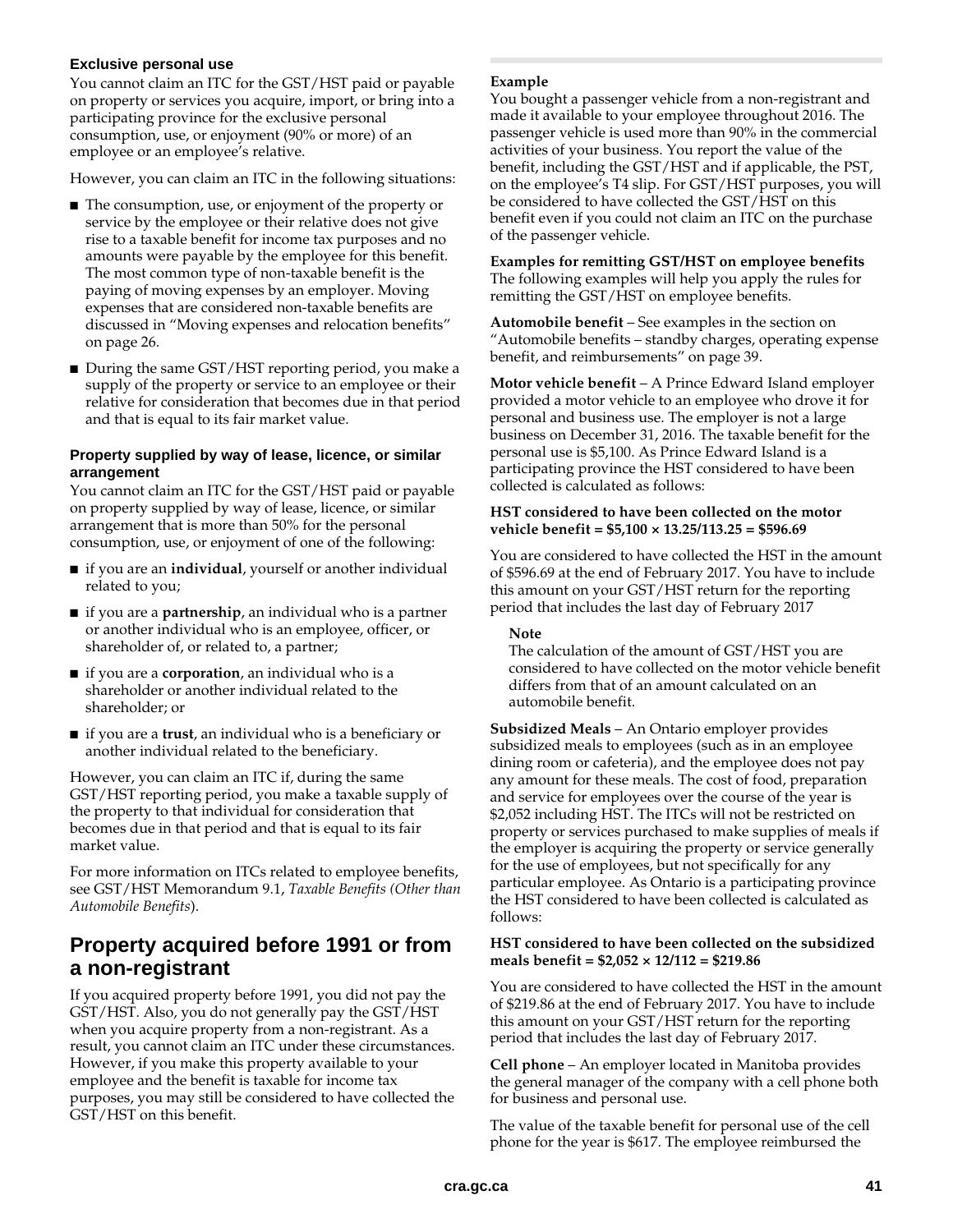employer \$200 for the cell phone in December. The amount of the benefit shown on the T4 is \$417.

As Manitoba is a non-participating province the GST considered to have been collected is calculated as follows:

#### **GST considered to have been collected on the cell phone benefit = \$417 × 4/104 = \$16.04**

### **GST collected for the reimbursement – \$200 × 5/105 = \$9.52.**

In this situation you have to include the GST for the reimbursement in your GST return for the reporting period that includes the date of the reimbursement (December) =  $$200 \times 5/105 = $9.52$ . You are considered to have collected the GST on the cell phone benefit in the amount of \$16.04 at the end of February 2017. You have to include this amount on your GST/HST return for the reporting period that includes the last day of February 2017.

**Long-service award** – You bought a watch for \$560 (including the GST/HST and PST) for your employee to mark the employee's 25 years of service. It was the only gift or award provided to the employee in the year. You reported a taxable benefit of \$60 in box 14 and under code **40** on the employee's T4 slip.

#### **There is no GST considered to have been collected on the long service award.**

In this situation, you cannot claim an ITC because you bought the watch for the employee's exclusive personal use and enjoyment. Therefore, there is no GST/HST to remit on the benefit.

**Special clothing** – You provided your employee with safety footwear designed to protect him or her from hazards associated with his or her employment. The footwear is not considered to be a taxable benefit for the employee, so you are not considered to have collected the GST/HST on the footwear and you do not have to remit any tax. However, you can claim an ITC for any GST/HST that you paid for the footwear.

#### **There is no GST considered to have been collected on the special clothing.**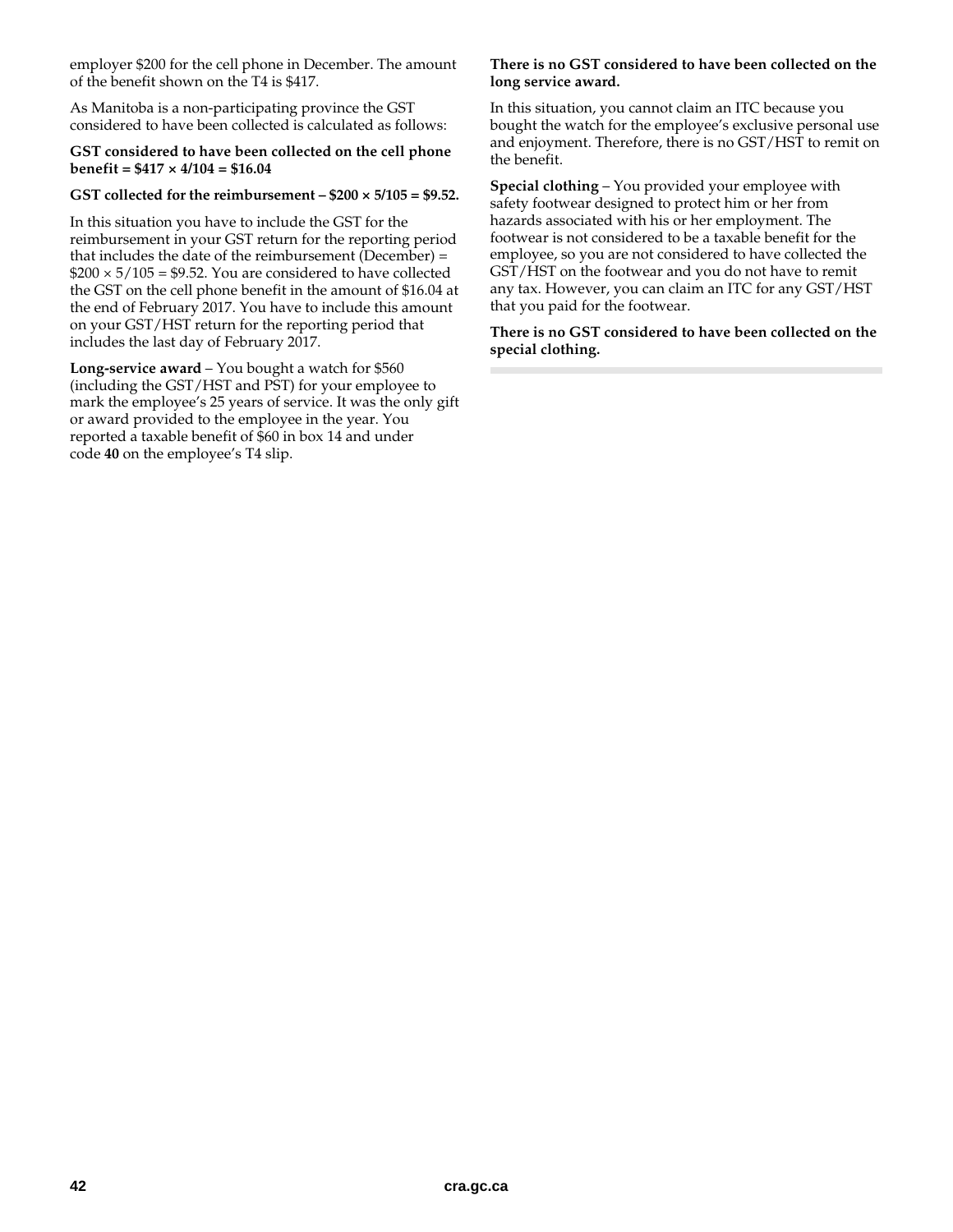## **Benefits chart**

his chart indicates whether you need to deduct Canada Pension Plan (CPP) and employment insurance (EI) from the **taxable** allowances and benefits discussed in this guide, and shows which codes you should use to report them on the This chart indicates whether you need to deduct Canada Pension Plan (CPP) and employment insurance (EI) from the<br> **The chart also indicates whether the GST/HST** has to be included in the value of the **taxable** benefit for<br> income tax purposes. Cash reimbursements and non-cash benefits are subject to GST/HST, unless they are for exempt or zero-rated supplies. Cash allowances are not subject to GST/HST.

| Taxable allowance or benefit                                           | <b>Deduct</b><br>$\mathbf{CPP}^1$ | <b>Deduct</b><br>ΕI | Code<br>for<br>T4 slip | <b>Include</b><br><b>GST/HST</b> |
|------------------------------------------------------------------------|-----------------------------------|---------------------|------------------------|----------------------------------|
| Automobile and motor vehicle allowances – in cash                      | yes                               | yes                 | 40                     | no                               |
| Automobile standby charge and operating expense benefits – non-cash    | yes                               | no                  | 34                     | yes                              |
| Board and lodging, if cash earnings also paid                          | yes                               |                     | 30                     |                                  |
| Cellular phone and Internet services - in cash                         | yes                               | yes                 | 40                     | yes                              |
| Cellular phone and Internet services - non-cash                        | yes                               | no                  | 40                     | yes                              |
| Child care expenses - in cash                                          | yes                               | yes                 | 40                     | $\overline{4}$                   |
| Child care expenses – non-cash                                         | yes                               | no                  | 40                     | $\bf{4}$                         |
| Counselling services - in cash                                         | yes                               | yes                 | 40                     | $\mathbf 5$                      |
| Counselling services - non-cash                                        | yes                               | no                  | 40                     | $\mathbf 5$                      |
| Disability-related employment benefits - in cash                       | yes                               | yes                 | 40                     | 6                                |
| Disability-related employment benefits - non-cash                      | yes                               | no                  | 40                     | $6\phantom{a}$                   |
| Discounts on merchandise and commissions on sales – non-cash           | yes                               | no                  | 40                     | yes                              |
| Educational allowances for children - in cash                          | yes                               | yes                 | 40                     | no                               |
| Employment insurance premium rebate - in cash                          | yes                               | yes                 | 40                     | no                               |
| Gifts and awards – in cash                                             | yes                               | yes                 | 40                     | no                               |
| Gifts and awards - non-cash and near-cash                              | yes                               | no                  | 40                     | yes                              |
| Group term life insurance policies - employer-paid premiums - non-cash | yes                               | no                  | 40                     | no                               |
| Housing allowance, clergy - in cash                                    | $\bar{7}$                         | yes                 | 30                     | no                               |
| Housing allowance – in cash                                            | yes                               | yes                 | 30                     | $\bf8$                           |
| Housing benefit, clergy, rent-free or low-rent - non cash              | $\bar{7}$                         | $\mathsf g$         | 30                     | $\bf8$                           |
| Housing benefit, rent-free or low-rent – non cash                      | yes                               | $\mathsf g$         | 30                     | 8                                |
| Housing loss - in cash                                                 | yes                               | yes                 | 40                     | no                               |
| Interest-free and low-interest loans <sup>10</sup>                     | yes                               | no                  | 36                     | no                               |
| Loans - Home purchase                                                  | yes                               | no                  | 36                     | no                               |
| Loans - Home relocation                                                | yes                               | no                  | 10 <sub>10</sub>       | no                               |
| Loans - Forgiven - in cash                                             | yes                               | yes                 | 40                     | no                               |
| Meals – Overtime allowances – in cash                                  | yes                               | yes                 | 40                     | no                               |
| Meals - Overtime - in cash                                             | yes                               | yes                 | 40                     | yes                              |
| Meals - Overtime - non-cash                                            | yes                               | no                  | 40                     | yes                              |
| Meals - subsidized - non-cash                                          | yes                               | no                  | 40                     | yes                              |
| Medical expenses - in cash                                             | yes                               | yes                 | 40                     | 11                               |
| Medical expenses - non-cash                                            | yes                               | no                  | 40                     | 11                               |
|                                                                        |                                   |                     |                        | Continued on next page           |

l

<sup>&</sup>lt;sup>1</sup> Except for security options, if a non-cash taxable benefit is the only form of remuneration you provide to your employee, there is no remuneration from which to withhold deductions. For more information, see "Calculate payroll deductions," on page 6. 2

<sup>&</sup>lt;sup>2</sup> If no cash earnings are paid in a pay period, **do not** deduct EI premiums.

 $<sup>3</sup>$  Meals and short term accommodations are generally subject to the GST/HST. If taxable, include the GST/HST in the value of the benefit.</sup>

Child care expenses are generally exempt of GST/HST. If taxable, include the GST/HST in the value of the benefit.

 $^5$  Certain counselling services are subject to the GST/HST. If the services you pay are subject to the GST/HST, include the GST/HST in the value of the benefit.<br> $^6$  Disclifity what demonstration of the graduation of th

 $^6$  Disability-related employment benefits are generally taxable for GST/HST. If taxable, include the GST/HST in the value of the benefit.

 $^7$  If you reduce the income used to calculate income tax deductions by the amount of the clergy residence deduction (including utilities), you may also reduce the pensionable earnings used to calculate CPP contributions by the same amount.

<sup>&</sup>lt;sup>8</sup> Long-term accommodations are generally exempt of GST/HST and utilities are generally subject to the GST/HST. If taxable, include the GST/HST in the value of the benefit. If it is a non cash benefit, it is insurable if it is received by the employee in addition to cash earnings in a pay period. If no cash earnings are paid in the pay period, it is not insurable.

 $\frac{10}{10}$  Enter the taxable interest benefit under code **36** and enter the home relocation loan deduction under code **37**. In Some medical expenses are subject to the GST/HST. For more information, see page 26.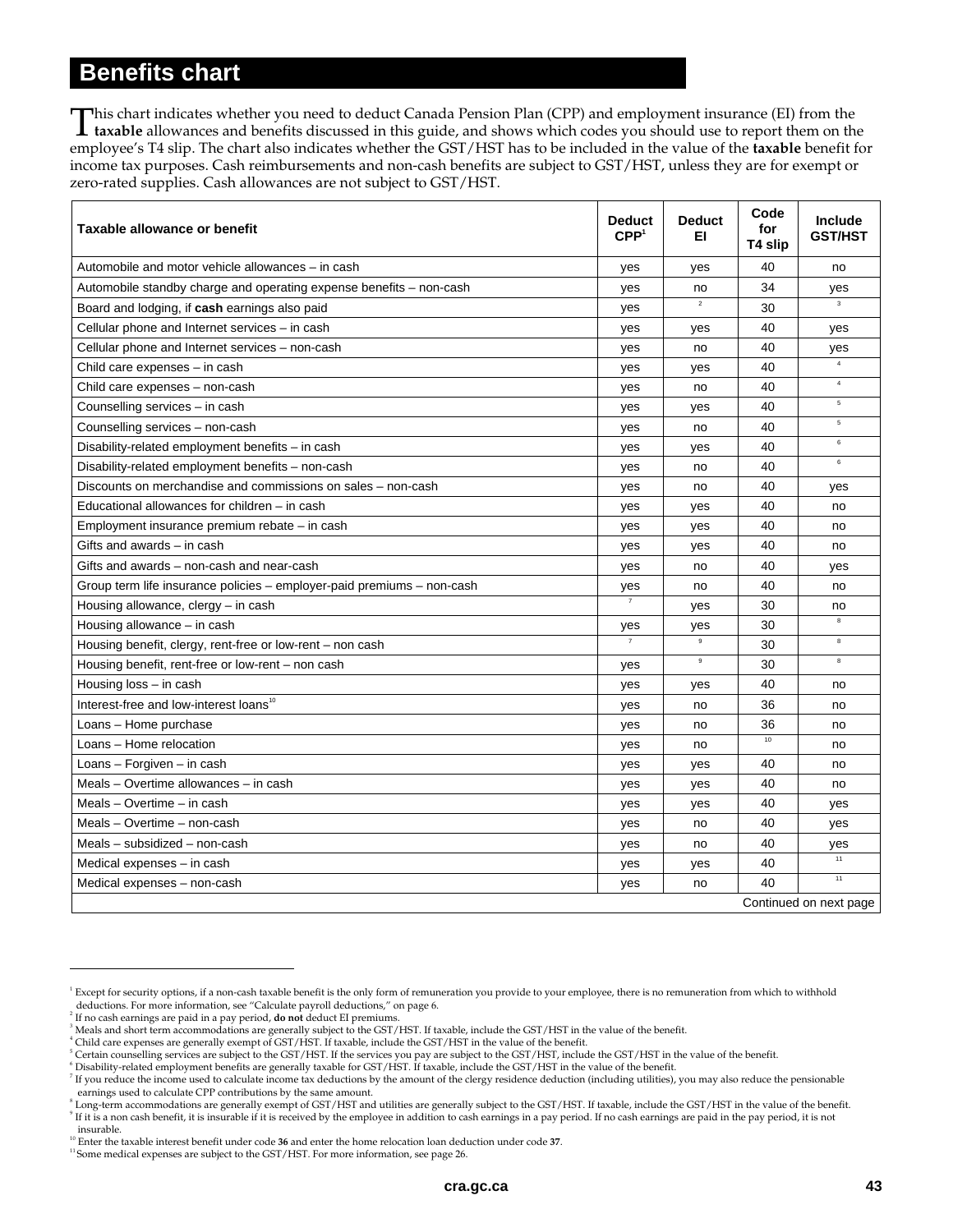| Taxable allowance or benefit (continued)                                                                              | <b>Deduct</b><br><b>CPP</b> | Deduct El | Code<br>for<br>T4 slip | <b>Include</b><br><b>GST/HST</b> |
|-----------------------------------------------------------------------------------------------------------------------|-----------------------------|-----------|------------------------|----------------------------------|
| Moving expenses and relocation benefits – in cash                                                                     | yes                         | yes       | 40                     | yes                              |
| Moving expenses and relocation benefits - non-cash                                                                    | yes                         | no        | 40                     | yes                              |
| Moving expenses - non-accountable allowance over \$650 - in cash                                                      | yes                         | yes       | 40                     | no                               |
| Municipal officer's expense allowance                                                                                 | yes                         | no        | 12                     | no                               |
| Parking – in cash                                                                                                     | yes                         | yes       | 40                     | no                               |
| Parking - non-cash                                                                                                    | yes                         | no        | 40                     | yes                              |
| Pooled registered pension plan contributions (paid to a plan not registered with the Minister of<br>National Revenue) | yes                         | yes       | 40                     | no                               |
| Power saws and tree trimmers; rental paid by employer for employee-owned tools - in cash                              | yes                         | yes       | 40                     | yes                              |
| Premiums for income maintenance plans and other insurance plans – non cash                                            | yes                         | no        | 40                     | no                               |
| Premiums under provincial hospitalization, medical care insurance, and certain federal<br>government plans – in cash  | yes                         | yes       | 40                     | no                               |
| Premiums under provincial hospitalization, medical care insurance, and certain federal<br>government plans - non-cash | yes                         | no        | 40                     | no                               |
| Professional membership dues - in cash                                                                                | yes                         | yes       | 40                     | 13                               |
| Professional membership dues - non-cash                                                                               | yes                         | no        | 40                     | 13                               |
| Recreational facilities (in house) – non-cash                                                                         | yes                         | no        | 40                     | yes                              |
| Recreational facilities or club membership dues - in cash                                                             | yes                         | yes       | 40                     | yes                              |
| Registered retirement savings plan (RRSP) contributions - in cash                                                     | yes                         | 14        | 40                     | no                               |
| Registered retirement savings plan (RRSP) administration fees - non-cash                                              | yes                         | no        | 40                     | 13                               |
| Scholarships and bursaries – in cash                                                                                  | yes                         | yes       | 40                     | no                               |
| Security option (Cash outs)                                                                                           | Yes                         | Yes       | 15                     | no                               |
| Security options                                                                                                      | yes                         | no        | 15                     | no                               |
| Social events – in cash                                                                                               | yes                         | yes       | 40                     | no                               |
| Social events – non-cash                                                                                              | yes                         | no        | 40                     | yes                              |
| Spouse or common-law partner's travelling expenses - in cash                                                          | yes                         | yes       | 40                     | no                               |
| Spouse or common-law partner's travelling expenses – non-cash                                                         | yes                         | no        | 40                     | yes                              |
| Tax-Free Savings Account – contributions – in cash                                                                    | yes                         |           | 40                     | no                               |
| Tax-Free Savings Account - administration fees - non-cash                                                             | yes                         | no        | 40                     | 13                               |
| Tickets                                                                                                               | yes                         | no        | 40                     | yes                              |
| Tool allowance – in cash                                                                                              | yes                         | yes       | 40                     | no                               |
| Tool reimbursement – in cash                                                                                          | yes                         | yes       | 40                     | yes                              |
| Transit passes – in cash                                                                                              | yes                         | yes       | 40                     | yes                              |
| Transit passes - non-cash                                                                                             | yes                         | no        | 40                     | yes                              |
| Transportation to and from the job - in cash                                                                          | yes                         | yes       | 40                     | yes                              |
| Transportation to and from the job - non-cash                                                                         | yes                         | no        | 40                     | yes                              |
| Travel assistance in a prescribed zone - in-cash                                                                      | yes                         | yes       | 32                     | yes                              |
| Travel assistance in a prescribed zone - non-cash                                                                     | yes                         | no        | 32                     | yes                              |
| Travelling allowances other employees, unreasonable                                                                   | yes                         | yes       | 40                     | no                               |
| Tuition fees – in cash                                                                                                | yes                         | yes       | 40                     | 13                               |
| Tuition fees - non-cash                                                                                               | yes                         | no        | 40                     | 13                               |
| Uniforms and special clothing - in cash                                                                               | yes                         | yes       | 40                     | yes                              |
| Uniforms and special clothing - non-cash                                                                              | yes                         | no        | 40                     | yes                              |
| Utilities allowance, clergy - in cash                                                                                 | $\overline{\mathbf{7}}$     | yes       | 40                     | no                               |
| Utilities allowance – in cash                                                                                         | yes                         | yes       | 40                     | no                               |
| Utilities benefit, clergy - non cash                                                                                  | $\scriptstyle{7}$           | no        | 40                     | 8                                |
| Utilities benefit, rent-free or low-rent - non cash                                                                   | yes                         | no        | 40                     | $^{\rm 8}$                       |

l

 $\frac{12}{13}$  Enter the amount that is more than one third of the officer's salary and allowances under code 40. Enter the exempt amount under code 70.<br>
<sup>13</sup> Certain fees and certain contributions are subject to the GST/HST

<sup>&</sup>lt;sup>14</sup> You may not have to deduct EI premiums on some RRSP and TFSA contributions. For more information, see pages 30 and 32.<br><sup>15</sup> Enter the taxable security option benefit under code 38. If eligible, enter the amount of the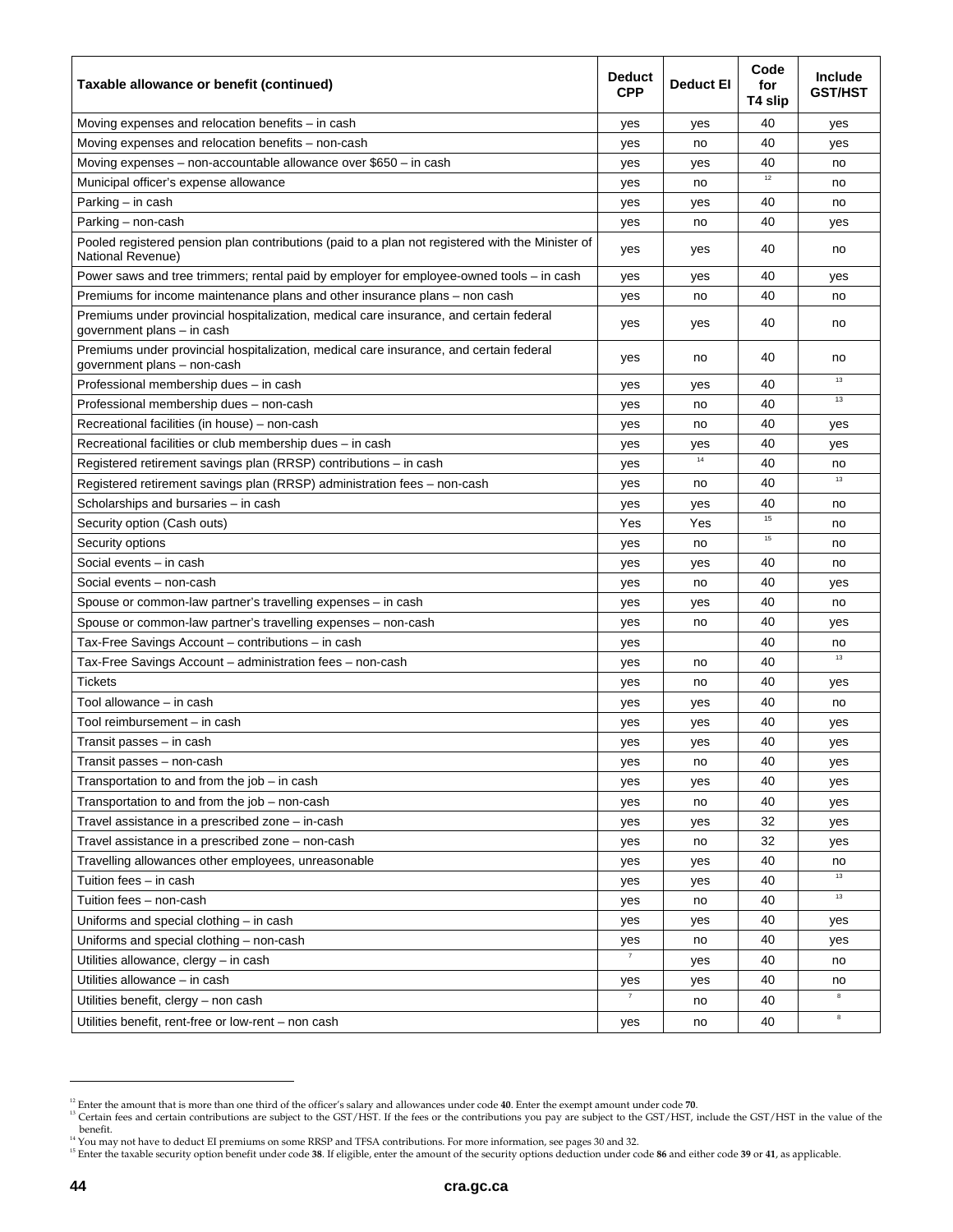## **Online services**

## **Handling business taxes online**

Save time using the CRA's online services for businesses. You can:

- authorize a representative, an employee, or a group of employees, who has registered with Represent a Client, for online access to your business accounts;
- request or delete authorization online through Represent a Client, if you are a representative;
- change addresses;
- file or amend information returns without a web access code;
- register for online mail, get email notifications, and view your mail online;
- authorize the withdrawal of a pre-determined amount from your bank account;
- provide a nil remittance;
- request the transfer of a misallocated credit;
- enrol for direct deposit, update banking information, and view direct deposit transactions;
- request a refund;
- view your account balance and transactions;
- register a formal dispute (Appeal);
- request a CPP/EI ruling; and
- do much more.

To register or log in to our online services, go to:

- **cra.gc.ca/mybusinessaccount**, if you are a business owner; or
- **cra.gc.ca/representatives**, if you are an authorized representative or employee.

For more information, go to **cra.gc.ca/businessonline**.

### **Receiving your CRA mail online**

You, or your representative (authorized at a level 2), can choose to receive most of your CRA mail for your business online.

When you or your representative registers for online mail, an email notification will be sent to the email address(es) provided when there is new mail available to view in My Business Account. Correspondence available through online mail will no longer be printed and mailed. To register, select the "Manage online mail" service and follow the steps.

Using our online mail service is faster and easier than managing paper correspondence.

### **Authorizing the withdrawal of a pre-determined amount from your bank account**

Pre-authorized debit (PAD) is an online, self-service, payment option. Through this option, you agree to authorize the CRA to withdraw a pre-determined amount from your bank account to pay tax on a specific date or dates. You can set up a PAD agreement using the CRA's secure My Business Account service at **cra.gc.ca/mybusinessaccount**. PADs are flexible and managed by you. You can view historical records, modify, cancel, or skip a payment. For more information, go to **cra-gc.ca/payments** and select the "Pre-authorized debit."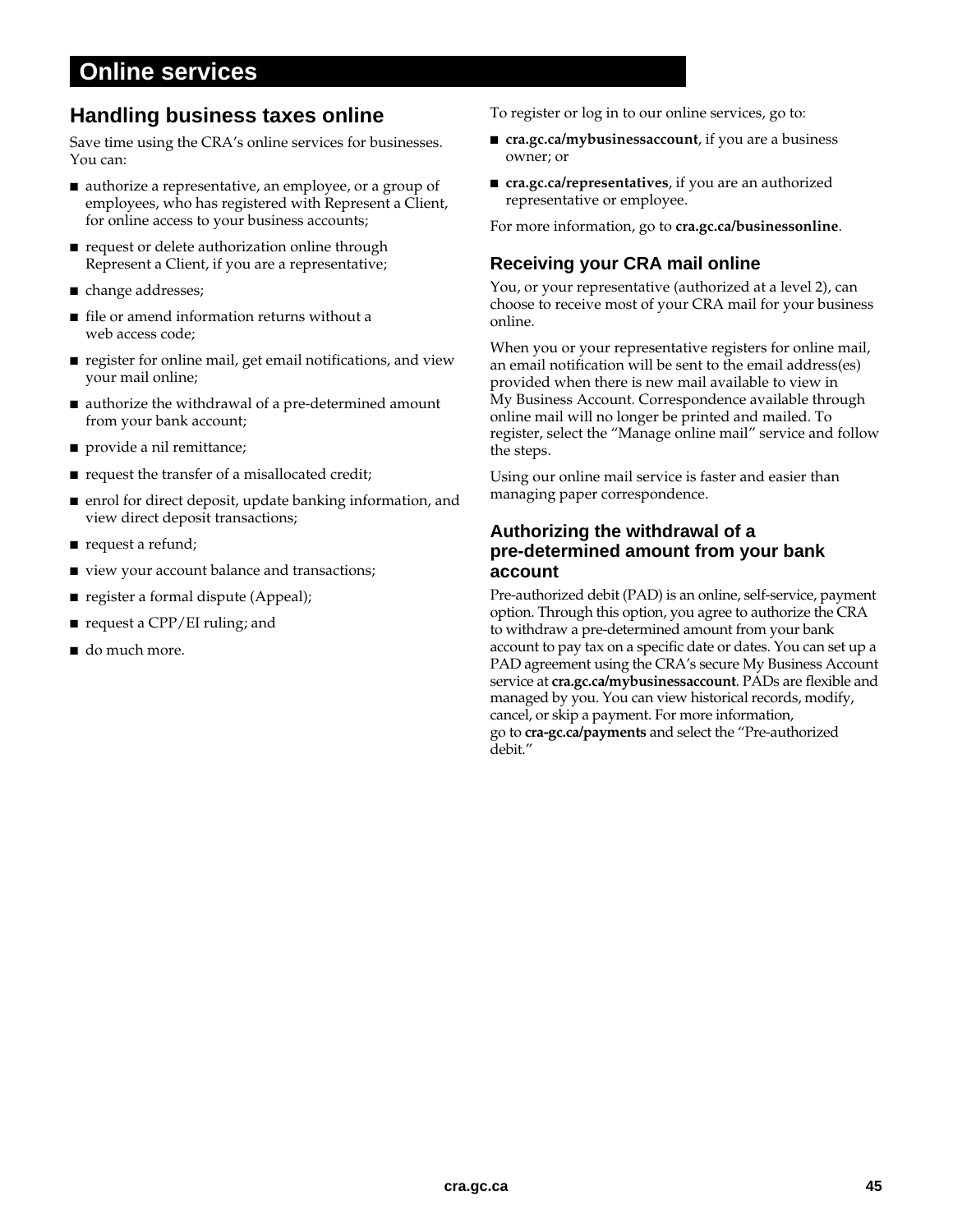## **For more information**

## **What if you need help?**

If you need more information after reading this guide, visit **cra.gc.ca** or call **1-800-959-5525**.

## **Addresses**

### **Ottawa Technology Centre**

875 Heron Road Ottawa ON K1A 1G9

### **Tax services offices**

To find out where to send your requests, go to **cra.gc.ca/tso** or call **1-800-959-5525**.

### **Tax centres**

Prince Edward Island Tax Centre 275 Pope Road Summerside PE C1N 6A2

Jonquière Tax Centre 2251 René-Lévesque Boulevard Jonquière QC G7S 5J2

Shawinigan-Sud Tax Centre 4695 Shawinigan-Sud Boulevard Shawinigan-Sud QC G9P 5H9

St. John's Tax Centre Post Office Box 12071 Station A St. John's NL A1B 3Z1

Sudbury Tax Centre Post Office Box 20000, Station A Sudbury ON P3A 5C1

Surrey Tax Centre 9755 King George Boulevard Surrey BC V3T 5E1

Winnipeg Tax Centre 66 Stapon Road Winnipeg MB R3C 3M2

## **Direct deposit**

Direct deposit is a fast, convenient, reliable, and secure way to get your CRA payments directly into your account at a financial institution in Canada. To enrol for direct deposit or to update your banking information, go to **cra.gc.ca/directdeposit**.

## **Due dates**

When the due date falls on a Saturday, a Sunday, or a public holiday recognized by the CRA, we consider your payment to be on time if we receive it on the next business day. Your return is considered on time if we receive it or if it is postmarked on or before the next business day.

For more information, go to **cra.gc.ca/importantdates**.

## **Cancel or waive penalty or interest**

The CRA administers legislation, commonly called the taxpayer relief provisions, that gives the CRA discretion to cancel or waive penalties or interest when taxpayers are unable to meet their tax obligations due to circumstances beyond their control.

The CRA's discretion to grant relief is limited to any period that ended within 10 calendar years before the year in which a request is made.

For penalties, the CRA will consider your request only if it relates to a tax year or fiscal period ending in any of the 10 calendar years before the year in which you make your request. For example, your request made in 2017 must relate to a penalty for a tax year or fiscal period ending in 2007 or later.

For interest on a balance owing for any tax year or fiscal period, the CRA will consider only the amounts that accrued during the 10 calendar years before the year in which you make your request. For example, your request made in 2017 must relate to interest that accrued in 2007 or later.

To make a request, fill out Form RC4288, *Request for Taxpayer Relief – Cancel or Waive Penalties or Interest*. For more information about relief from penalties or interest and how to submit your request, go to **cra.gc.ca/taxpayerrelief**.

## **Electronic mailing list**

We can notify you by email when new information on a subject of interest to you is available on our website. To subscribe to our electronic mailing lists, go to **cra.gc.ca/lists**.

## **Forms and publications**

To get our forms or publications, go to **cra.gc.ca/forms** or call **1-800-959-5525**.

## **Related publications**

- GST/HST Memorandum 9.1, *Taxable benefits (other than automobile benefits)*
- GST/HST Memorandum 9.2, *Automobile benefits*
- RC4110, *Employee or Self-Employed*?
- RC4120, *Employers' Guide Filing the T4 Slip and Summary*
- RC4157, *Deducting Income Tax on Pension and Other Income, and Filing the T4A Slip and Summary*
- T4001, *Employers' Guide Payroll Deductions and Remittances*
- RC18, *Calculating Automobile Benefits*